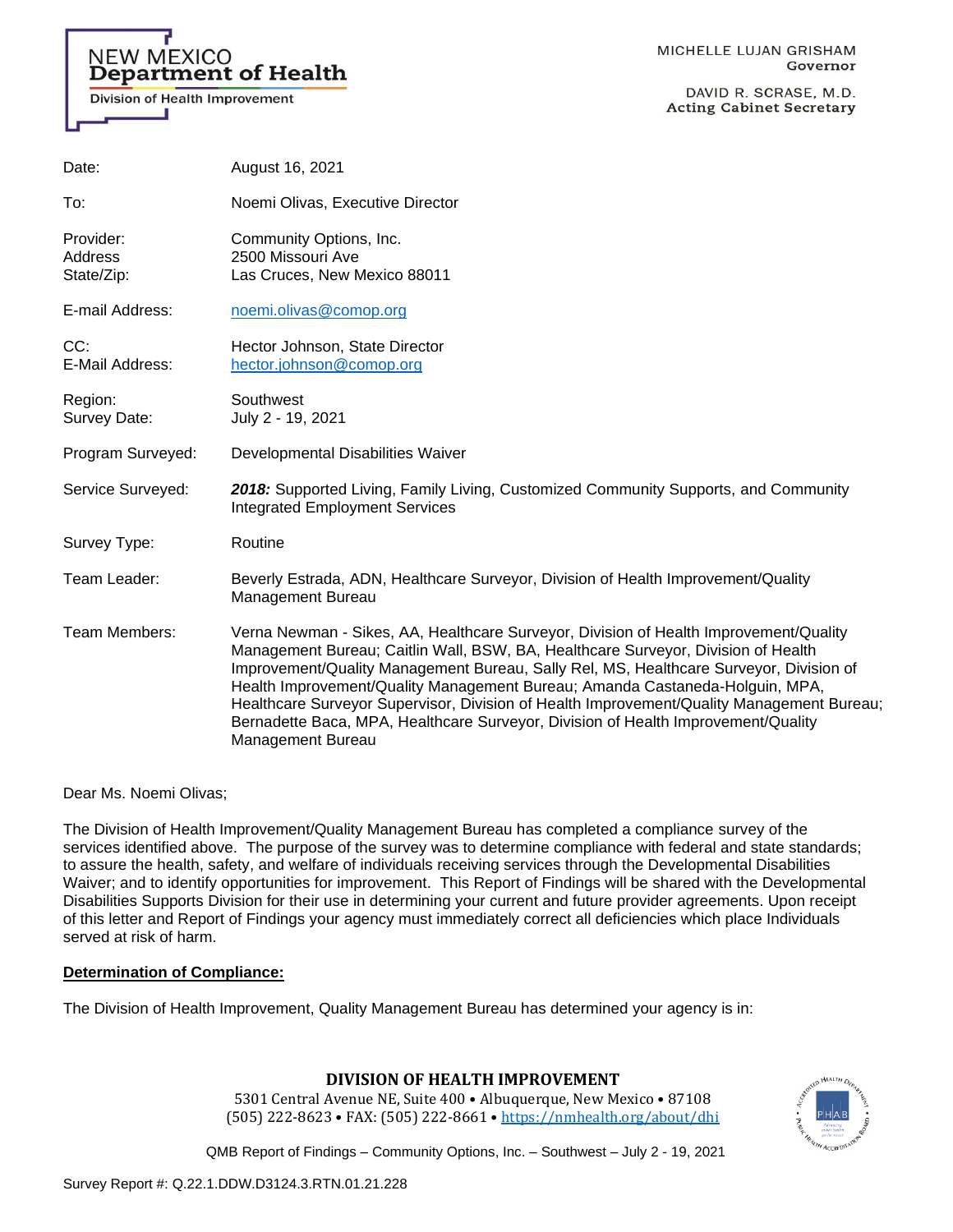*Partial Compliance with Standard Level Tags and Conditions of Participation Level Tags:* This determination is based on noncompliance with one to five (1 – 5) Condition of Participation Level Tags *(refer to Attachment D for details)*. The attached QMB Report of Findings indicates Standard Level and Condition of Participation Level deficiencies identified and requires completion and implementation of a Plan of Correction.

The following tags are identified as Condition of Participation Level:

- Tag # LS14 Residential Service Delivery Site Case File (ISP and Healthcare Requirements)
- Tag # 1A09 Medication Delivery Routine Medication Administration
- Tag # 1A09.1 Medication Delivery PRN Medication Administration

The following tags are identified as Standard Level:

- Tag # 1A32.2 Individual Service Plan Implementation (Residential Implementation)
- Tag # LS14.1 Residential Service Delivery Site Case File (Other Req. Documentation)
- Tag # 1A22 Agency Personnel Competency
- Tag # 1A43.1 General Events Reporting: Individual Reporting
- Tag # 1A03 Continuous Quality Improvement System & Key Performance Indicators (KPIs)
- Tag # 1A27.2 Duty to Report IRs Filed During On-Site and/or IRs Not Reported by Provider

## **Plan of Correction:**

The attached Report of Findings identifies the deficiencies found during your agency's on-site compliance review. You are required to complete and implement a Plan of Correction. Your agency has a total of 45 business days (10 business days to submit your POC for approval and 35 days to implement your *approved* Plan of Correction) from the receipt of this letter.

You were provided information during the exit meeting portion of your on-site survey. Please refer to this information (Attachment A) for specific instruction on completing your Plan of Correction. At a minimum your Plan of Correction should address the following for each Tag cited:

## **Corrective Action for Current Citation**:

• How is the deficiency going to be corrected? (i.e. obtained documents, retrain staff, individuals and/or staff no longer in service, void/adjusts completed, etc.) This can be specific to each deficiency cited or if possible an overall correction, i.e. all documents will be requested and filed as appropriate.

## **On-going Quality Assurance/Quality Improvement Processes:**

- What is going to be done on an ongoing basis? (i.e. file reviews, etc.)
- How many individuals is this going to effect? (i.e. percentage of individuals reviewed, number of files reviewed, etc.)
- How often will this be completed? (i.e. weekly, monthly, quarterly, etc.)
- Who is responsible? (responsible position within your agency)
- What steps will be taken if issues are found? (i.e. retraining, requesting documents, filing RORA, etc.)
- How is this integrated in your agency's QIS, QI Committee reviews and annual report?

## **Submission of your Plan of Correction:**

Please submit your agency's Plan of Correction in the available space on the two right-hand columns of the Report of Findings. *(See attachment "A" for additional guidance in completing the Plan of Correction)*.

Within 10 business days of receipt of this letter your agency Plan of Correction must be submitted to the parties below:

- **1. Quality Management Bureau, Attention: Monica Valdez, Plan of Correction Coordinator in any of the following ways:**
	- a. Electronically at [MonicaE.Valdez@state.nm.us](mailto:MonicaE.Valdez@state.nm.us) *(preferred method)*
	- b. Fax to 505-222-8661, or
	- c. Mail to POC Coordinator, 5301 Central Ave NE Suite 400, Albuquerque, New Mexico 87108

## **2. Developmental Disabilities Supports Division Regional Office for region of service surveyed**

QMB Report of Findings – Community Options, Inc. – Southwest – July 2 - 19, 2021 Upon notification from QMB that your *Plan of Correction has been approved*, you must implement all remedies and corrective actions to come into compliance. If your Plan of Correction is denied, you must resubmit a revised plan as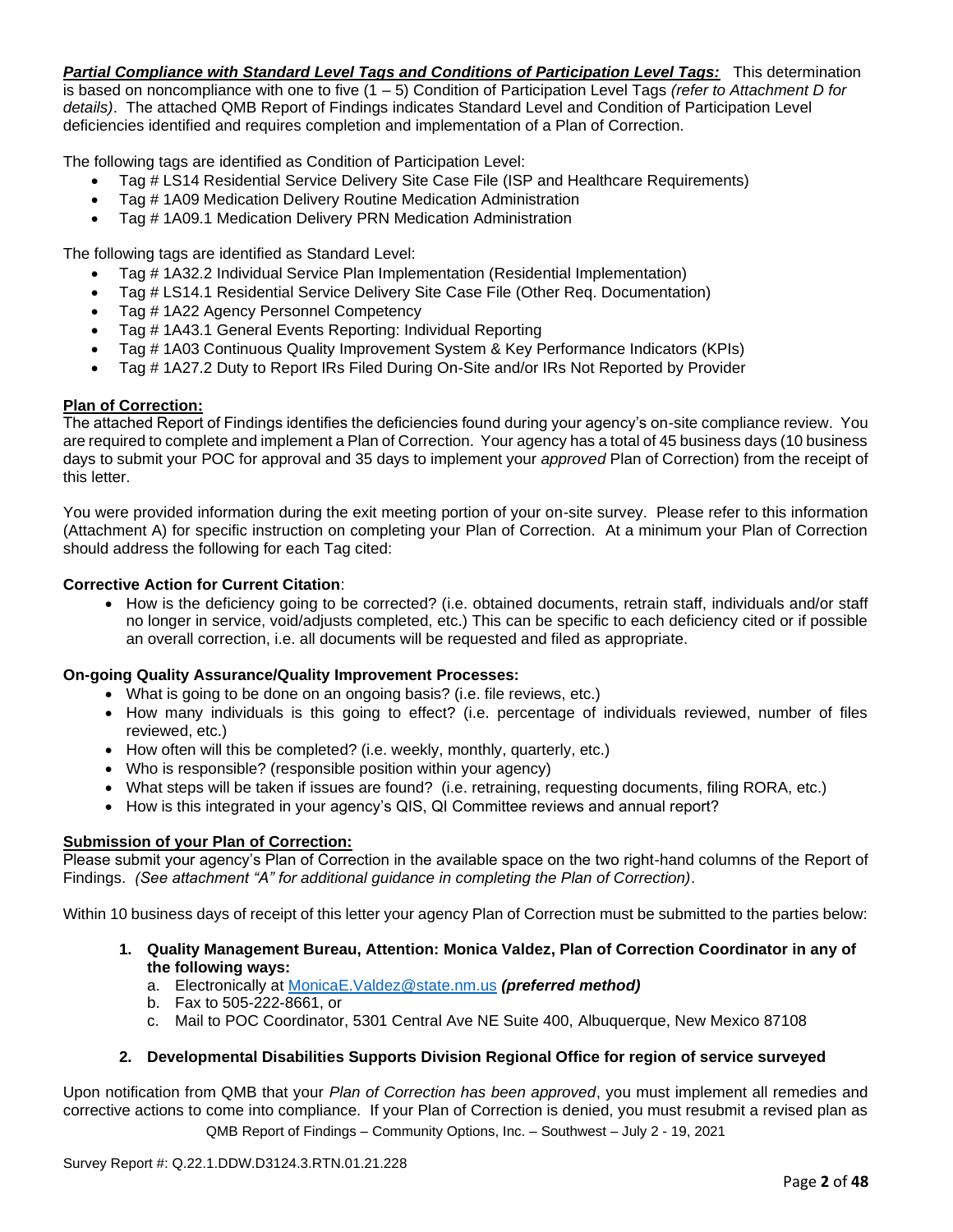soon as possible for approval, as your POC approval and all remedies must be completed within 45 business days of the receipt of this letter.

Failure to submit your POC within the allotted 10 business days or complete and implement your Plan of Correction within the total 45 business days allowed may result in the imposition of a \$200 per day Civil Monetary Penalty until it is received, completed and/or implemented.

#### **Billing Deficiencies:**

If you have deficiencies noted in this report of findings under the *Service Domain: Medicaid Billing/Reimbursement*, you must complete a "Void/Adjust" claim or remit the identified overpayment via a check within 30 calendar days of the date of this letter to HSD/OIG/PIU, *though this is not the preferred method of payment*. If you choose to pay via check, please include a copy of this letter with the payment. Make the check payable to the New Mexico Human Services Department and mail to:

> Attention: *Lisa Medina-Lujan* HSD/OIG/Program Integrity Unit 1474 Rodeo Road Santa Fe, New Mexico 87505

If you have questions and would like to speak with someone at HSD/OIG/PIU, please contact:

*Lisa Medina-Lujan [\(Lisa.medina-lujan@state.nm.us\)](mailto:Lisa.medina-lujan@state.nm.us)*

Please be advised that there is a one-week lag period for applying payments received by check to Void/Adjust claims. During this lag period, your other claim payments may be applied to the amount you owe even though you have sent a refund, reducing your payment amount. For this reason, we recommend that you allow the system to recover the overpayment instead of sending in a check.

#### **Request for Informal Reconsideration of Findings (IRF):**

If you disagree with a finding of deficient practice, you have 10 business days upon receipt of this notice to request an IRF. Submit your request for an IRF in writing to:

> ATTN: QMB Bureau Chief Request for Informal Reconsideration of Findings 5301 Central Ave NE Suite #400 Albuquerque, NM 87108 Attention: IRF request/QMB

See Attachment "C" for additional guidance in completing the request for Informal Reconsideration of Findings. The request for an IRF will not delay the implementation of your Plan of Correction which must be completed within 45 total business days (10 business days to submit your POC for approval and 35 days to implement your *approved* Plan of Correction). Providers may not appeal the nature or interpretation of the standard or regulation, the team composition or sampling methodology. If the IRF approves the modification or removal of a finding, you will be advised of any changes.

Please contact the Plan of Correction Coordinator, Monica Valdez at 505-273-1930 or email at: [MonicaE.Valdez@state.nm.us](mailto:MonicaE.Valdez@state.nm.us) if you have questions about the Report of Findings or Plan of Correction. Thank you for your cooperation and for the work you perform.

Sincerely,

Beverly Estrada, ADN

Beverly Estrada, ADN Team Lead/Healthcare Surveyor Division of Health Improvement Quality Management Bureau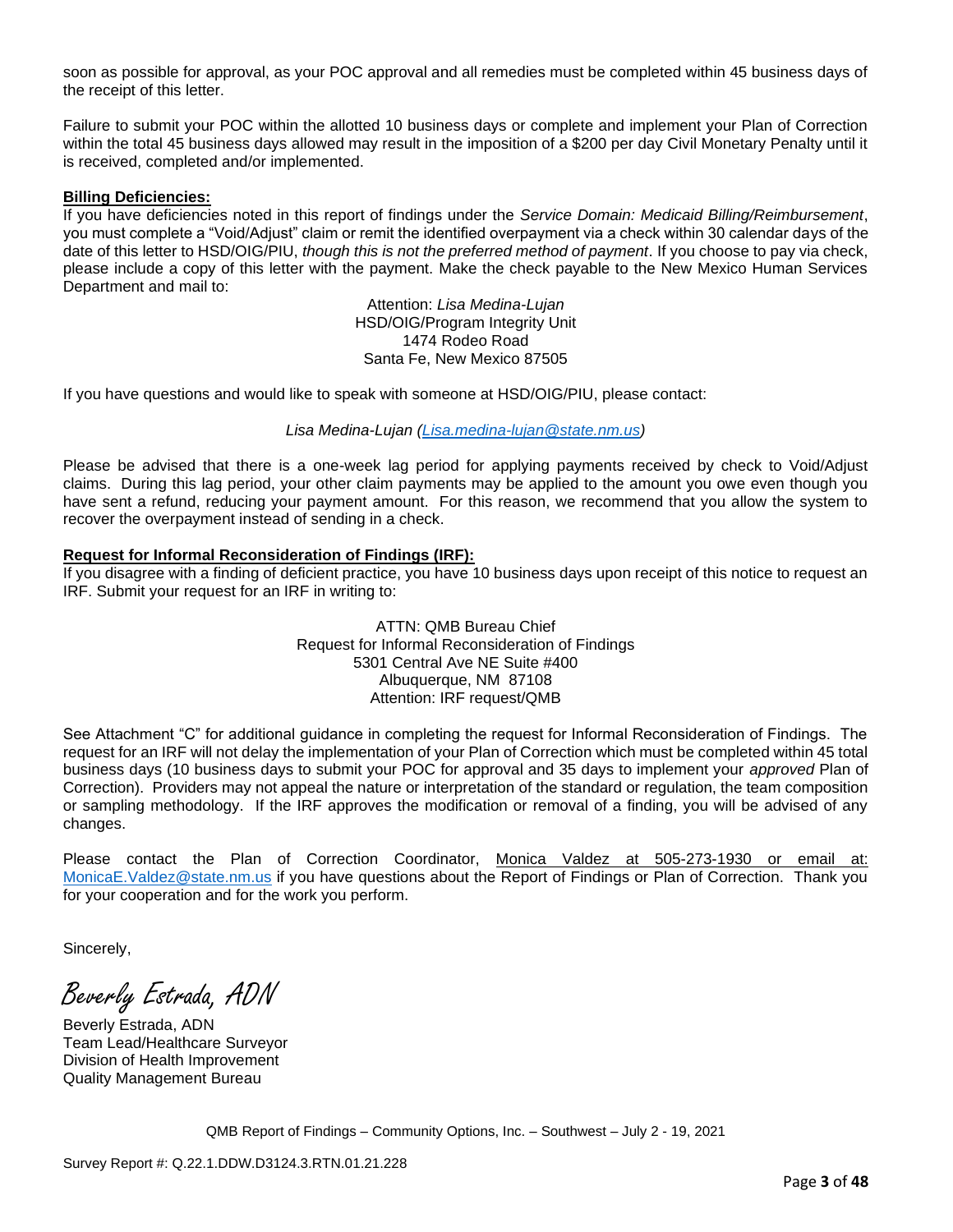# Administrative Review Start Date: July 2, 2021 Contact: **Community Options, Inc.** Noemi Olivas, Executive Director **DOH/DHI/QMB** Beverly Estrada, ADN, Team Lead/Healthcare Surveyor On-site Entrance Conference Date: July 2, 2021 Present: **Community Options, Inc.** Noemi Olivas, Executive Director Karen Rey Sanchez, Registered Nurse **DOH/DHI/QMB** Beverly Estrada, ADN, Team Lead/Healthcare Surveyor Amanda Castaneda-Holguin, MPA, Healthcare Surveyor Supervisor Verna Newman-Sikes, AA, Healthcare Surveyor Caitlin Wall, BSW, BA, Healthcare Surveyor Sally Rel, MS, Healthcare Surveyor Exit Conference Date: July 16, 2021 Present: **Community Options, Inc.** Noemi Olivas, Executive Director Hector Johnson, State Director Crystal Garcia, Health Service Manager Karen Rey Sanchez, Registered Nurse Linda Price, State Quality Assurance Coordinator Denise Mirabal, Quality Assurance Luz Mendoza, Service Coordinator **DOH/DHI/QMB** Beverly Estrada, ADN, Team Lead/Healthcare Surveyor Jamie Pond, BS, QMB Quality Manager Verna Newman-Sikes, AA, Healthcare Surveyor Caitlin Wall, BSW, BA, Healthcare Surveyor **DDSD – SW Regional Office**  Angie Brooks, Regional Office Director Administrative Locations Visited: 0 (*Note: No administrative locations visited due to COVID-19 Public Health Emergency*) Total Sample Size: 13 0 - *Jackson* Class Members 13 - Non-*Jackson* Class Members 8 - Supported Living 3 - Family Living 9 - Customized Community Supports 3 - Community Integrated Employment Total Homes Visited 9

**Survey Process Employed:**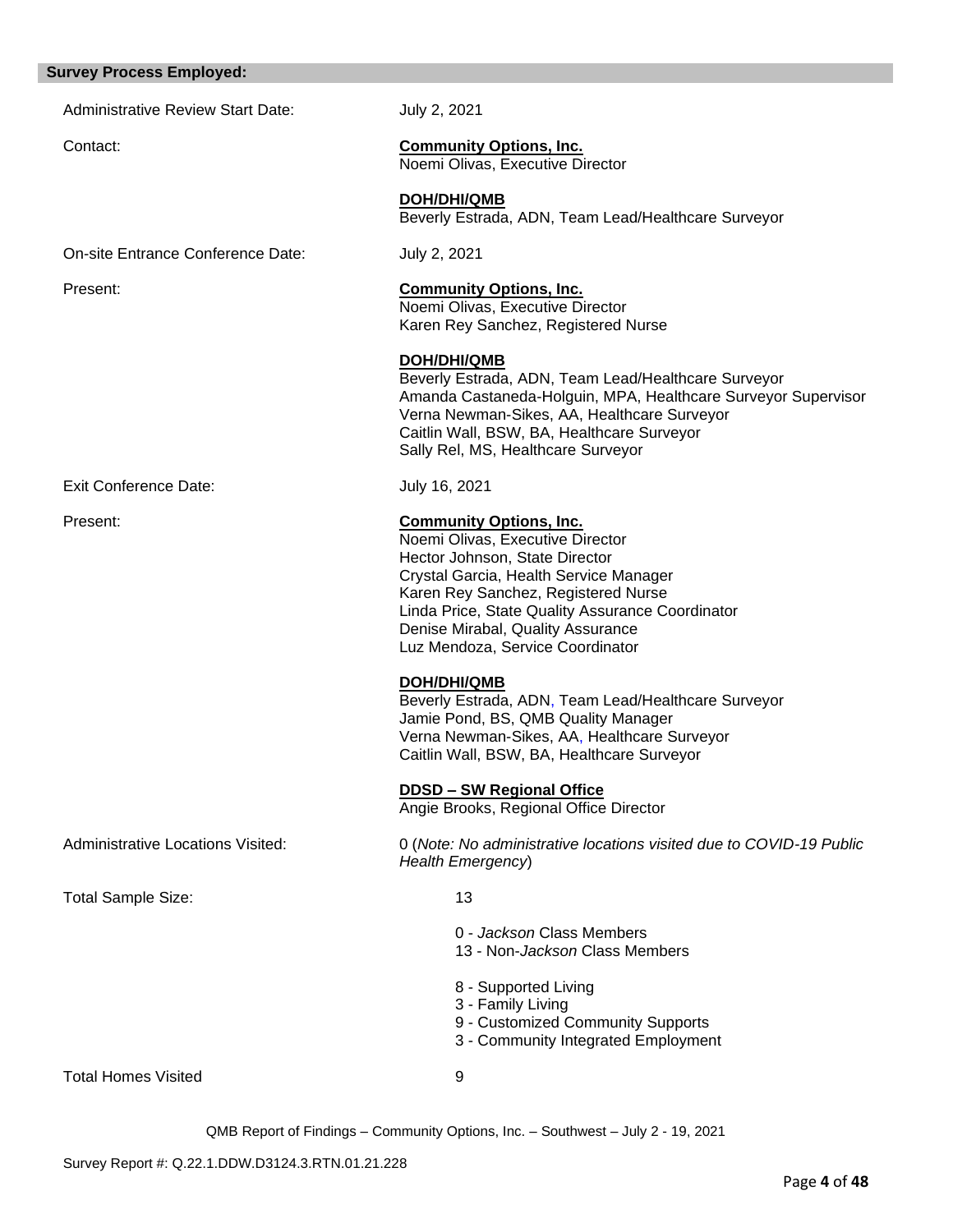| <b>Supported Living Homes Visited</b><br>❖                   | 6<br>Note: The following Individuals share a SL<br>residence:<br>$\triangleright$ #4,5<br>$\triangleright$ #8,9                                                                          |
|--------------------------------------------------------------|------------------------------------------------------------------------------------------------------------------------------------------------------------------------------------------|
| <b>Family Living Homes Visited</b><br>❖                      | 3                                                                                                                                                                                        |
| Persons Served Records Reviewed                              | 13                                                                                                                                                                                       |
| <b>Persons Served Interviewed</b>                            | 11                                                                                                                                                                                       |
| Persons Served Not Seen and/or Not Available                 | 2 (Note: 2 Individuals were not available during the on-site<br>survey.)                                                                                                                 |
| Direct Support Personnel Records Reviewed                    | 129                                                                                                                                                                                      |
| Direct Support Personnel Interviewed                         | 16 (Note: Interviews conducted by video / phone due to<br>COVID-19 Public Health Emergency. Additionally, one<br>Service Coordinator interviewed in lieu of Direct Support<br>Personnel) |
| Substitute Care/Respite Personnel<br><b>Records Reviewed</b> | 4                                                                                                                                                                                        |
| Service Coordinator Records Reviewed                         | 3                                                                                                                                                                                        |
| Nurse Interview                                              | 1                                                                                                                                                                                        |

Administrative Processes and Records Reviewed:

- Medicaid Billing/Reimbursement Records for all Services Provided
- Accreditation Records
- Oversight of Individual Funds
- Individual Medical and Program Case Files, including, but not limited to: <sup>o</sup>Individual Service Plans
	- Progress on Identified Outcomes
	- <sup>o</sup>Healthcare Plans
	- Medication Administration Records
	- Medical Emergency Response Plans
	- Therapy Evaluations and Plans
	- Healthcare Documentation Regarding Appointments and Required Follow-Up Other Required Health Information
- Internal Incident Management Reports and System Process / General Events Reports
- Personnel Files, including nursing and subcontracted staff
- Staff Training Records, Including Competency Interviews with Staff
- Agency Policy and Procedure Manual
- Caregiver Criminal History Screening Records
- Consolidated Online Registry/Employee Abuse Registry
- Human Rights Committee Notes and Meeting Minutes
- Evacuation Drills of Residences and Service Locations
- Quality Assurance / Improvement Plan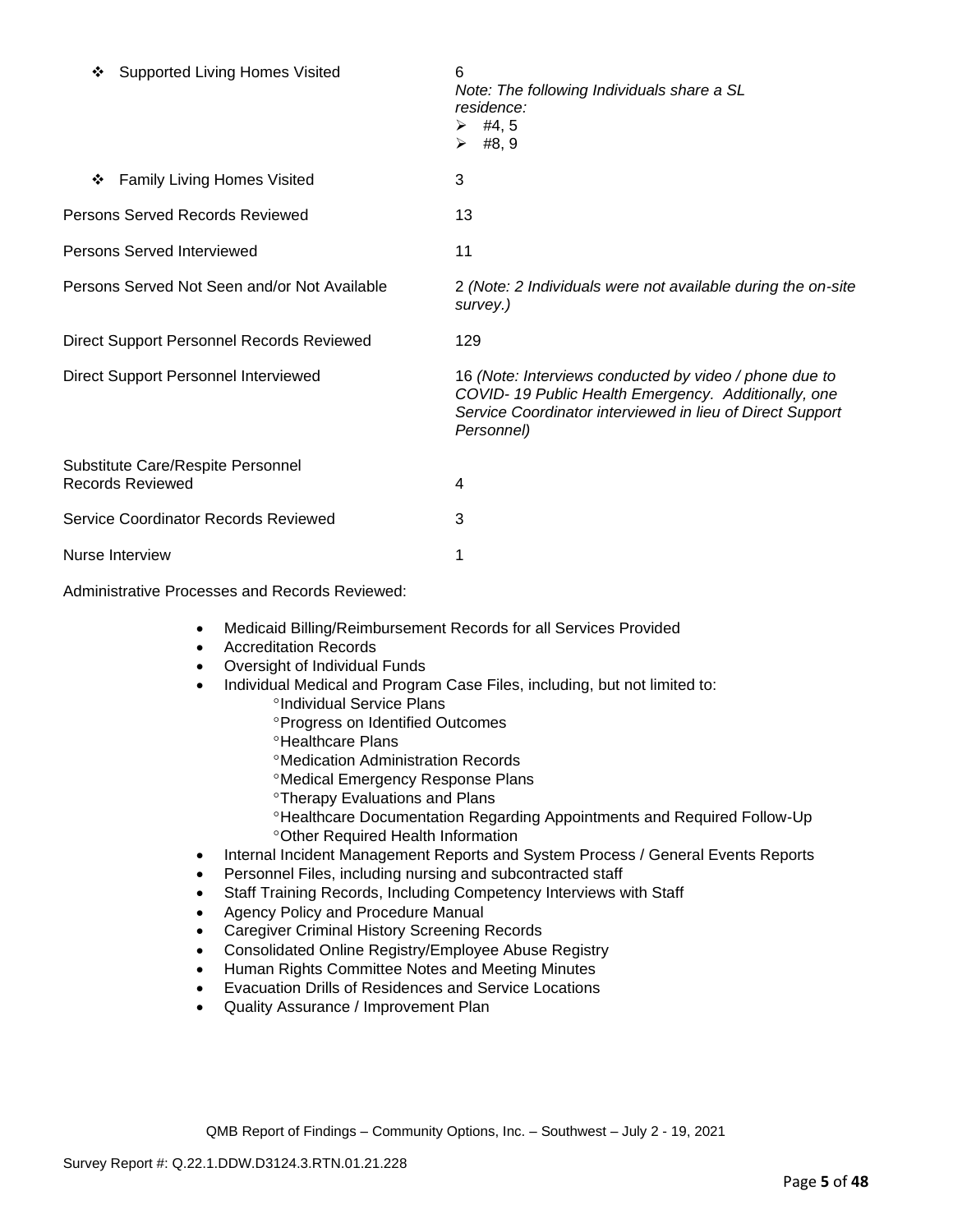CC: Distribution List: DOH - Division of Health Improvement

DOH - Developmental Disabilities Supports Division

DOH - Office of Internal Audit

HSD - Medical Assistance Division

NM Attorney General's Office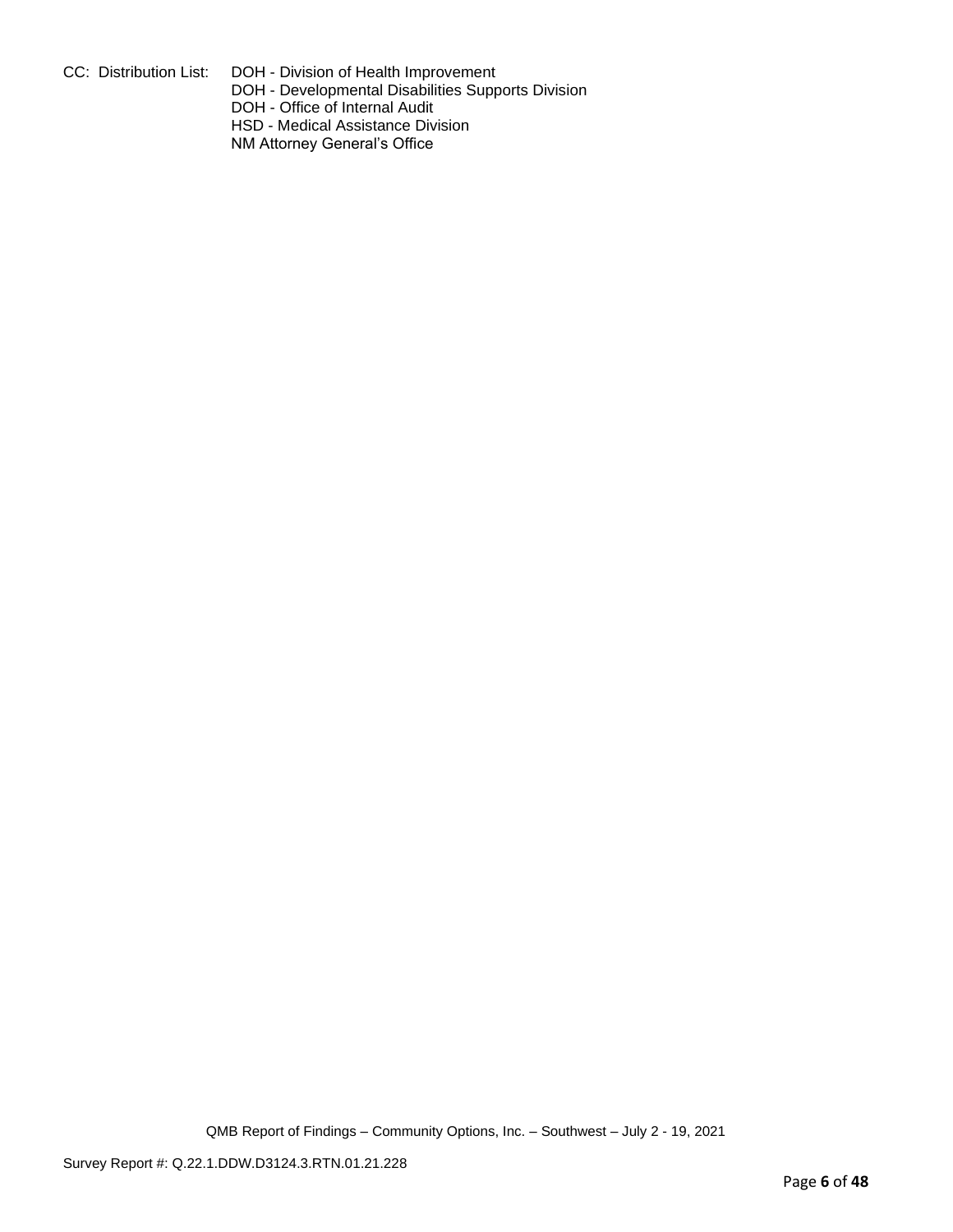## **Attachment A**

## **Provider Instructions for Completing the QMB Plan of Correction (POC) Process**

#### *Introduction:*

After a QMB Compliance Survey, your QMB Report of Findings will be sent to you via e-mail.

Each provider must develop and implement a Plan of Correction (POC) that identifies specific quality assurance and quality improvement activities the agency will implement to correct deficiencies and prevent continued deficiencies and non-compliance.

Agencies must submit their Plan of Correction within ten (10) business days from the date you receive the QMB Report of Findings. (Providers who do not submit a POC within 10 business days may be referred to the DDSD Regional Office for purposes of contract management or the Internal Review Committee [IRC] for possible actions or sanctions).

Agencies must fully implement their approved Plan of Correction within 45 business days (10 business days to submit your POC for approval and 35 days to implement your approved Plan of Correction) from the date they receive the QMB Report of Findings. Providers who fail to complete a POC within the 45-business days allowed will be referred to the IRC for possible actions or sanctions.

If you have questions about the Plan of Correction process, call the Plan of Correction Coordinator at 505-273-1930 or email at [MonicaE.Valdez@state.nm.us.](mailto:MonicaE.Valdez@state.nm.us) Requests for technical assistance must be requested through your Regional DDSD Office.

The POC process cannot resolve disputes regarding findings. If you wish to dispute a finding on the official Report of Findings, you must file an Informal Reconsideration of Findings (IRF) request within ten (10) business days of receiving your report. Please note that you must still submit a POC for findings that are in question (see Attachment C).

#### *Instructions for Completing Agency POC:*

#### *Required Content*

Your Plan of Correction should provide a step-by-step description of the methods to correct each deficient practice cited to prevent recurrence and information that ensures the regulation cited comes into and remains in compliance. The remedies noted in your POC are expected to be added to your Agency's required, annual Quality Assurance (QA) Plan.

If a deficiency has already been corrected since the on-site survey, the plan should state how it was corrected, the completion date (date the correction was accomplished), and how possible recurrence of the deficiency will be prevented.

*The following details should be considered when developing your Plan of Correction:*

#### *The Plan of Correction must address each deficiency cited in the Report of Findings unless otherwise noted with a "No Plan of Correction Required statement." The Plan of Correction must address the five (5) areas listed below:*

- 1. How the specific and realistic corrective action will be accomplished for individuals found to have been affected by the deficient practice.
- 2. How the agency will identify other individuals who have the potential to be affected by the same deficient practice, and how the agency will act to protect those individuals in similar situations.
- 3. What Quality Assurance measures will be put into place and what systemic changes made to ensure the deficient practice will not recur.
- 4. Indicate how the agency plans to monitor its performance to make certain solutions are sustained. The agency must develop a QA plan for ensuring correction is achieved and sustained. This QA plan must be implemented, and the corrective action is evaluated for its effectiveness. The plan of correction is integrated into the agency quality assurance system; and
- 5. Include dates when corrective actions will be completed. The corrective action completion dates must be acceptable to the State.

*The following details should be considered when developing your Plan of Correction:*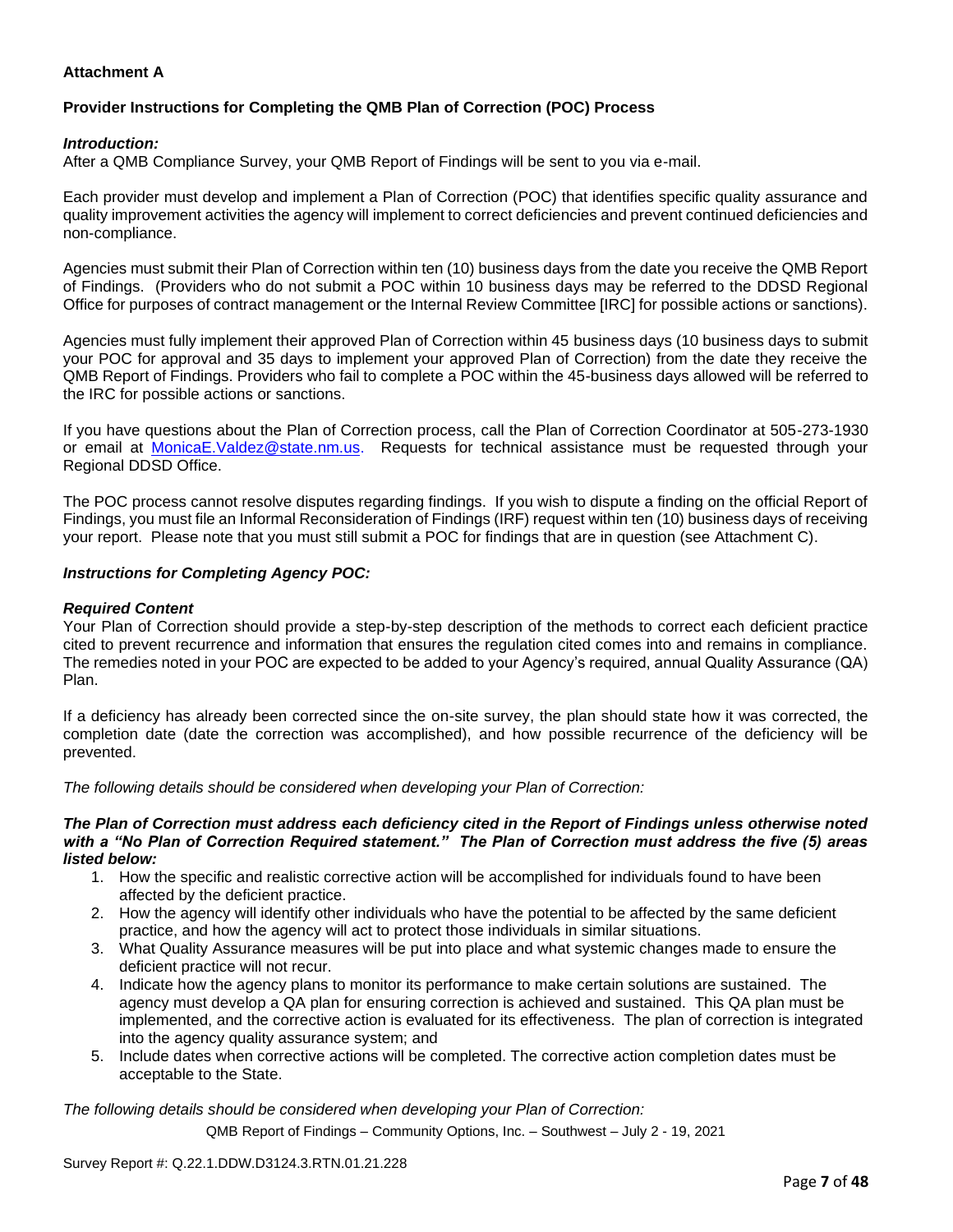- Details about how and when Individual Served, agency personnel and administrative and service delivery site files are audited by agency personnel to ensure they contain required documents;
- Information about how medication administration records are reviewed to verify they contain all required information before they are distributed to service sites, as they are being used, and after they are completed;
- Your processes for ensuring that all required agency personnel are trained on required DDSD required trainings;
- How accuracy in billing/reimbursement documentation is assured;
- How health, safety is assured;
- For Case Management providers, how Individual Service Plans are reviewed to verify they meet requirements, how the timeliness of level of care (LOC) packet submissions and consumer visits are tracked;
- Your process for gathering, analyzing and responding to quality data indicators; and,
- Details about Quality Targets in various areas, current status, analyses about why targets were not met, and remedies implemented.

*Note:* **Instruction or in-service of staff alone may not be a sufficient plan of correction.** This is a good first step toward correction, but additional steps must be taken to ensure the deficiency is corrected and will not recur.

## *Completion Dates*

- The plan of correction must include a **completion date** (entered in the far right-hand column) for each finding. Be sure the date is **realistic** in the amount of time your Agency will need to correct the deficiency; not to exceed 45 total business days.
- Direct care issues should be corrected immediately and monitored appropriately.
- Some deficiencies may require a staged plan to accomplish total correction.
- Deficiencies requiring replacement of equipment, etc., may require more time to accomplish correction but should show reasonable time frames.

## *Initial Submission of the Plan of Correction Requirements*

- 1. The Plan of Correction must be completed on the official QMB Survey Report of Findings/Plan of Correction Form and received by QMB within ten (10) business days from the date you received the report of findings.
- 2. For questions about the POC process, call the POC Coordinator, Monica Valdez at 505-273-1930 or email at [MonicaE.Valdez@state.nm.us](mailto:MonicaE.Valdez@state.nm.us) for assistance.
- 3. For Technical Assistance (TA) in developing or implementing your POC, contact your Regional DDSD Office.
- 4. Submit your POC to Monica Valdez, POC Coordinator in any of the following ways:
	- a. Electronically at [MonicaE.Valdez@state.nm.us](mailto:MonicaE.Valdez@state.nm.us) *(preferred method)*
		- b. Fax to 505-222-8661, or
		- c. Mail to POC Coordinator, 5301 Central Ave NE Suite 400, Albuquerque, New Mexico 87108
- 5. *Do not submit supporting documentation* (evidence of compliance) to QMB *until after* your POC has been approved by the QMB.
- 6. QMB will notify you when your POC has been "approved" or "denied."
	- a. During this time, whether your POC is "approved," or "denied," you will have a maximum of 45-business days from the date of receipt of your Report of Findings to correct all survey deficiencies.
	- b. If your POC is denied, it must be revised and resubmitted as soon as possible, as the 45-business day limit is in effect.
	- c. If your POC is denied a second time your agency may be referred to the Internal Review Committee.
	- d. You will receive written confirmation when your POC has been approved by QMB and a final deadline for completion of your POC.
	- e. Please note that all POC correspondence will be sent electronically unless otherwise requested.
- 7. Failure to submit your POC within 10 business days without prior approval of an extension by QMB will result in a referral to the Internal Review Committee and the possible implementation of monetary penalties and/or sanctions.

#### *POC Document Submission Requirements*

Once your POC has been approved by the QMB Plan of Correction Coordinator you must submit copies of documents as evidence that all deficiencies have been corrected, as follows.

1. Your internal documents are due within a *maximum* of 45-business days of receipt of your Report of Findings.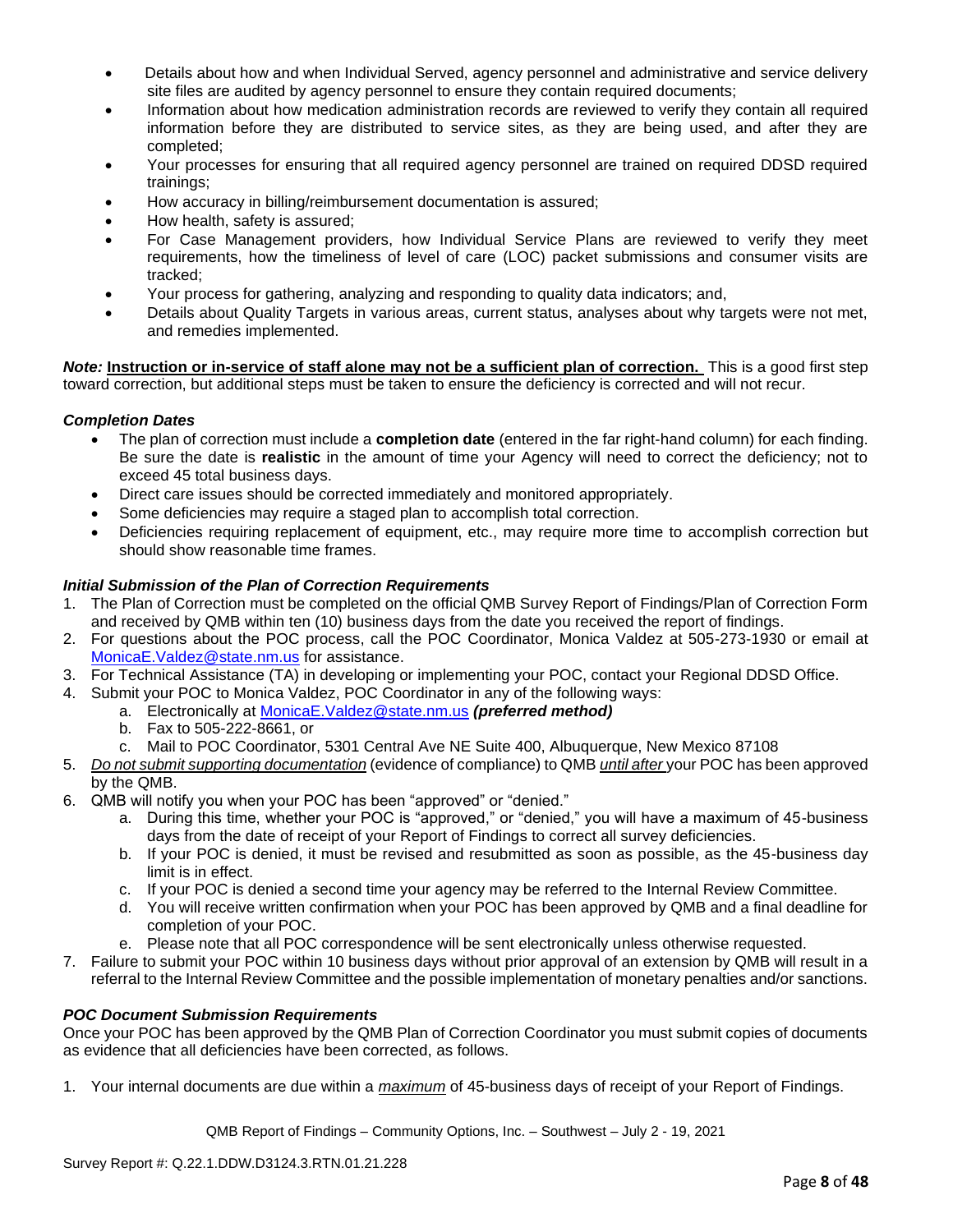- 2. It is preferred that you submit your documents via USPS or other carrier (scanned and saved to CD/DVD disc, flash drive, etc.). If documents containing HIPAA Protected Health Information (PHI) documents must be submitted through S-Comm (Therap), Fax or Postal System, do not send PHI directly to NMDOH email accounts. If the documents do not contain protected Health information (PHI) then you may submit your documents electronically scanned and attached to e-mails.
- 3. All submitted documents *must be annotated*; please be sure the tag numbers and Identification numbers are indicated on each document submitted. Documents which are not annotated with the Tag number and Identification number may not be accepted.
- 4. Do not submit original documents; Please provide copies or scanned electronic files for evidence. Originals must be maintained in the agency file(s) per DDSD Standards.
- 5. In lieu of some documents, you may submit copies of file or home audit forms that clearly indicate cited deficiencies have been corrected, other attestations of correction must be approved by the Plan of Correction Coordinator prior to their submission.
- 6. When billing deficiencies are cited, you must provide documentation to justify billing and/or void and adjust forms submitted to Xerox State Healthcare, LLC for the deficiencies cited in the Report of Findings.

**Revisions, Modifications or Extensions to your Plan of Correction (post QMB approval) must be made in writing and submitted to the Plan of Correction Coordinator, prior to the completion date and are approved on a case-by-case basis. No changes may be made to your POC or the timeframes for implementation without written approval of the POC Coordinator.**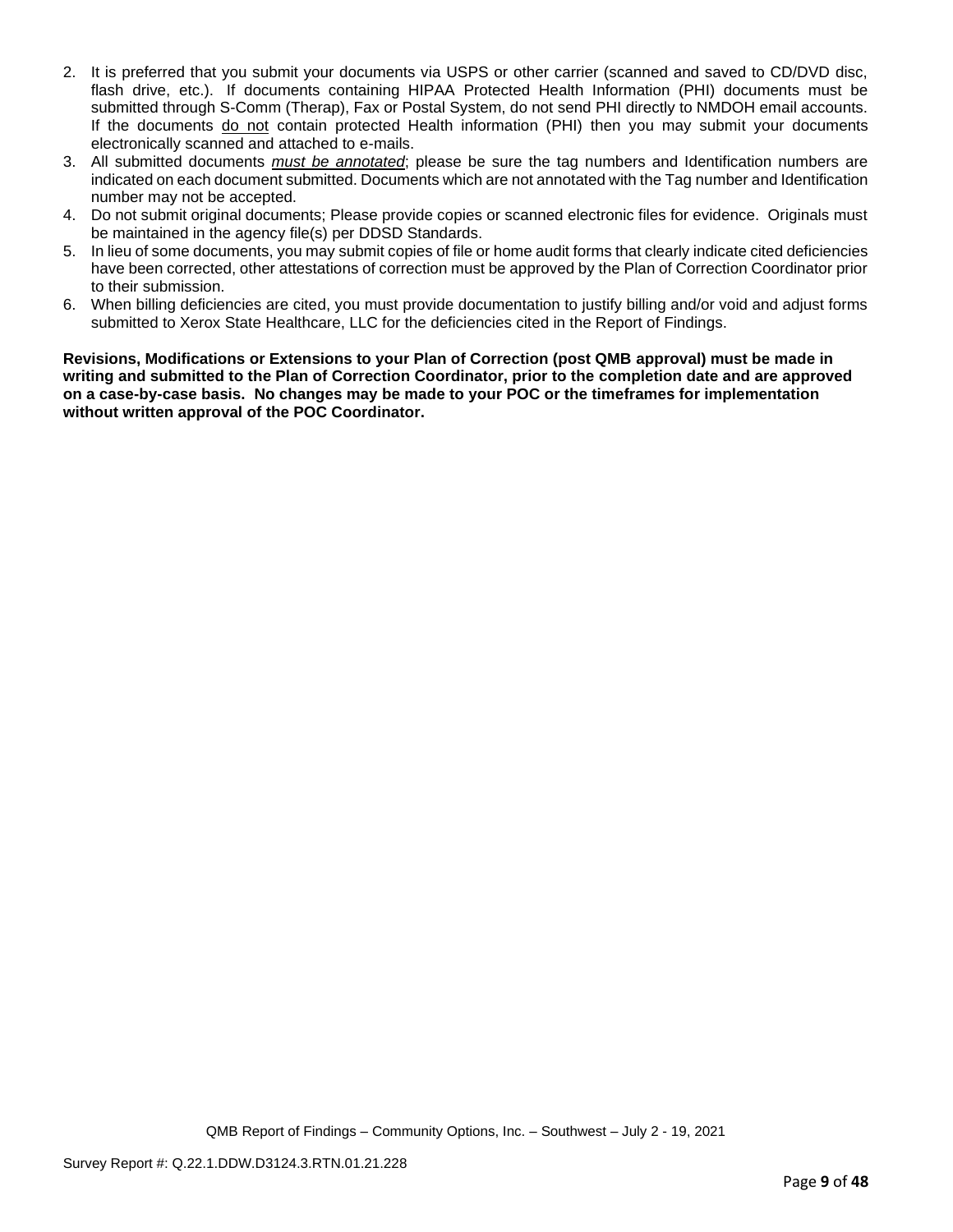## **Department of Health, Division of Health Improvement QMB Determination of Compliance Process**

The Division of Health Improvement, Quality Management Bureau (QMB) surveys compliance of the Developmental Disabilities Waiver (DDW) standards and other state and federal regulations. For the purpose of the LCA / CI survey the CMS waiver assurances have been grouped into four (4) Service Domains: Plan of Care (ISP Implementation); Qualified Providers; Health, Welfare and Safety; and Administrative Oversight (note that Administrative Oversight listed in this document is not the same as the CMS assurance of Administrative Authority. Used in this context it is related to the agency's operational policies and procedures, Quality Assurance system and Medicaid billing and reimbursement processes.)

The QMB Determination of Compliance process is based on provider compliance or non-compliance with standards and regulations identified during the on-site survey process and as reported in the QMB Report of Findings. All areas reviewed by QMB have been agreed to by DDSD and DHI/QMB and are reflective of CMS requirements. All deficiencies (non-compliance with standards and regulations) are identified and cited as either a Standard level deficiency or a Condition of Participation level deficiency in the QMB Reports of Findings. All deficiencies require corrective action when non-compliance is identified.

Each deficiency in your Report of Findings has been predetermined to be a Standard Level Deficiency, a Condition of Participation Level Deficiency, if below 85% compliance or a non-negotiable Condition of Participation Level Deficiency. Your Agency's overall Compliance Determination is based on a Scope and Severity Scale which takes into account the number of Standard and Condition Level Tags cited as well as the percentage of Individuals affected in the sample.

## **Conditions of Participation (CoPs)**

CoPs are based on the Centers for Medicare and Medicaid Services, Home and Community-Based Waiver required assurances, in addition to the New Mexico Developmental Disability Waiver (DDW) Service Standards. The Division of Health Improvement (DHI), in conjunction with the Developmental Disability Support Division (DDSD), has identified certain deficiencies that have the potential to be a Condition of Participation Level, if the tag falls below 85% compliance based on the number of people affected. Additionally, there are what are called nonnegotiable Conditions of Participation, regardless if one person or multiple people are affected. In this context, a CoP is defined as an essential / fundamental regulation or standard, which when out of compliance directly affects the health and welfare of the Individuals served. If no deficiencies within a Tag are at the level of a CoP, it is cited as a Standard Level Deficiency.

## *Service Domains and CoPs for Living Care Arrangements and Community Inclusion are as follows:*

**Service Domain: Service Plan: ISP Implementation -** *Services are delivered in accordance with the service plan, including type, scope, amount, duration and frequency specified in the service plan.*

#### **Potential Condition of Participation Level Tags, if compliance is below 85%:**

- **1A08.3 –** Administrative Case File: Individual Service Plan / ISP Components
- **1A32 –** Administrative Case File: Individual Service Plan Implementation
- **LS14 –** Residential Service Delivery Site Case File (ISP and Healthcare Requirements)
- **IS14 –** CCS / CIES Service Delivery Site Case File (ISP and Healthcare Requirements)

**Service Domain: Qualified Providers -** *The State monitors non-licensed/non-certified providers to assure adherence to waiver requirements. The State implements its policies and procedures for verifying that provider training is conducted in accordance with State requirements and the approved waiver.*

#### **Potential Condition of Participation Level Tags, if compliance is below 85%:**

- **1A20 -** Direct Support Personnel Training
- **1A22 -** Agency Personnel Competency
- **1A37 –** Individual Specific Training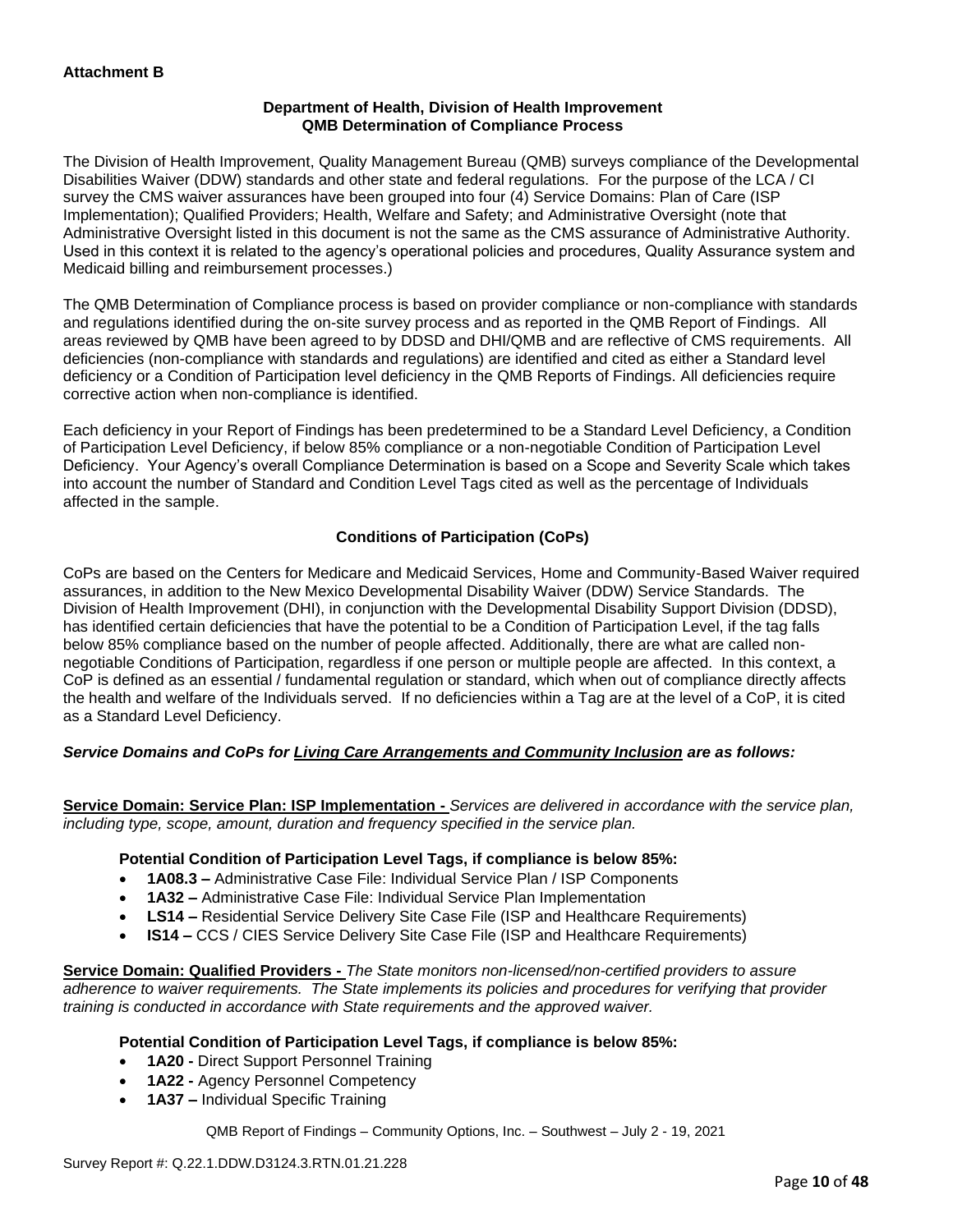### **Non-Negotiable Condition of Participation Level Tags (one or more Individuals are cited):**

- **1A25.1 –** Caregiver Criminal History Screening
- **1A26.1 –** Consolidated On-line Registry Employee Abuse Registry

**Service Domain: Health, Welfare and Safety -** *The State, on an ongoing basis, identifies, addresses and seeks to prevent occurrences of abuse, neglect and exploitation. Individuals shall be afforded their basic human rights. The provider supports individuals to access needed healthcare services in a timely manner.*

#### **Potential Condition of Participation Level Tags, if compliance is below 85%:**

- **1A08.2 –** Administrative Case File: Healthcare Requirements & Follow-up
- **1A09 –** Medication Delivery Routine Medication Administration
- **1A09.1 –** Medication Delivery PRN Medication Administration
- **1A15.2 –** Administrative Case File: Healthcare Documentation (Therap and Required Plans)

## **Non-Negotiable Condition of Participation Level Tags (one or more Individuals are cited):**

- **1A05 –** General Requirements / Agency Policy and Procedure Requirements
- **1A07 –** Social Security Income (SSI) Payments
- **1A09.2 –** Medication Delivery Nurse Approval for PRN Medication
- **1A15 –** Healthcare Coordination Nurse Availability / Knowledge
- **1A31 –** Client Rights/Human Rights
- **LS25.1 –** Residential Reqts. (Physical Environment Supported Living / Family Living / Intensive Medical Living)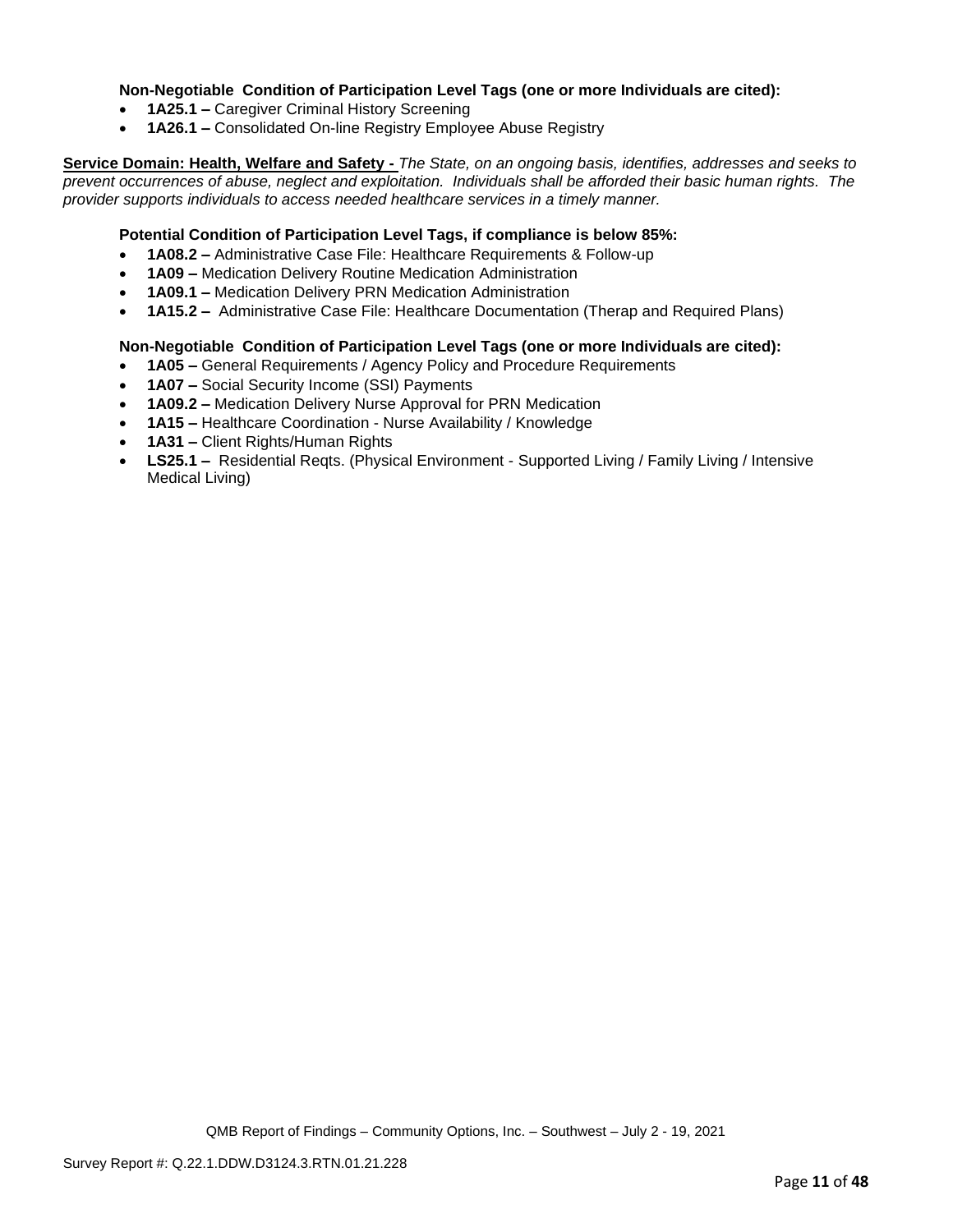## **Attachment C**

#### **Guidelines for the Provider Informal Reconsideration of Finding (IRF) Process**

#### **Introduction:**

Throughout the QMB Survey process, surveyors are openly communicating with providers. Open communication means surveyors have clarified issues and/or requested missing information before completing the review through the use of the signed/dated "Document Request," or "Administrative Needs," etc. forms. Regardless, there may still be instances where the provider disagrees with a specific finding. Providers may use the following process to informally dispute a finding.

#### **Instructions:**

- 1. The Informal Reconsideration of the Finding (IRF) request must be received in writing to the QMB Bureau Chief **within 10 business days** of receipt of the final Report of Findings **(***Note: No extensions are granted for the IRF)***.**
- 2. The written request for an IRF *must* be completed on the QMB Request for Informal Reconsideration of Finding form available on the QMB website: <https://nmhealth.org/about/dhi/cbp/irf/>
- 3. The written request for an IRF must specify in detail the request for reconsideration and why the finding is inaccurate.
- 4. The IRF request must include all supporting documentation or evidence.
- 5. If you have questions about the IRF process, email the IRF Chairperson, Valerie V. Valdez at [valerie.valdez@state.nm.us](mailto:valerie.valdez@state.nm.us) for assistance.

#### **The following limitations apply to the IRF process:**

- The written request for an IRF and all supporting evidence must be received within 10 business days.
- Findings based on evidence requested during the survey and not provided may not be subject to reconsideration.
- The supporting documentation must be new evidence not previously reviewed or requested by the survey team.
- Providers must continue to complete their Plan of Correction during the IRF process
- Providers may not request an IRF to challenge the sampling methodology.
- Providers may not request an IRF based on disagreement with the nature of the standard or regulation.
- Providers may not request an IRF to challenge the team composition.
- Providers may not request an IRF to challenge the DHI/QMB determination of compliance or the length of their DDSD provider contract.

A Provider forfeits the right to an IRF if the request is not received within 10 business days of receiving the report and/or does not include all supporting documentation or evidence to show compliance with the standards and regulations.

The IRF Committee will review the request; the Provider will be notified in writing of the ruling; no face-to-face meeting will be conducted.

When a Provider requests that a finding be reconsidered, it does not stop or delay the Plan of Correction process. **Providers must continue to complete the Plan of Correction, including the finding in dispute regardless of the IRF status.** If a finding is removed or modified, it will be noted and removed or modified from the Report of Findings. It should be noted that in some cases a Plan of Correction may be completed prior to the IRF process being completed. The provider will be notified in writing on the decisions of the IRF committee.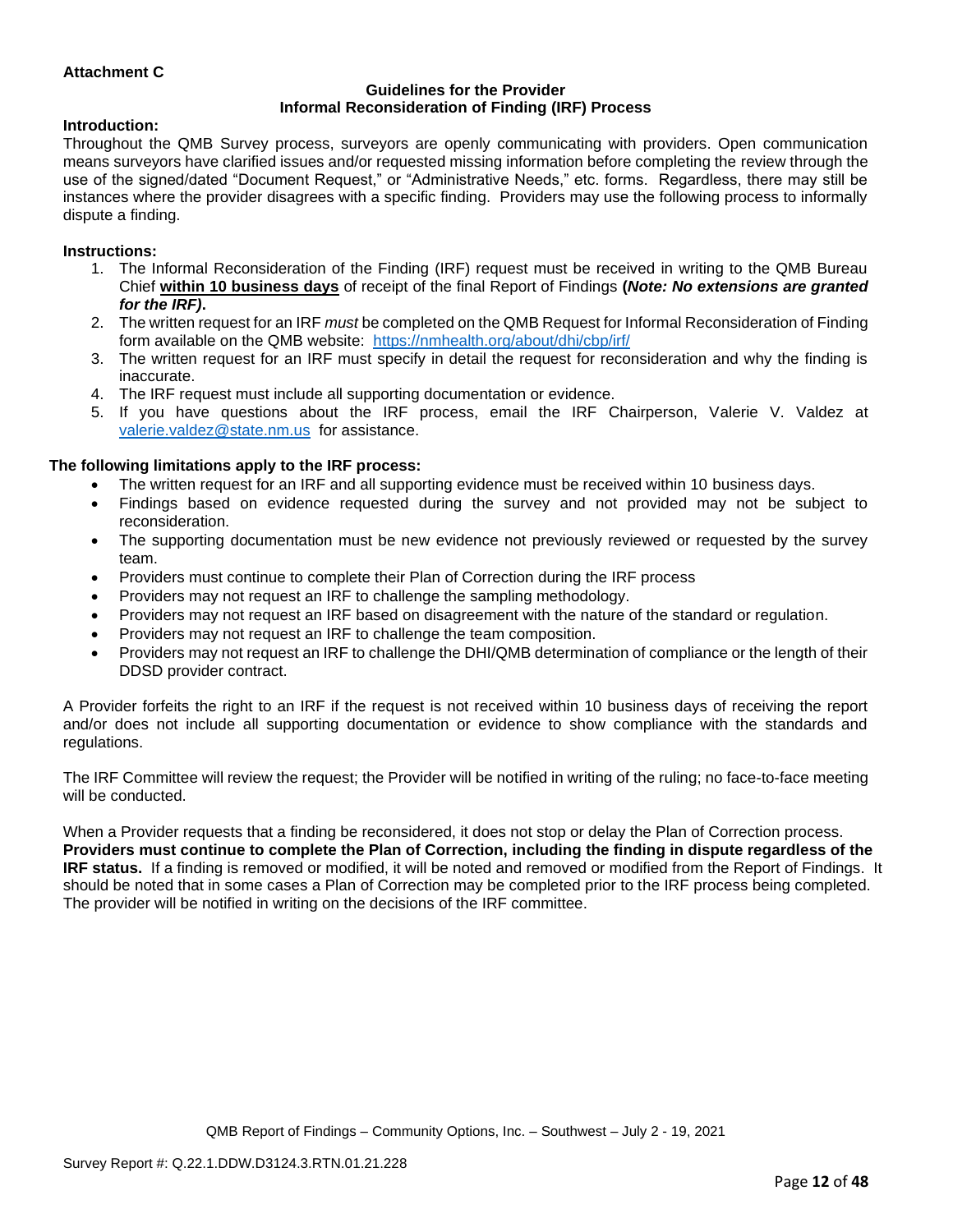## **QMB Determinations of Compliance**

## **Compliance:**

The QMB determination of *Compliance* indicates that a provider has either no deficiencies found during a survey or that no deficiencies at the Condition of Participation Level were found. The agency has obtained a level of compliance such that there is a minimal potential for harm to individuals' health and safety. To qualify for a determination of *Compliance*, the provider must have received no Conditions of Participation Level Deficiencies and have a minimal number of Individuals on the sample affected by the findings indicated in the Standards Level Tags.

### **Partial-Compliance with Standard Level Tags:**

The QMB determination of *Partial-Compliance with Standard Level Tags* indicates that a provider is in compliance with all Condition of Participation Level deficiencies but is out of compliance with a certain percentage of Standard Level deficiencies. This partial-compliance, if not corrected, may result in a negative outcome or the potential for more than minimal harm to individuals' health and safety. There are two ways to receive a determination of Partial Compliance with Standard Level Tags:

- 1. Your Report of Findings includes 16 or fewer Standards Level Tags with between 75% and 100% of the survey sample affected in any tag.
- 2. Your Report of Findings includes 17 or more Standard Level Tags with between 50% to 74% of the survey sample affected in any tag.

## **Partial-Compliance with Standard Level Tags and Condition of Participation Level Tags:**

The QMB determination of *Partial-Compliance with Standard Level Tags and Condition of Participation Level Tags*  indicates that a provider is out of compliance with one to five (1 – 5) Condition of Participation Level Tags. This partial-compliance, if not corrected, may result in a serious negative outcome or the potential for more than minimal harm to individuals' health and safety.

#### **Non-Compliance:**

The QMB determination of *Non-Compliance* indicates a provider is significantly out of compliance with both Standard Level deficiencies and Conditions of Participation level deficiencies. This non-compliance, if not corrected, may result in a serious negative outcome or the potential for more than minimal harm to individuals' health and safety. There are three ways an agency can receive a determination of Non-Compliance:

- 1. Your Report of Findings includes 17 or more total Tags with 0 to 5 Condition of Participation Level Tags with 75% to 100% of the survey sample affected in any Condition of Participation Level tag.
- 2. Your Report of Findings includes any amount of Standard Level Tags with 6 or more Condition of Participation Level Tags.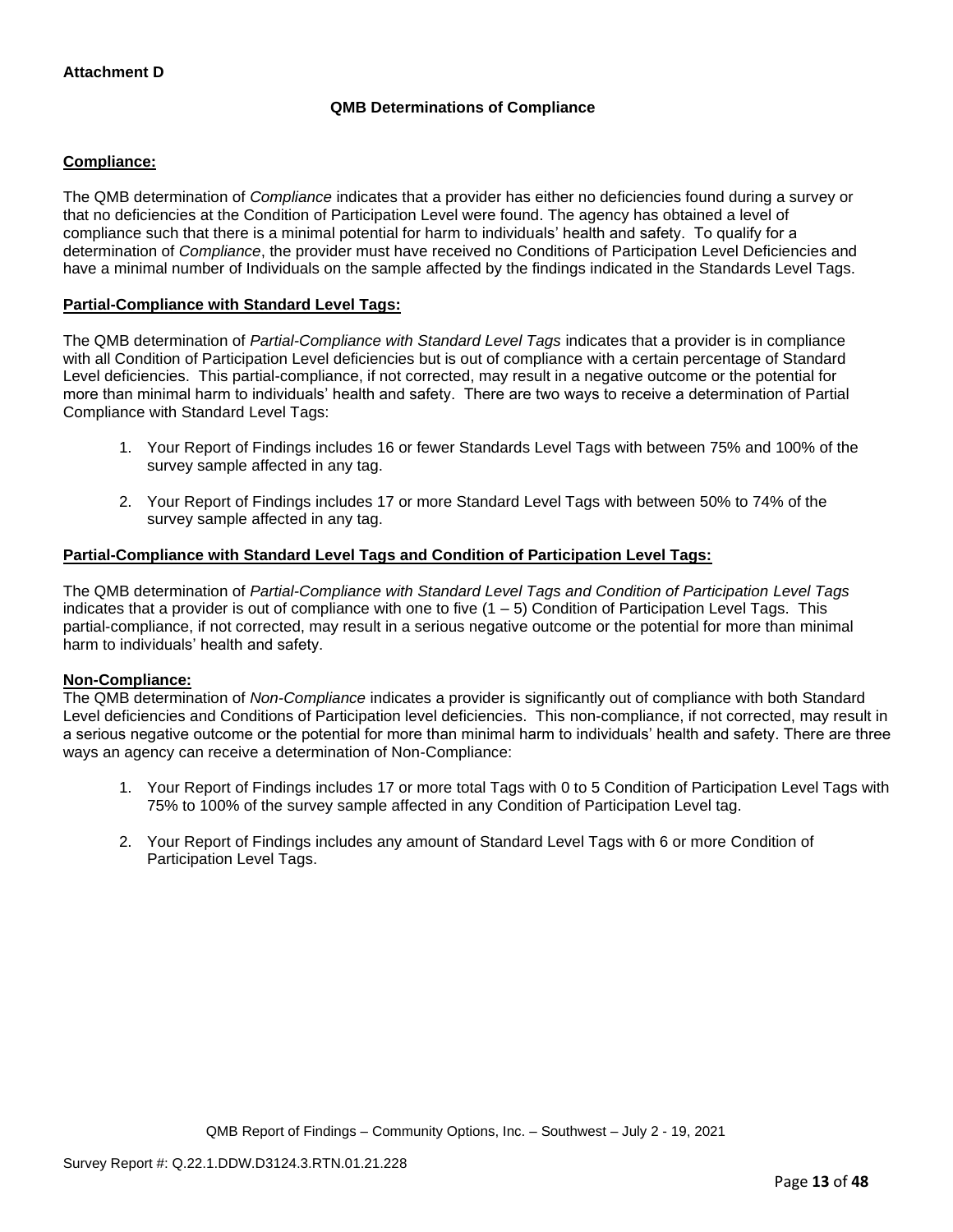| Compliance                                                                                                 | <b>Weighting</b>                                                                                                              |                                                                                                                                 |                                                                                                                          |                                                                                                                        |                                                                                                                                |                                                                                                                             |                                                                                                               |
|------------------------------------------------------------------------------------------------------------|-------------------------------------------------------------------------------------------------------------------------------|---------------------------------------------------------------------------------------------------------------------------------|--------------------------------------------------------------------------------------------------------------------------|------------------------------------------------------------------------------------------------------------------------|--------------------------------------------------------------------------------------------------------------------------------|-----------------------------------------------------------------------------------------------------------------------------|---------------------------------------------------------------------------------------------------------------|
| <b>Determination</b>                                                                                       |                                                                                                                               | LOW                                                                                                                             |                                                                                                                          | <b>MEDIUM</b>                                                                                                          |                                                                                                                                |                                                                                                                             | <b>HIGH</b>                                                                                                   |
| <b>Total Tags:</b>                                                                                         | up to 16                                                                                                                      | 17 or more                                                                                                                      | up to 16                                                                                                                 | 17 or more                                                                                                             | <b>Any Amount</b>                                                                                                              | 17 or more                                                                                                                  | <b>Any Amount</b>                                                                                             |
|                                                                                                            | and                                                                                                                           | and                                                                                                                             | and                                                                                                                      | and                                                                                                                    | And/or                                                                                                                         | and                                                                                                                         | And/or                                                                                                        |
| <b>COP Level Tags:</b>                                                                                     | 0 COP                                                                                                                         | 0 COP                                                                                                                           | 0 COP                                                                                                                    | 0 COP                                                                                                                  | 1 to 5 COP                                                                                                                     | 0 to 5 CoPs                                                                                                                 | 6 or more COP                                                                                                 |
|                                                                                                            | and                                                                                                                           | and                                                                                                                             | and                                                                                                                      | and                                                                                                                    |                                                                                                                                | and                                                                                                                         |                                                                                                               |
| Sample Affected:                                                                                           | 0 to 74%                                                                                                                      | 0 to 49%                                                                                                                        | 75 to 100%                                                                                                               | 50 to 74%                                                                                                              |                                                                                                                                | 75 to 100%                                                                                                                  |                                                                                                               |
| "Non-Compliance"                                                                                           |                                                                                                                               |                                                                                                                                 |                                                                                                                          |                                                                                                                        |                                                                                                                                | 17 or more<br><b>Total Tags with</b><br>75 to 100% of<br>the Individuals<br>in the sample<br>cited in any CoP<br>Level tag. | Any Amount of<br><b>Standard Level</b><br>Tags and 6 or<br>more Conditions<br>of Participation<br>Level Tags. |
| "Partial Compliance<br>with Standard Level<br>tags and Condition of<br><b>Participation Level</b><br>Tags" |                                                                                                                               |                                                                                                                                 |                                                                                                                          |                                                                                                                        | <b>Any Amount</b><br><b>Standard Level</b><br>Tags, plus 1 to 5<br><b>Conditions of</b><br><b>Participation Level</b><br>tags. |                                                                                                                             |                                                                                                               |
| "Partial Compliance<br>with Standard Level<br>tags"                                                        |                                                                                                                               |                                                                                                                                 | up to 16<br><b>Standard Level</b><br>Tags with 75 to<br>100% of the<br>individuals in<br>the sample cited<br>in any tag. | 17 or more<br><b>Standard Level</b><br>Tags with 50 to<br>74% of the<br>individuals in<br>the sample cited<br>any tag. |                                                                                                                                |                                                                                                                             |                                                                                                               |
| "Compliance"                                                                                               | Up to 16<br><b>Standard Level</b><br>Tags with 0 to<br><b>74% of the</b><br>individuals in<br>the sample<br>cited in any tag. | 17 or more<br><b>Standard Level</b><br>Tags with 0 to<br><b>49% of the</b><br>individuals in<br>the sample cited<br>in any tag. |                                                                                                                          |                                                                                                                        |                                                                                                                                |                                                                                                                             |                                                                                                               |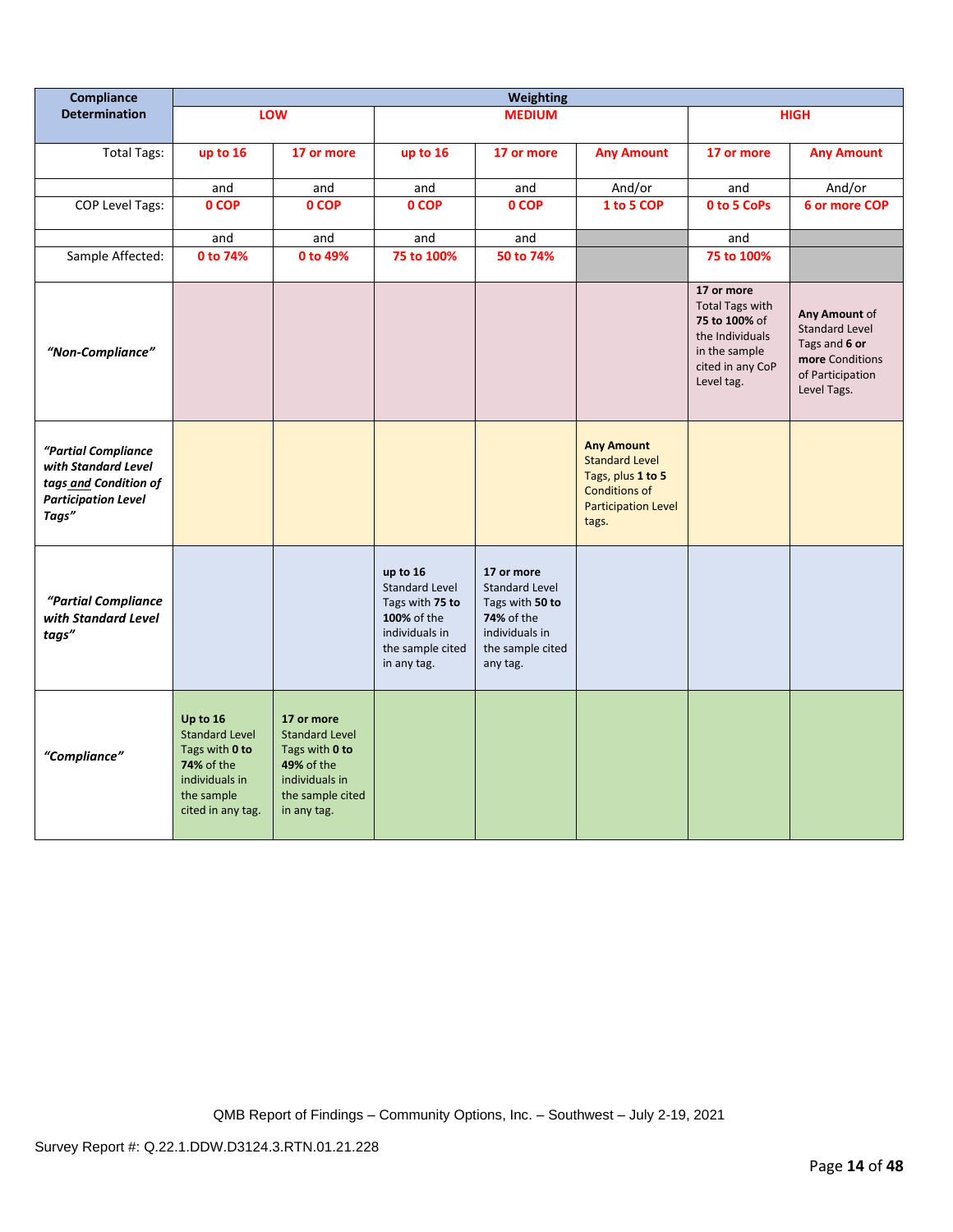**Agency: Community Options, Inc. - Southwest Region** Program: Developmental Disabilities Waiver<br>Service: 2018: Supported Living, Family Liv 2018: Supported Living, Family Living, Customized Community Supports, and Community Integrated Employment Services<br>Routine Survey Type:<br>Survey Date: **Survey Date: July 2 – 19, 2021**

| <b>Standard of Care</b>                                                                                                                                                                                                                                                                                                                                                                                                                                                                                                                                                                                                                                                                                                                                                                                                                                                                                                                                                                                                                                                                              | <b>Deficiencies</b>                                                                                                                                                                                                                                                                                                                                                                                                                                           | <b>Agency Plan of Correction, On-going</b><br><b>QA/QI and Responsible Party</b>                                                                                                                                                                                                                                                                          | <b>Completion</b><br><b>Date</b> |
|------------------------------------------------------------------------------------------------------------------------------------------------------------------------------------------------------------------------------------------------------------------------------------------------------------------------------------------------------------------------------------------------------------------------------------------------------------------------------------------------------------------------------------------------------------------------------------------------------------------------------------------------------------------------------------------------------------------------------------------------------------------------------------------------------------------------------------------------------------------------------------------------------------------------------------------------------------------------------------------------------------------------------------------------------------------------------------------------------|---------------------------------------------------------------------------------------------------------------------------------------------------------------------------------------------------------------------------------------------------------------------------------------------------------------------------------------------------------------------------------------------------------------------------------------------------------------|-----------------------------------------------------------------------------------------------------------------------------------------------------------------------------------------------------------------------------------------------------------------------------------------------------------------------------------------------------------|----------------------------------|
| frequency specified in the service plan.                                                                                                                                                                                                                                                                                                                                                                                                                                                                                                                                                                                                                                                                                                                                                                                                                                                                                                                                                                                                                                                             | Service Domain: Service Plans: ISP Implementation - Services are delivered in accordance with the service plan, including type, scope, amount, duration and                                                                                                                                                                                                                                                                                                   |                                                                                                                                                                                                                                                                                                                                                           |                                  |
| Tag # 1A32.2 Individual Service Plan                                                                                                                                                                                                                                                                                                                                                                                                                                                                                                                                                                                                                                                                                                                                                                                                                                                                                                                                                                                                                                                                 | <b>Standard Level Deficiency</b>                                                                                                                                                                                                                                                                                                                                                                                                                              |                                                                                                                                                                                                                                                                                                                                                           |                                  |
| <b>Implementation (Residential</b><br>Implementation)                                                                                                                                                                                                                                                                                                                                                                                                                                                                                                                                                                                                                                                                                                                                                                                                                                                                                                                                                                                                                                                |                                                                                                                                                                                                                                                                                                                                                                                                                                                               |                                                                                                                                                                                                                                                                                                                                                           |                                  |
| NMAC 7.26.5.16.C and D Development of<br>the ISP. Implementation of the ISP. The ISP<br>shall be implemented according to the<br>timelines determined by the IDT and as<br>specified in the ISP for each stated desired<br>outcomes and action plan.                                                                                                                                                                                                                                                                                                                                                                                                                                                                                                                                                                                                                                                                                                                                                                                                                                                 | Based on residential record review, the Agency<br>did not implement the ISP according to the<br>timelines determined by the IDT and as<br>specified in the ISP for each stated desired<br>outcomes and action plan for 1 of 11<br>individuals.                                                                                                                                                                                                                | Provider:<br><b>State your Plan of Correction for the</b><br>deficiencies cited in this tag here (How is<br>the deficiency going to be corrected? This can be<br>specific to each deficiency cited or if possible an<br>overall correction?): $\rightarrow$                                                                                               |                                  |
| C. The IDT shall review and discuss<br>information and recommendations with the<br>individual, with the goal of supporting the<br>individual in attaining desired outcomes. The<br>IDT develops an ISP based upon the<br>individual's personal vision statement,<br>strengths, needs, interests and preferences.<br>The ISP is a dynamic document, revised<br>periodically, as needed, and amended to<br>reflect progress towards personal goals and<br>achievements consistent with the individual's<br>future vision. This regulation is consistent with<br>standards established for individual plan<br>development as set forth by the commission on<br>the accreditation of rehabilitation facilities<br>(CARF) and/or other program accreditation<br>approved and adopted by the developmental<br>disabilities division and the department of<br>health. It is the policy of the developmental<br>disabilities division (DDD), that to the extent<br>permitted by funding, each individual receive<br>supports and services that will assist and<br>encourage independence and productivity in | As indicated by Individuals ISP the following<br>was found with regards to the implementation<br>of ISP Outcomes:<br><b>Supported Living Data Collection/Data</b><br>Tracking / Progress with regards to ISP<br>Outcomes:<br>Individual #1<br>• None found regarding: Live Outcome/Action<br>Step: "Work on being comfortable with one<br>tactile" for $7/1 - 7$ , 2021. Action step is to be<br>completed 1 time per week. (Date of home<br>visit: 7/8/2021) | <b>Provider:</b><br><b>Enter your ongoing Quality</b><br><b>Assurance/Quality Improvement</b><br>processes as it related to this tag<br>number here (What is going to be done? How<br>many individuals is this going to affect? How<br>often will this be completed? Who is responsible?<br>What steps will be taken if issues are found?): $\rightarrow$ |                                  |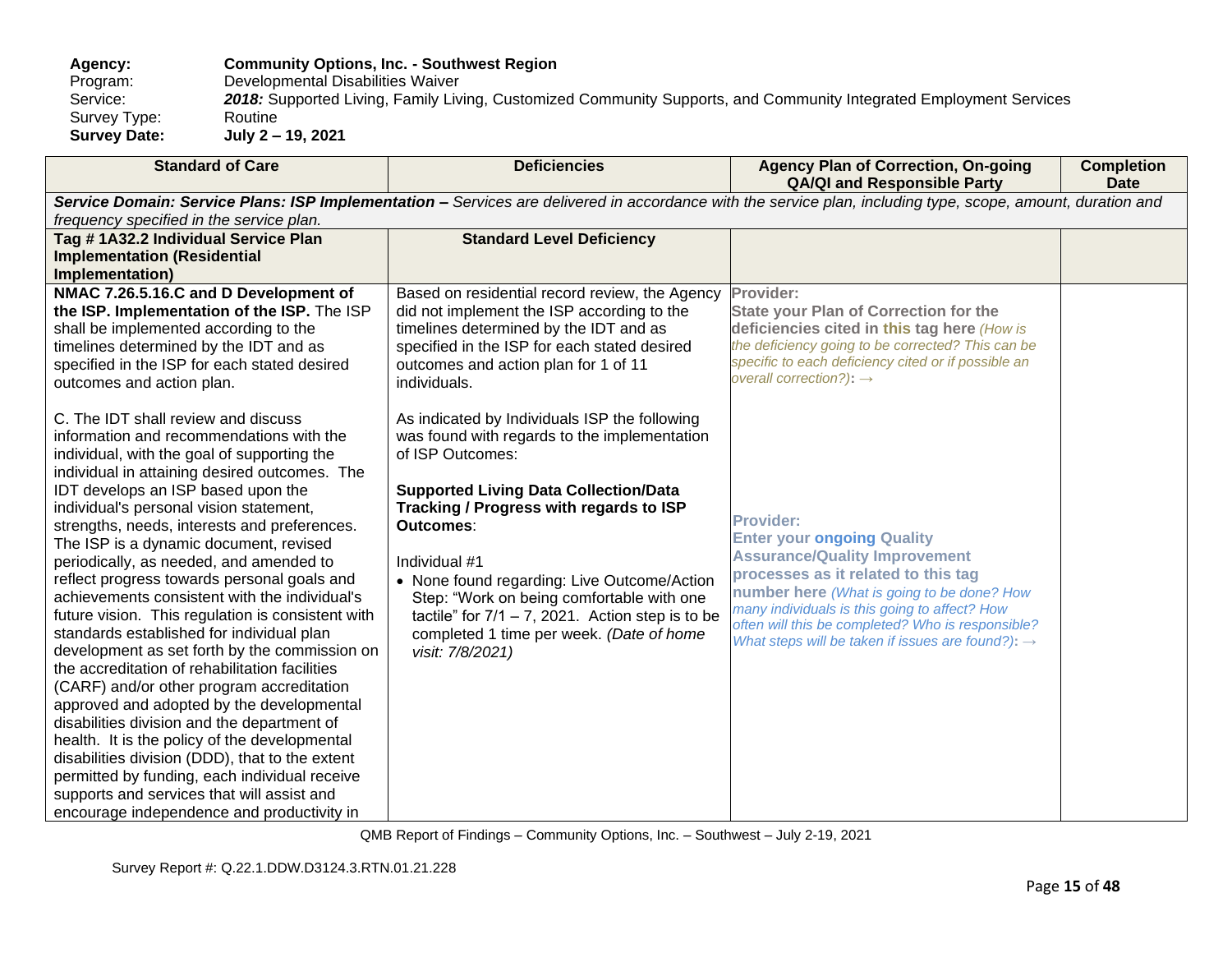| the community and attempt to prevent               |  |  |
|----------------------------------------------------|--|--|
| regression or loss of current capabilities.        |  |  |
| Services and supports include specialized          |  |  |
| and/or generic services, training, education       |  |  |
| and/or treatment as determined by the IDT and      |  |  |
| documented in the ISP.                             |  |  |
|                                                    |  |  |
|                                                    |  |  |
| D. The intent is to provide choice and obtain      |  |  |
| opportunities for individuals to live, work and    |  |  |
| play with full participation in their communities. |  |  |
| The following principles provide direction and     |  |  |
| purpose in planning for individuals with           |  |  |
| developmental disabilities. [05/03/94; 01/15/97;   |  |  |
| Recompiled 10/31/01]                               |  |  |
|                                                    |  |  |
| Developmental Disabilities (DD) Waiver             |  |  |
| Service Standards 2/26/2018; Re-Issue:             |  |  |
| 12/28/2018; Eff 1/1/2019                           |  |  |
| <b>Chapter 6: Individual Service Plan (ISP)</b>    |  |  |
| 6.8 ISP Implementation and Monitoring: All         |  |  |
| DD Waiver Provider Agencies with a signed          |  |  |
|                                                    |  |  |
| SFOC are required to provide services as           |  |  |
| detailed in the ISP. The ISP must be readily       |  |  |
| accessible to Provider Agencies on the             |  |  |
| approved budget. (See Chapter 20: Provider         |  |  |
| Documentation and Client Records.) CMs             |  |  |
| facilitate and maintain communication with the     |  |  |
| person, his/her representative, other IDT          |  |  |
| members, Provider Agencies, and relevant           |  |  |
| parties to ensure that the person receives the     |  |  |
| maximum benefit of his/her services and that       |  |  |
| revisions to the ISP are made as needed. All       |  |  |
| DD Waiver Provider Agencies are required to        |  |  |
| cooperate with monitoring activities conducted     |  |  |
| by the CM and the DOH. Provider Agencies           |  |  |
| are required to respond to issues at the           |  |  |
| individual level and agency level as described     |  |  |
| in Chapter 16: Qualified Provider Agencies.        |  |  |
|                                                    |  |  |
| <b>Chapter 20: Provider Documentation and</b>      |  |  |
|                                                    |  |  |
| <b>Client Records 20.2 Client Records</b>          |  |  |
| Requirements: All DD Waiver Provider               |  |  |
| Agencies are required to create and maintain       |  |  |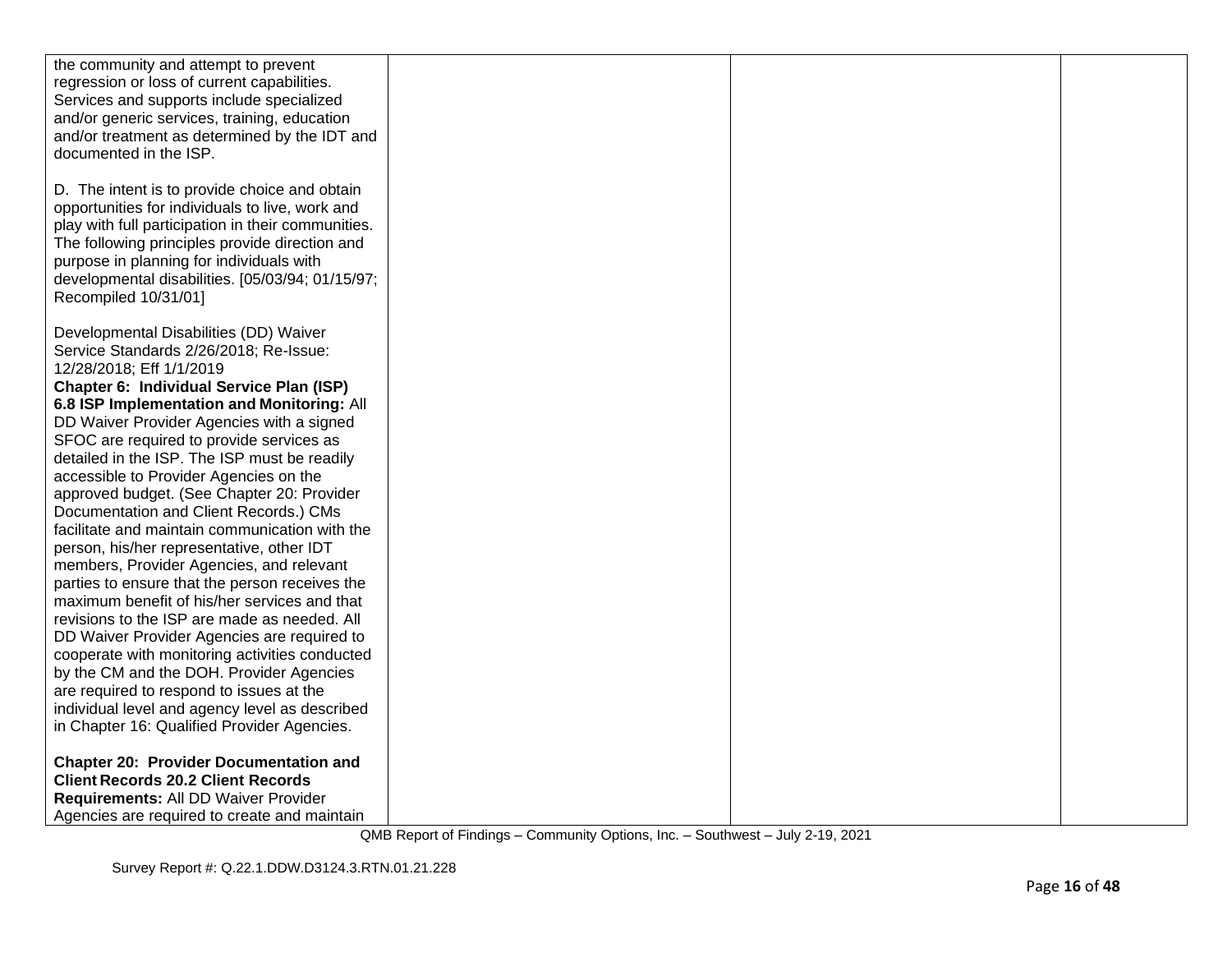| individual client records. The contents of client                                           |  |  |
|---------------------------------------------------------------------------------------------|--|--|
| records vary depending on the unique needs of                                               |  |  |
| the person receiving services and the resultant                                             |  |  |
| information produced. The extent of                                                         |  |  |
| documentation required for individual client                                                |  |  |
| records per service type depends on the                                                     |  |  |
| location of the file, the type of service being                                             |  |  |
| provided, and the information necessary.                                                    |  |  |
| DD Waiver Provider Agencies are required to                                                 |  |  |
| adhere to the following:                                                                    |  |  |
| Client records must contain all documents<br>1.                                             |  |  |
| essential to the service being provided and                                                 |  |  |
| essential to ensuring the health and safety of                                              |  |  |
| the person during the provision of the service.                                             |  |  |
| 2. Provider Agencies must have readily                                                      |  |  |
| accessible records in home and community                                                    |  |  |
| settings in paper or electronic form. Secure                                                |  |  |
| access to electronic records through the                                                    |  |  |
| Therap web-based system using computers or                                                  |  |  |
| mobile devices is acceptable.                                                               |  |  |
| 3. Provider Agencies are responsible for                                                    |  |  |
| ensuring that all plans created by nurses, RDs,                                             |  |  |
| therapists or BSCs are present in all needed                                                |  |  |
| settings.                                                                                   |  |  |
| 4. Provider Agencies must maintain records                                                  |  |  |
| of all documents produced by agency                                                         |  |  |
| personnel or contractors on behalf of each                                                  |  |  |
| person, including any routine notes or data,                                                |  |  |
| annual assessments, semi-annual reports,                                                    |  |  |
| evidence of training provided/received,                                                     |  |  |
| progress notes, and any other interactions for                                              |  |  |
| which billing is generated.                                                                 |  |  |
| Each Provider Agency is responsible for<br>5.                                               |  |  |
| maintaining the daily or other contact notes                                                |  |  |
| documenting the nature and frequency of                                                     |  |  |
| service delivery, as well as data tracking only                                             |  |  |
| for the services provided by their agency.                                                  |  |  |
| 6. The current Client File Matrix found in                                                  |  |  |
| Appendix A Client File Matrix details the                                                   |  |  |
| minimum requirements for records to be<br>stored in agency office files, the delivery site, |  |  |
| or with DSP while providing services in the                                                 |  |  |
| community.                                                                                  |  |  |
|                                                                                             |  |  |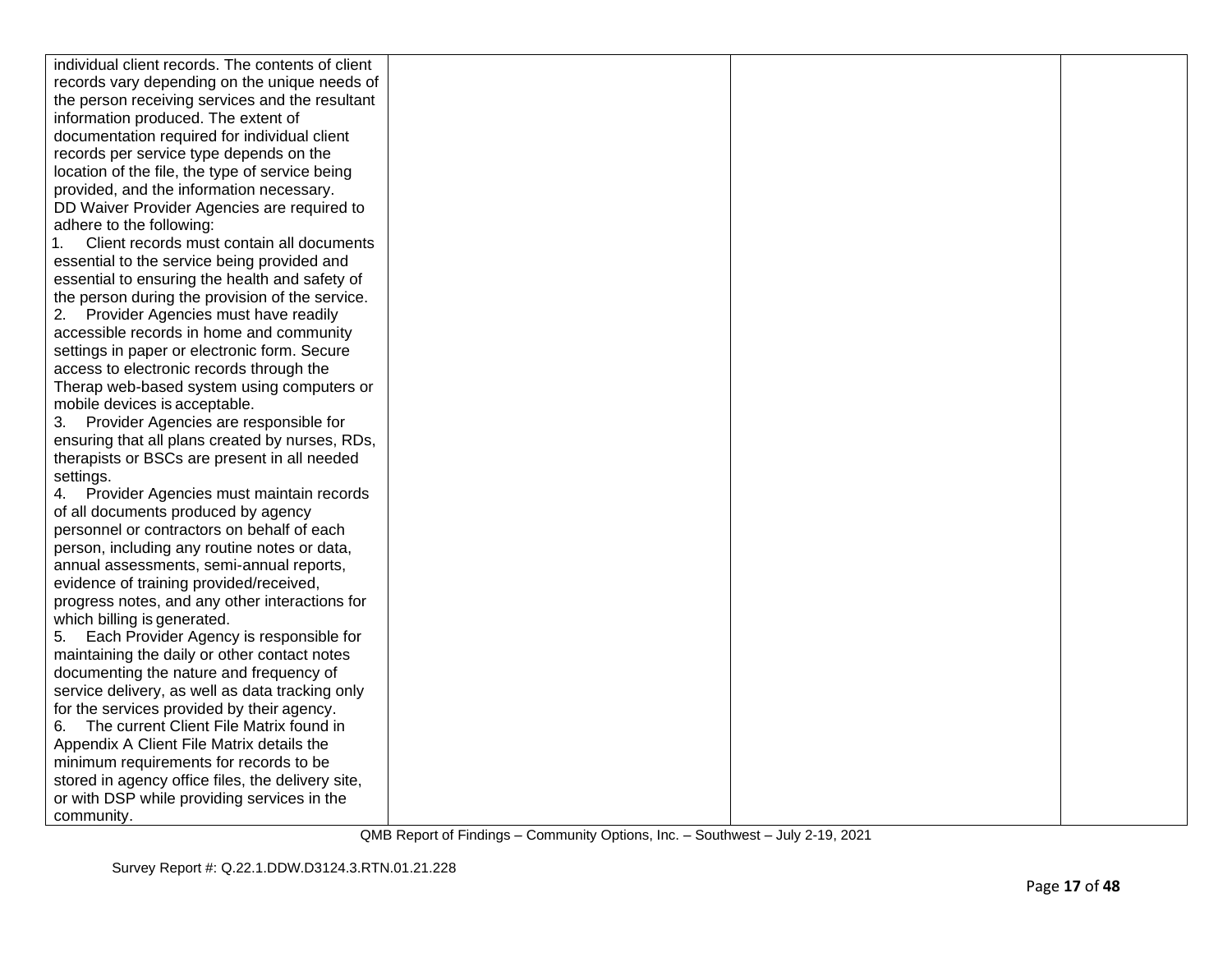| 7. All records pertaining to JCMs must be<br>retained permanently and must be made<br>available to DDSD upon request, upon the<br>termination or expiration of a provider<br>agreement, or upon provider withdrawal from<br>services. |  |  |
|---------------------------------------------------------------------------------------------------------------------------------------------------------------------------------------------------------------------------------------|--|--|
|                                                                                                                                                                                                                                       |  |  |
|                                                                                                                                                                                                                                       |  |  |
|                                                                                                                                                                                                                                       |  |  |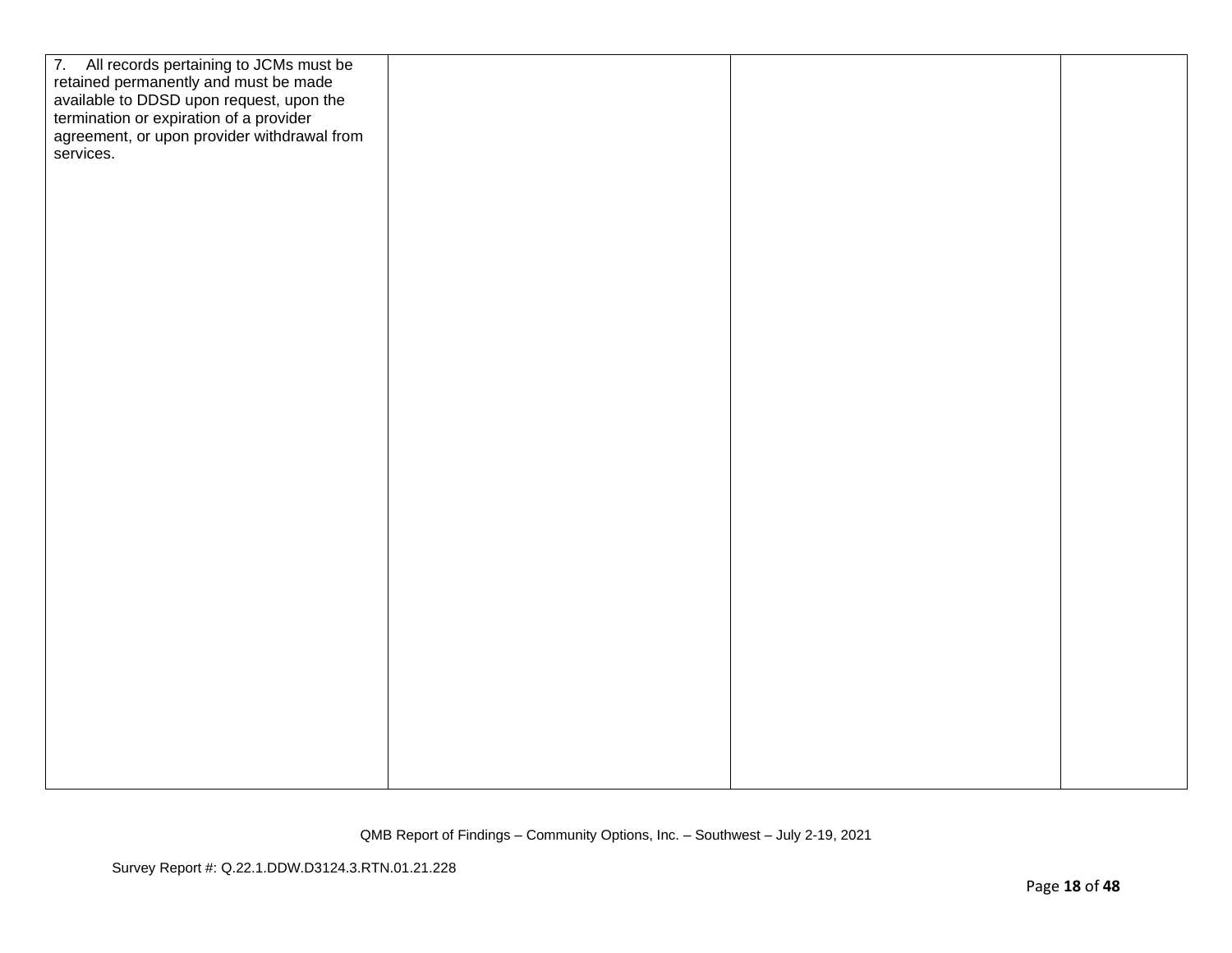| Tag # LS14 Residential Service Delivery<br><b>Site Case File (ISP and Healthcare</b> | <b>Condition of Participation Level Deficiency</b>     |                                                               |  |
|--------------------------------------------------------------------------------------|--------------------------------------------------------|---------------------------------------------------------------|--|
| <b>Requirements)</b>                                                                 |                                                        |                                                               |  |
| Developmental Disabilities (DD) Waiver                                               | After an analysis of the evidence, it has been         | Provider:                                                     |  |
| Service Standards 2/26/2018; Re-Issue:                                               | determined there is a significant potential for a      | <b>State your Plan of Correction for the</b>                  |  |
| 12/28/2018; Eff 1/1/2019                                                             | negative outcome to occur.                             | deficiencies cited in this tag here (How is                   |  |
| <b>Chapter 20: Provider Documentation and</b>                                        |                                                        | the deficiency going to be corrected? This can be             |  |
| <b>Client Records: 20.2 Client Records</b>                                           | Based on record review, the Agency did not             | specific to each deficiency cited or if possible an           |  |
| Requirements: All DD Waiver Provider                                                 | maintain a complete and confidential case file         | overall correction?): $\rightarrow$                           |  |
| Agencies are required to create and maintain                                         | in the residence for 2 of 11 Individuals               |                                                               |  |
| individual client records. The contents of client                                    | receiving Living Care Arrangements.                    |                                                               |  |
| records vary depending on the unique needs                                           |                                                        |                                                               |  |
| of the person receiving services and the                                             | Review of the residential individual case files        |                                                               |  |
| resultant information produced. The extent of                                        | revealed the following items were not found,           |                                                               |  |
| documentation required for individual client                                         | incomplete, and/or not current:                        |                                                               |  |
| records per service type depends on the                                              |                                                        | <b>Provider:</b>                                              |  |
| location of the file, the type of service being                                      | ISP Teaching and Support Strategies:<br>Individual #1: | <b>Enter your ongoing Quality</b>                             |  |
| provided, and the information necessary.                                             |                                                        | <b>Assurance/Quality Improvement</b>                          |  |
| DD Waiver Provider Agencies are required to<br>adhere to the following:              | TSS not found for the following Live Outcome           | processes as it related to this tag                           |  |
| 1. Client records must contain all documents                                         | Statement / Action Steps:                              | number here (What is going to be done? How                    |  |
| essential to the service being provided and                                          | • " will choose a safe activity to do with             | many individuals is this going to affect? How                 |  |
| essential to ensuring the health and safety of                                       | assistance twice a month."                             | often will this be completed? Who is responsible?             |  |
| the person during the provision of the service.                                      |                                                        | What steps will be taken if issues are found?): $\rightarrow$ |  |
| 2. Provider Agencies must have readily                                               | <b>Comprehensive Aspiration Risk</b>                   |                                                               |  |
| accessible records in home and community                                             | <b>Management Plan:</b>                                |                                                               |  |
| settings in paper or electronic form. Secure                                         | • Not Current $(#1)$                                   |                                                               |  |
| access to electronic records through the                                             |                                                        |                                                               |  |
| Therap web-based system using computers or                                           | <b>Health Care Plans:</b>                              |                                                               |  |
| mobile devices is acceptable.                                                        | Aspiration Risk (#1)<br>$\bullet$                      |                                                               |  |
| 3. Provider Agencies are responsible for                                             | Body Mass Index (#11)<br>$\bullet$                     |                                                               |  |
| ensuring that all plans created by nurses,                                           | Bowel & Bladder (#1)<br>$\bullet$                      |                                                               |  |
| RDs, therapists or BSCs are present in all                                           | Supports for Hydration/Dehydration (1)<br>$\bullet$    |                                                               |  |
| needed settings.                                                                     |                                                        |                                                               |  |
| 4. Provider Agencies must maintain records of                                        |                                                        |                                                               |  |
| all documents produced by agency personnel                                           |                                                        |                                                               |  |
| or contractors on behalf of each person,                                             |                                                        |                                                               |  |
| including any routine notes or data, annual                                          |                                                        |                                                               |  |
| assessments, semi-annual reports, evidence                                           |                                                        |                                                               |  |
| of training provided/received, progress notes,                                       |                                                        |                                                               |  |
| and any other interactions for which billing is                                      |                                                        |                                                               |  |
| generated.                                                                           |                                                        |                                                               |  |
| 5. Each Provider Agency is responsible for                                           |                                                        |                                                               |  |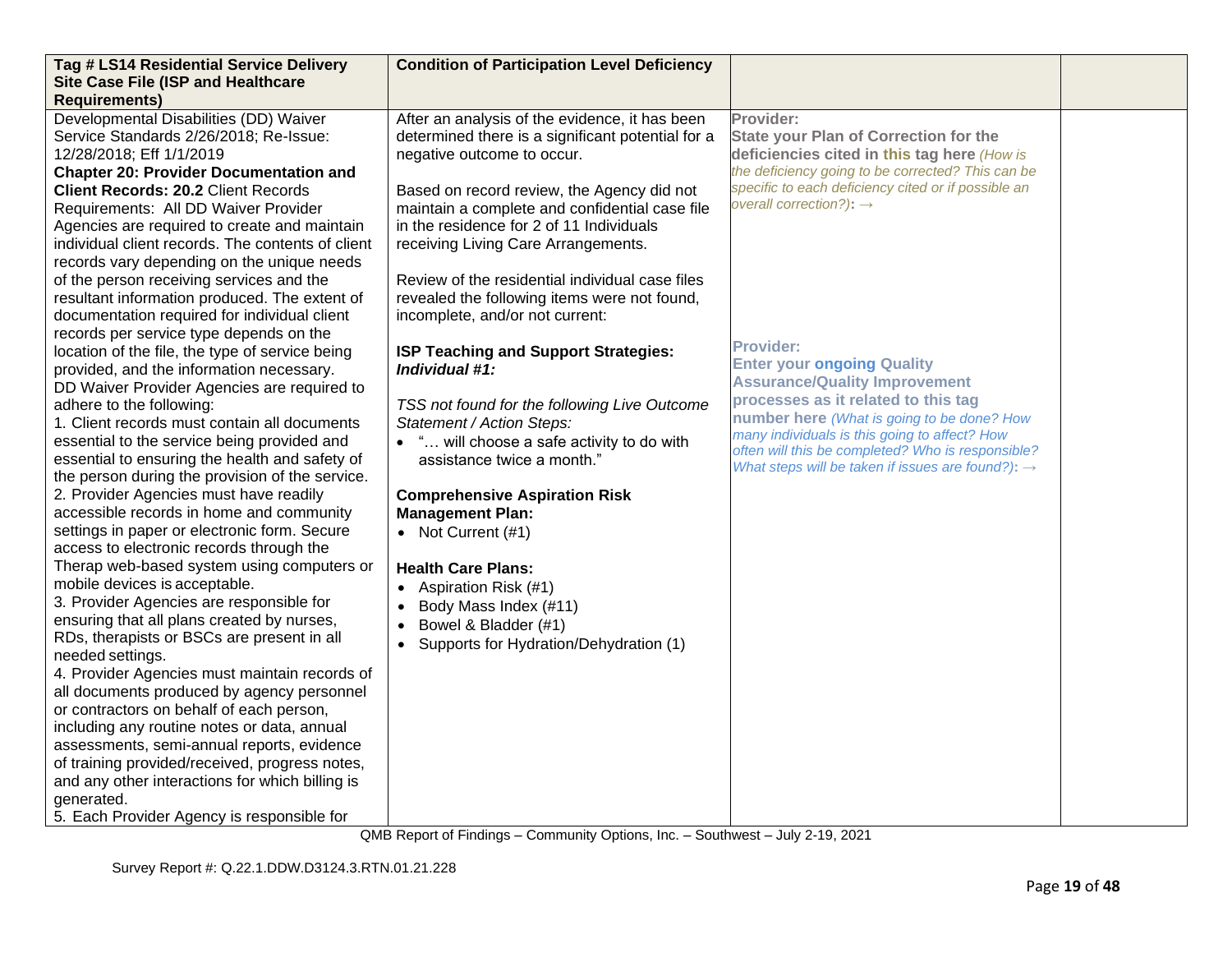| maintaining the daily or other contact notes<br>documenting the nature and frequency of<br>service delivery, as well as data tracking only<br>for the services provided by their agency.<br>6. The current Client File Matrix found in<br>Appendix A Client File Matrix details the<br>minimum requirements for records to be<br>stored in agency office files, the delivery site,<br>or with DSP while providing services in the<br>community.<br>7. All records pertaining to JCMs must be<br>retained permanently and must be made<br>available to DDSD upon request, upon the<br>termination or expiration of a provider<br>agreement, or upon provider withdrawal from<br>services. |  |  |
|------------------------------------------------------------------------------------------------------------------------------------------------------------------------------------------------------------------------------------------------------------------------------------------------------------------------------------------------------------------------------------------------------------------------------------------------------------------------------------------------------------------------------------------------------------------------------------------------------------------------------------------------------------------------------------------|--|--|
|                                                                                                                                                                                                                                                                                                                                                                                                                                                                                                                                                                                                                                                                                          |  |  |
| 20.5.3 Health Passport and Physician                                                                                                                                                                                                                                                                                                                                                                                                                                                                                                                                                                                                                                                     |  |  |
| <b>Consultation Form: All Primary and</b>                                                                                                                                                                                                                                                                                                                                                                                                                                                                                                                                                                                                                                                |  |  |
| Secondary Provider Agencies must use the                                                                                                                                                                                                                                                                                                                                                                                                                                                                                                                                                                                                                                                 |  |  |
| Health Passport and Physician Consultation                                                                                                                                                                                                                                                                                                                                                                                                                                                                                                                                                                                                                                               |  |  |
| form from the Therap system. This                                                                                                                                                                                                                                                                                                                                                                                                                                                                                                                                                                                                                                                        |  |  |
| standardized document contains individual,                                                                                                                                                                                                                                                                                                                                                                                                                                                                                                                                                                                                                                               |  |  |
| physician and emergency contact information,                                                                                                                                                                                                                                                                                                                                                                                                                                                                                                                                                                                                                                             |  |  |
| a complete list of current medical diagnoses,                                                                                                                                                                                                                                                                                                                                                                                                                                                                                                                                                                                                                                            |  |  |
| health and safety risk factors, allergies, and                                                                                                                                                                                                                                                                                                                                                                                                                                                                                                                                                                                                                                           |  |  |
| information regarding insurance, guardianship,                                                                                                                                                                                                                                                                                                                                                                                                                                                                                                                                                                                                                                           |  |  |
| and advance directives. The Health Passport<br>also includes a standardized form to use at                                                                                                                                                                                                                                                                                                                                                                                                                                                                                                                                                                                               |  |  |
| medical appointments called the Physician                                                                                                                                                                                                                                                                                                                                                                                                                                                                                                                                                                                                                                                |  |  |
| Consultation form. The Physician Consultation                                                                                                                                                                                                                                                                                                                                                                                                                                                                                                                                                                                                                                            |  |  |
| form contains a list of all current medications.                                                                                                                                                                                                                                                                                                                                                                                                                                                                                                                                                                                                                                         |  |  |
| Requirements for the Health Passport and                                                                                                                                                                                                                                                                                                                                                                                                                                                                                                                                                                                                                                                 |  |  |
| Physician Consultation form are:                                                                                                                                                                                                                                                                                                                                                                                                                                                                                                                                                                                                                                                         |  |  |
| 2. The Primary and Secondary Provider                                                                                                                                                                                                                                                                                                                                                                                                                                                                                                                                                                                                                                                    |  |  |
| Agencies must ensure that a current copy of                                                                                                                                                                                                                                                                                                                                                                                                                                                                                                                                                                                                                                              |  |  |
| the Health Passport and Physician                                                                                                                                                                                                                                                                                                                                                                                                                                                                                                                                                                                                                                                        |  |  |
| Consultation forms are printed and available                                                                                                                                                                                                                                                                                                                                                                                                                                                                                                                                                                                                                                             |  |  |
| at all service delivery sites. Both forms must                                                                                                                                                                                                                                                                                                                                                                                                                                                                                                                                                                                                                                           |  |  |
| be reprinted and placed at all service                                                                                                                                                                                                                                                                                                                                                                                                                                                                                                                                                                                                                                                   |  |  |
| delivery sites each time the e-CHAT is                                                                                                                                                                                                                                                                                                                                                                                                                                                                                                                                                                                                                                                   |  |  |
| updated for any reason and whenever there                                                                                                                                                                                                                                                                                                                                                                                                                                                                                                                                                                                                                                                |  |  |
| is a change to contact information contained                                                                                                                                                                                                                                                                                                                                                                                                                                                                                                                                                                                                                                             |  |  |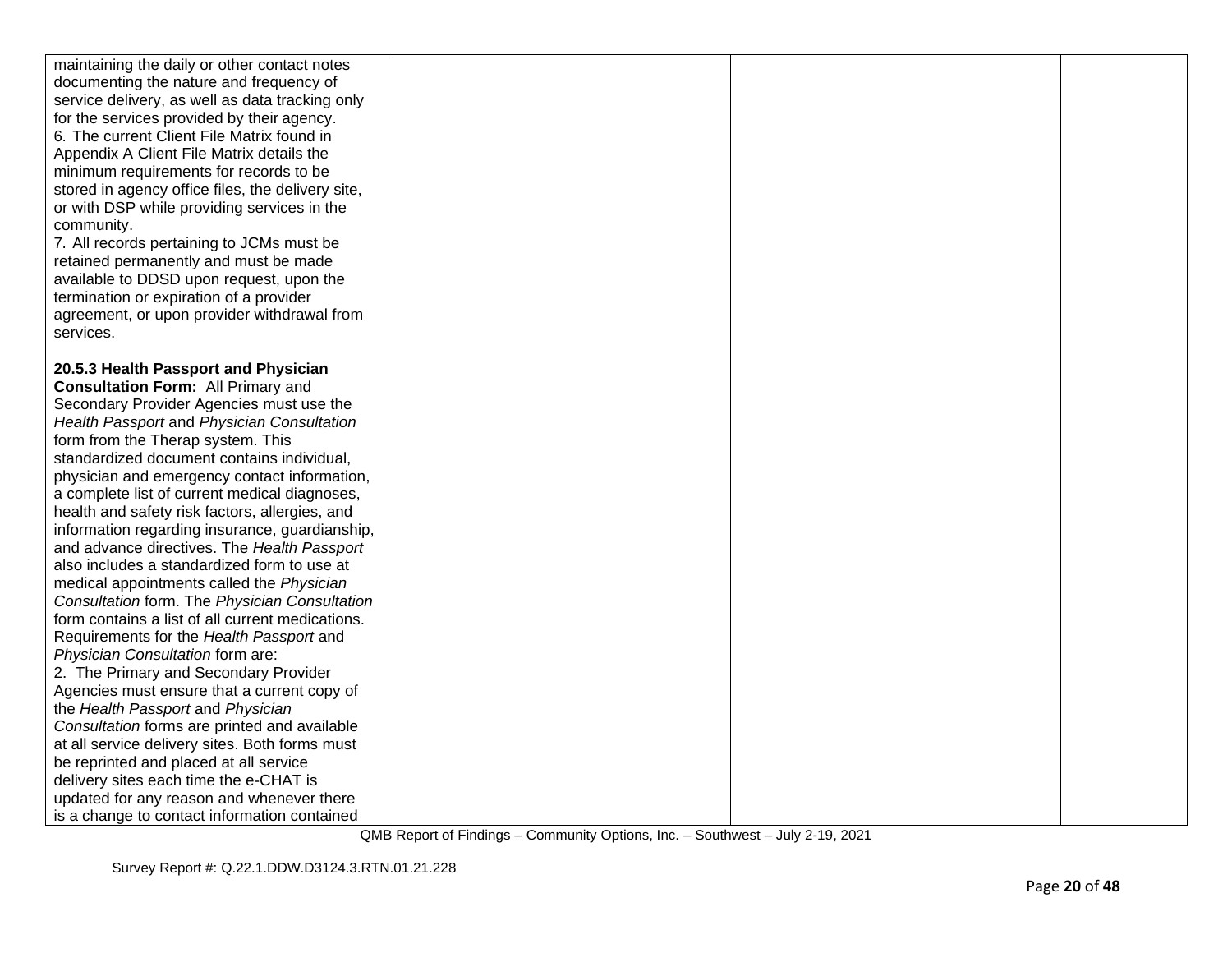| in the IDF.                                                                                                                                                                                                                                                                                                                                                                                                                                                                                                                                                                                                                                                                                                                                                                                                                                                                                                                                                                                                                                                                                                                                                                                                                                                                                                                                                                                                                                                                                       |  |  |
|---------------------------------------------------------------------------------------------------------------------------------------------------------------------------------------------------------------------------------------------------------------------------------------------------------------------------------------------------------------------------------------------------------------------------------------------------------------------------------------------------------------------------------------------------------------------------------------------------------------------------------------------------------------------------------------------------------------------------------------------------------------------------------------------------------------------------------------------------------------------------------------------------------------------------------------------------------------------------------------------------------------------------------------------------------------------------------------------------------------------------------------------------------------------------------------------------------------------------------------------------------------------------------------------------------------------------------------------------------------------------------------------------------------------------------------------------------------------------------------------------|--|--|
| Chapter 13: Nursing Services: 13.2.9<br>Healthcare Plans (HCP):<br>1. At the nurse's discretion, based on prudent<br>nursing practice, interim HCPs may be<br>developed to address issues that must be<br>implemented immediately after admission,<br>readmission or change of medical condition to<br>provide safe services prior to completion of<br>the e-CHAT and formal care planning<br>process. This includes interim ARM plans for<br>those persons newly identified at moderate or<br>high risk for aspiration. All interim plans must<br>be removed if the plan is no longer needed or<br>when final HCP including CARMPs are in<br>place to avoid duplication of plans.<br>2. In collaboration with the IDT, the<br>agency nurse is required to create HCPs<br>that address all the areas identified as<br>required in the most current e-CHAT<br>summary<br>13.2.10 Medical Emergency Response Plan<br>(MERP):<br>1. The agency nurse is required to develop a<br>Medical Emergency Response Plan (MERP)<br>for all conditions marked with an "R" in the e-<br>CHAT summary report. The agency nurse<br>should use her/his clinical judgment and input<br>from the Interdisciplinary Team (IDT) to<br>determine whether shown as "C" in the e-<br>CHAT summary report or other conditions<br>also warrant a MERP.<br>2. MERPs are required for persons who have<br>one or more conditions or illnesses that<br>present a likely potential to become a life-<br>threatening situation. |  |  |
|                                                                                                                                                                                                                                                                                                                                                                                                                                                                                                                                                                                                                                                                                                                                                                                                                                                                                                                                                                                                                                                                                                                                                                                                                                                                                                                                                                                                                                                                                                   |  |  |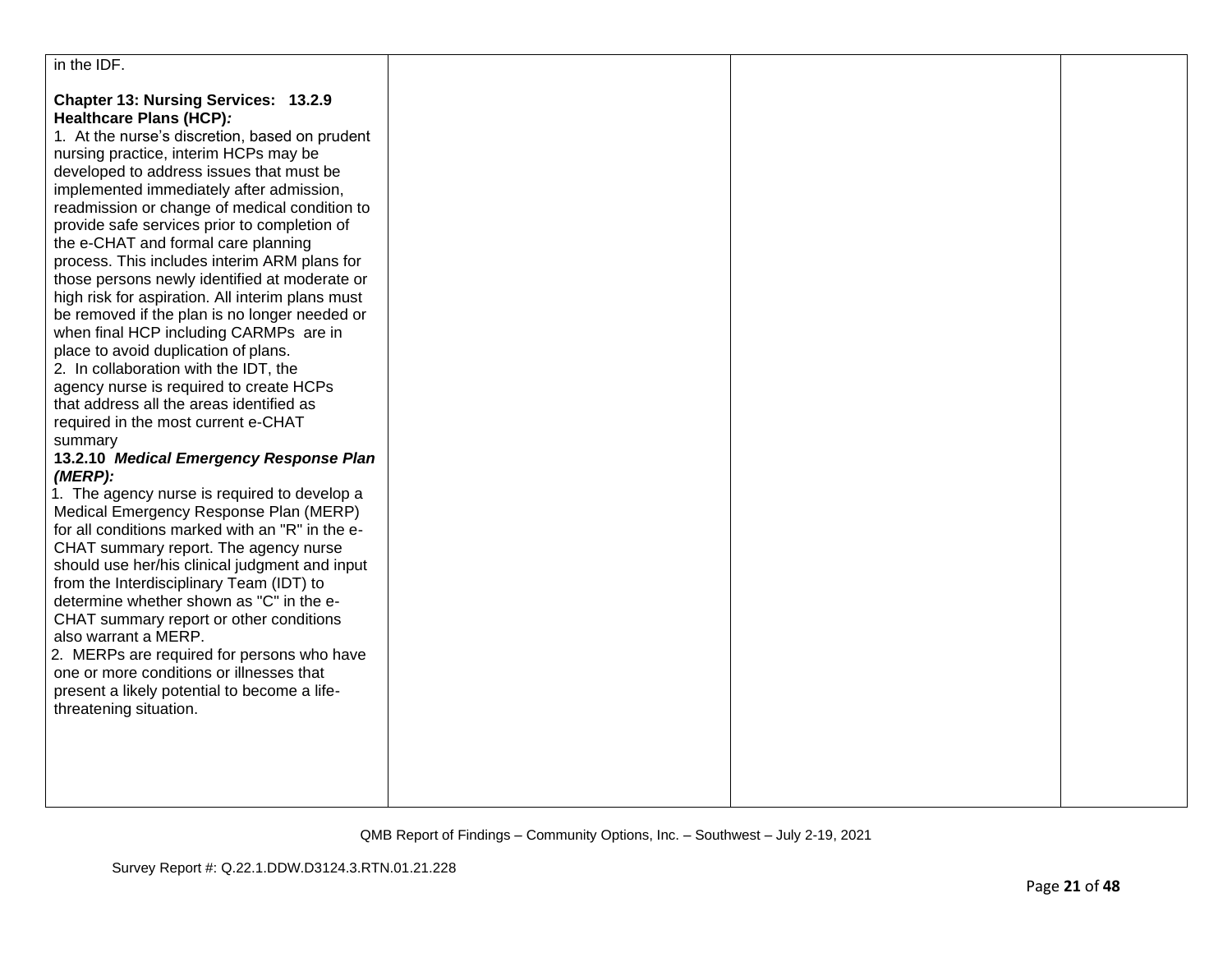| Tag # LS14.1 Residential Service Delivery<br><b>Site Case File (Other Req. Documentation)</b> | <b>Standard Level Deficiency</b>                |                                                                                             |  |
|-----------------------------------------------------------------------------------------------|-------------------------------------------------|---------------------------------------------------------------------------------------------|--|
| Developmental Disabilities (DD) Waiver                                                        | Based on record review, the Agency did not      | Provider:                                                                                   |  |
| Service Standards 2/26/2018; Re-Issue:                                                        | maintain a complete and confidential case file  | <b>State your Plan of Correction for the</b>                                                |  |
| 12/28/2018; Eff 1/1/2019                                                                      | in the residence for 1 of 11 Individuals        | deficiencies cited in this tag here (How is                                                 |  |
| <b>Chapter 20: Provider Documentation and</b>                                                 | receiving Living Care Arrangements.             | the deficiency going to be corrected? This can be                                           |  |
| <b>Client Records: 20.2 Client Records</b>                                                    |                                                 | specific to each deficiency cited or if possible an                                         |  |
| Requirements: All DD Waiver Provider                                                          | Review of the residential individual case files | overall correction?): $\rightarrow$                                                         |  |
| Agencies are required to create and maintain                                                  | revealed the following items were not found,    |                                                                                             |  |
| individual client records. The contents of client                                             | incomplete, and/or not current:                 |                                                                                             |  |
| records vary depending on the unique needs                                                    |                                                 |                                                                                             |  |
| of the person receiving services and the                                                      | <b>Positive Behavioral Supports Plan:</b>       |                                                                                             |  |
| resultant information produced. The extent of                                                 | • Not Found $(\#13)$                            |                                                                                             |  |
| documentation required for individual client                                                  |                                                 |                                                                                             |  |
| records per service type depends on the                                                       |                                                 |                                                                                             |  |
| location of the file, the type of service being                                               |                                                 | <b>Provider:</b>                                                                            |  |
| provided, and the information necessary.                                                      |                                                 | <b>Enter your ongoing Quality</b>                                                           |  |
| DD Waiver Provider Agencies are required to                                                   |                                                 | <b>Assurance/Quality Improvement</b>                                                        |  |
| adhere to the following:                                                                      |                                                 | processes as it related to this tag                                                         |  |
| Client records must contain all documents                                                     |                                                 | number here (What is going to be done? How<br>many individuals is this going to affect? How |  |
| essential to the service being provided and                                                   |                                                 | often will this be completed? Who is responsible?                                           |  |
| essential to ensuring the health and safety of                                                |                                                 | What steps will be taken if issues are found?): $\rightarrow$                               |  |
| the person during the provision of the service.                                               |                                                 |                                                                                             |  |
| 2. Provider Agencies must have readily                                                        |                                                 |                                                                                             |  |
| accessible records in home and community                                                      |                                                 |                                                                                             |  |
| settings in paper or electronic form. Secure                                                  |                                                 |                                                                                             |  |
| access to electronic records through the                                                      |                                                 |                                                                                             |  |
| Therap web-based system using computers or<br>mobile devices is acceptable.                   |                                                 |                                                                                             |  |
| 3. Provider Agencies are responsible for                                                      |                                                 |                                                                                             |  |
| ensuring that all plans created by nurses,                                                    |                                                 |                                                                                             |  |
| RDs, therapists or BSCs are present in all                                                    |                                                 |                                                                                             |  |
| needed settings.                                                                              |                                                 |                                                                                             |  |
| Provider Agencies must maintain records<br>4.                                                 |                                                 |                                                                                             |  |
| of all documents produced by agency                                                           |                                                 |                                                                                             |  |
| personnel or contractors on behalf of each                                                    |                                                 |                                                                                             |  |
| person, including any routine notes or data,                                                  |                                                 |                                                                                             |  |
| annual assessments, semi-annual reports,                                                      |                                                 |                                                                                             |  |
| evidence of training provided/received,                                                       |                                                 |                                                                                             |  |
| progress notes, and any other interactions for                                                |                                                 |                                                                                             |  |
| which billing is generated.                                                                   |                                                 |                                                                                             |  |
| Each Provider Agency is responsible for<br>5.                                                 |                                                 |                                                                                             |  |
| maintaining the daily or other contact notes                                                  |                                                 |                                                                                             |  |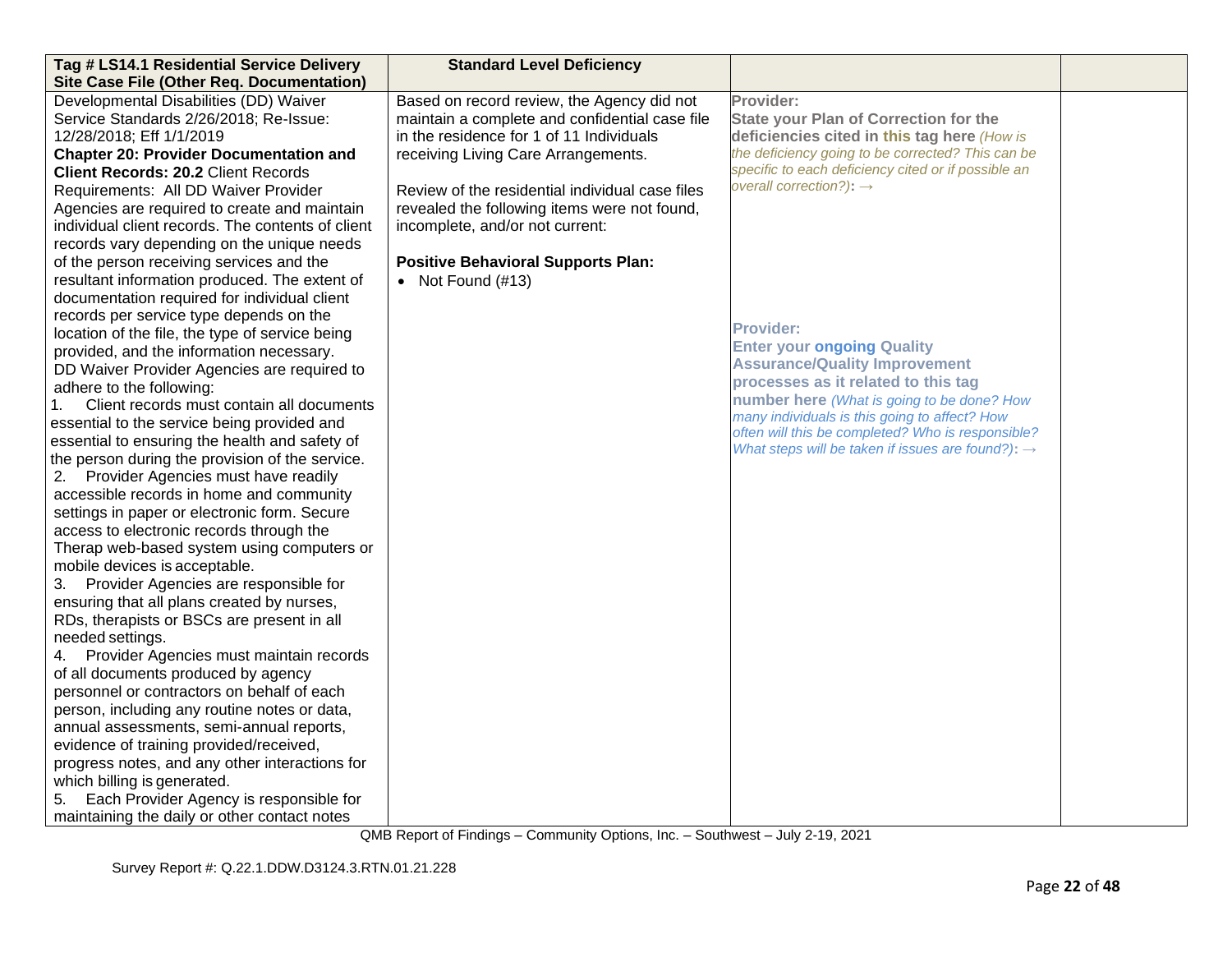| documenting the nature and frequency of<br>service delivery, as well as data tracking only<br>for the services provided by their agency.<br>6. The current Client File Matrix found in<br>Appendix A Client File Matrix details the<br>minimum requirements for records to be<br>stored in agency office files, the delivery site,<br>or with DSP while providing services in the<br>community.<br>7. All records pertaining to JCMs must be<br>retained permanently and must be made<br>available to DDSD upon request, upon the<br>termination or expiration of a provider<br>agreement, or upon provider withdrawal from<br>services. |  |  |
|------------------------------------------------------------------------------------------------------------------------------------------------------------------------------------------------------------------------------------------------------------------------------------------------------------------------------------------------------------------------------------------------------------------------------------------------------------------------------------------------------------------------------------------------------------------------------------------------------------------------------------------|--|--|
|                                                                                                                                                                                                                                                                                                                                                                                                                                                                                                                                                                                                                                          |  |  |
|                                                                                                                                                                                                                                                                                                                                                                                                                                                                                                                                                                                                                                          |  |  |
|                                                                                                                                                                                                                                                                                                                                                                                                                                                                                                                                                                                                                                          |  |  |
|                                                                                                                                                                                                                                                                                                                                                                                                                                                                                                                                                                                                                                          |  |  |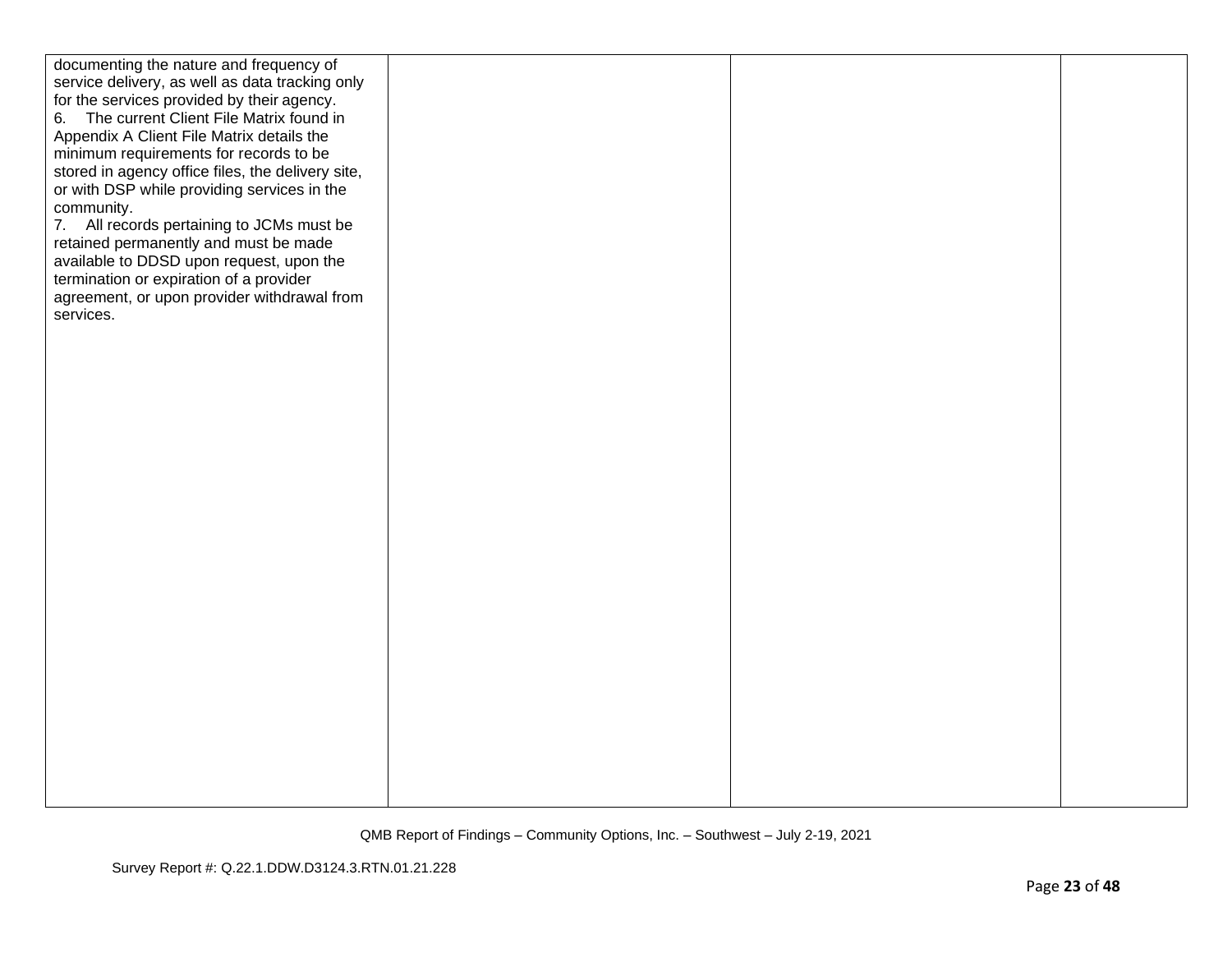| <b>Standard of Care</b>                                                                                                                                                                                                                                                                                        | <b>Deficiencies</b>                                                                           | <b>Agency Plan of Correction, On-going</b><br><b>QA/QI and Responsible Party</b>                         | <b>Completion</b><br><b>Date</b> |  |
|----------------------------------------------------------------------------------------------------------------------------------------------------------------------------------------------------------------------------------------------------------------------------------------------------------------|-----------------------------------------------------------------------------------------------|----------------------------------------------------------------------------------------------------------|----------------------------------|--|
| Service Domain: Qualified Providers - The State monitors non-licensed/non-certified providers to assure adherence to waiver requirements. The State<br>implements its policies and procedures for verifying that provider training is conducted in accordance with State requirements and the approved waiver. |                                                                                               |                                                                                                          |                                  |  |
| Tag #1A22 Agency Personnel Competency                                                                                                                                                                                                                                                                          | <b>Standard Level Deficiency</b>                                                              |                                                                                                          |                                  |  |
| Developmental Disabilities (DD) Waiver                                                                                                                                                                                                                                                                         | Based on interview, the Agency did not ensure                                                 | Provider:                                                                                                |                                  |  |
| Service Standards 2/26/2018; Re-Issue:                                                                                                                                                                                                                                                                         | training competencies were met for 2 of 15                                                    | <b>State your Plan of Correction for the</b>                                                             |                                  |  |
| 12/28/2018; Eff 1/1/2019                                                                                                                                                                                                                                                                                       | Direct Support Personnel.                                                                     | deficiencies cited in this tag here (How is                                                              |                                  |  |
| Chapter 13: Nursing Services 13.2.11                                                                                                                                                                                                                                                                           |                                                                                               | the deficiency going to be corrected? This can be<br>specific to each deficiency cited or if possible an |                                  |  |
| <b>Training and Implementation of Plans:</b><br>1. RNs and LPNs are required to provide                                                                                                                                                                                                                        | When DSP were asked, if the Individual had<br>a Positive Behavioral Supports Plan             | overall correction?): $\rightarrow$                                                                      |                                  |  |
| Individual Specific Training (IST) regarding                                                                                                                                                                                                                                                                   | (PBSP), have you been trained on the PBSP                                                     |                                                                                                          |                                  |  |
| <b>HCPs and MERPs.</b>                                                                                                                                                                                                                                                                                         | and what does the plan cover, the following                                                   |                                                                                                          |                                  |  |
| 2. The agency nurse is required to deliver and<br>document training for DSP/DSS regarding the                                                                                                                                                                                                                  | was reported:                                                                                 |                                                                                                          |                                  |  |
| healthcare interventions/strategies and MERPs                                                                                                                                                                                                                                                                  | • DSP #527 stated, "Umm, let me look that up                                                  |                                                                                                          |                                  |  |
| that the DSP are responsible to implement,<br>clearly indicating level of competency achieved                                                                                                                                                                                                                  | for you. I believe she does not." According                                                   |                                                                                                          |                                  |  |
| by each trainee as described in Chapter 17.10                                                                                                                                                                                                                                                                  | to the Individual Specific Training Section of<br>the ISP, the Individual requires a Positive | <b>Provider:</b>                                                                                         |                                  |  |
| Individual-Specific Training.                                                                                                                                                                                                                                                                                  | Behavioral Supports Plan. (Individual #4)                                                     | <b>Enter your ongoing Quality</b>                                                                        |                                  |  |
|                                                                                                                                                                                                                                                                                                                |                                                                                               | <b>Assurance/Quality Improvement</b>                                                                     |                                  |  |
| <b>Chapter 17: Training Requirement</b>                                                                                                                                                                                                                                                                        | • DSP #615 stated, "He doesn't have a                                                         | processes as it related to this tag<br>number here (What is going to be done? How                        |                                  |  |
| 17.10 Individual-Specific Training: The<br>following are elements of IST: defined                                                                                                                                                                                                                              | supports plan, but we are aware of his<br>behaviors. But I think it's the PT or SLP that      | many individuals is this going to affect? How                                                            |                                  |  |
| standards of performance, curriculum tailored                                                                                                                                                                                                                                                                  | goes over his history of behaviors."                                                          | often will this be completed? Who is responsible?                                                        |                                  |  |
| to teach skills and knowledge necessary to                                                                                                                                                                                                                                                                     | According to the Individual Specific Training                                                 | What steps will be taken if issues are found?): $\rightarrow$                                            |                                  |  |
| meet those standards of performance, and                                                                                                                                                                                                                                                                       | Section of the ISP, the Individual requires a                                                 |                                                                                                          |                                  |  |
| formal examination or demonstration to verify                                                                                                                                                                                                                                                                  | Positive Behavioral Supports Plan.                                                            |                                                                                                          |                                  |  |
| standards of performance, using the<br>established DDSD training levels of                                                                                                                                                                                                                                     | (Individual #6)                                                                               |                                                                                                          |                                  |  |
| awareness, knowledge, and skill.                                                                                                                                                                                                                                                                               | When DSP were asked, if they received                                                         |                                                                                                          |                                  |  |
| Reaching an awareness level may be                                                                                                                                                                                                                                                                             | training on the Individual's Behavioral                                                       |                                                                                                          |                                  |  |
| accomplished by reading plans or other                                                                                                                                                                                                                                                                         | Crisis Intervention Plan (BCIP) and if so,                                                    |                                                                                                          |                                  |  |
| information. The trainee is cognizant of                                                                                                                                                                                                                                                                       | what the plan covered, the following was                                                      |                                                                                                          |                                  |  |
| information related to a person's specific<br>condition. Verbal or written recall of basic                                                                                                                                                                                                                     | reported:                                                                                     |                                                                                                          |                                  |  |
| information or knowing where to access the                                                                                                                                                                                                                                                                     | • DSP #615 stated, "No." According to the                                                     |                                                                                                          |                                  |  |
| information can verify awareness.                                                                                                                                                                                                                                                                              | Individual Specific Training Section of the                                                   |                                                                                                          |                                  |  |
| Reaching a knowledge level may take the                                                                                                                                                                                                                                                                        | ISP, the individual has Behavioral Crisis                                                     |                                                                                                          |                                  |  |
| form of observing a plan in action, reading a                                                                                                                                                                                                                                                                  | Intervention Plan. (Individual #6)                                                            |                                                                                                          |                                  |  |
| plan more thoroughly, or having a plan                                                                                                                                                                                                                                                                         |                                                                                               |                                                                                                          |                                  |  |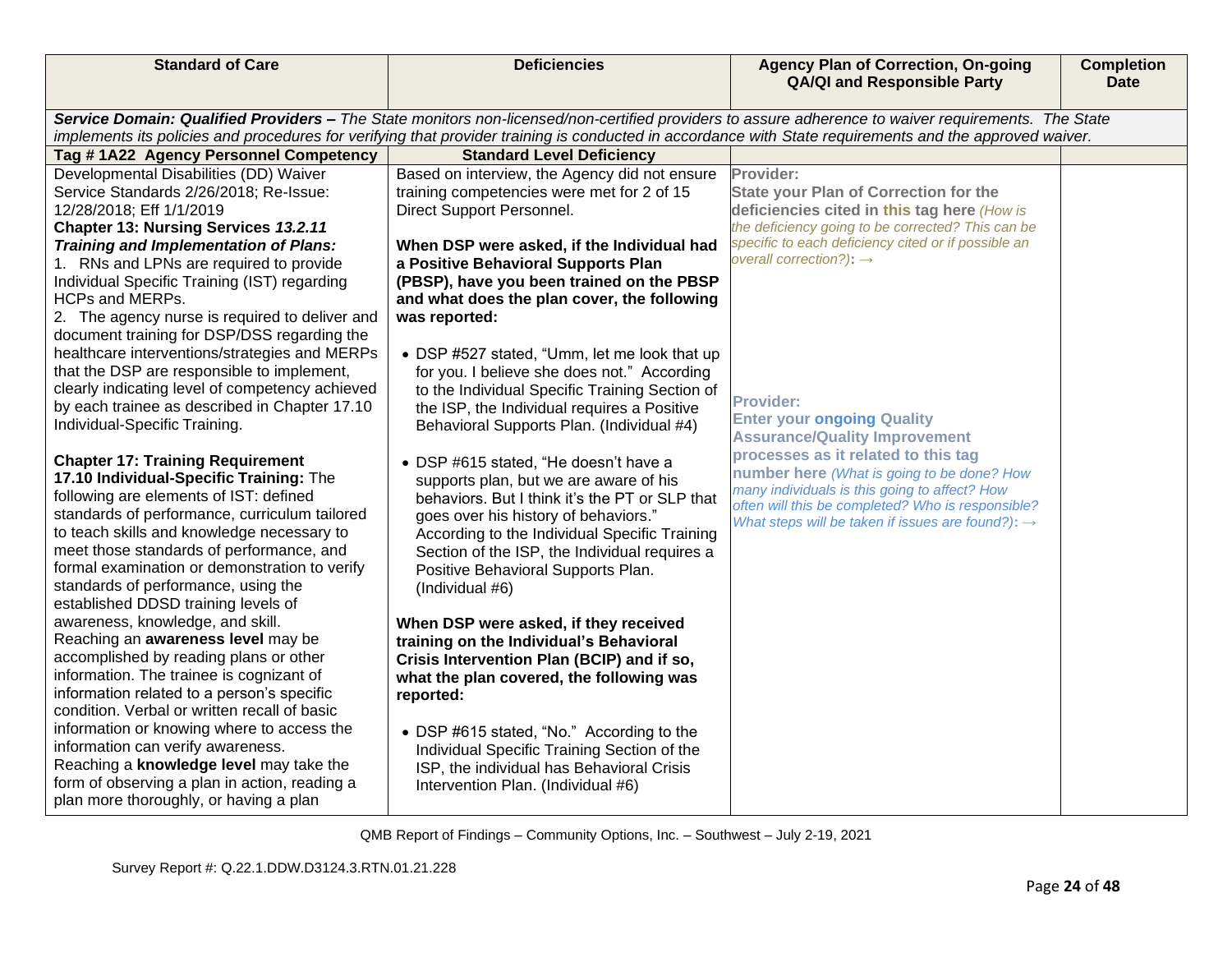| described by the author or their designee.       |  |  |
|--------------------------------------------------|--|--|
| Verbal or written recall or demonstration may    |  |  |
| verify this level of competence.                 |  |  |
| Reaching a skill level involves being trained    |  |  |
| by a therapist, nurse, designated or             |  |  |
| experienced designated trainer. The trainer      |  |  |
| shall demonstrate the techniques according to    |  |  |
| the plan. Then they observe and provide          |  |  |
| feedback to the trainee as they implement the    |  |  |
| techniques. This should be repeated until        |  |  |
| competence is demonstrated. Demonstration        |  |  |
| of skill or observed implementation of the       |  |  |
| techniques or strategies verifies skill level    |  |  |
| competence. Trainees should be observed on       |  |  |
| more than one occasion to ensure appropriate     |  |  |
| techniques are maintained and to provide         |  |  |
| additional coaching/feedback.                    |  |  |
| Individuals shall receive services from          |  |  |
| competent and qualified Provider Agency          |  |  |
| personnel who must successfully complete IST     |  |  |
| requirements in accordance with the              |  |  |
| specifications described in the ISP of each      |  |  |
| person supported.                                |  |  |
| IST must be arranged and conducted at<br>1.      |  |  |
| least annually. IST includes training on the ISP |  |  |
| Desired Outcomes, Action Plans, strategies,      |  |  |
| and information about the person's preferences   |  |  |
| regarding privacy, communication style, and      |  |  |
| routines. More frequent training may be          |  |  |
| necessary if the annual ISP changes before the   |  |  |
| year ends.                                       |  |  |
| 2.<br>IST for therapy-related WDSI, HCPs,        |  |  |
| MERPs, CARMPs, PBSA, PBSP, and BCIP,             |  |  |
| must occur at least annually and more often if   |  |  |
| plans change, or if monitoring by the plan       |  |  |
| author or agency finds incorrect                 |  |  |
| implementation, when new DSP or CM are           |  |  |
| assigned to work with a person, or when an       |  |  |
| existing DSP or CM requires a refresher.         |  |  |
| 3. The competency level of the training is       |  |  |
| based on the IST section of the ISP.             |  |  |
| 4. The person should be present for and          |  |  |
| involved in IST whenever possible.               |  |  |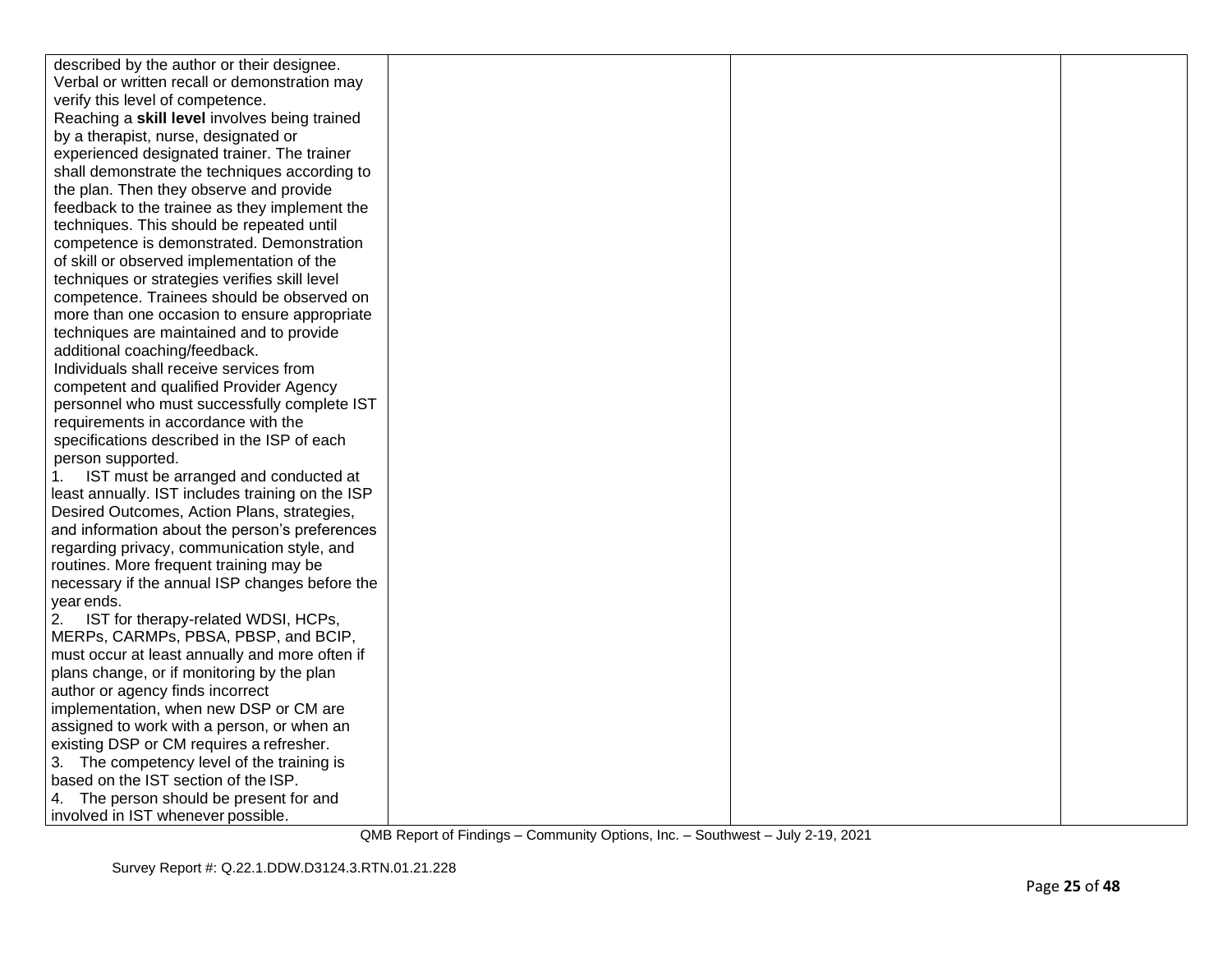| 5. Provider Agencies are responsible for          |  |
|---------------------------------------------------|--|
|                                                   |  |
| tracking of IST requirements.                     |  |
| 6. Provider Agencies must arrange and             |  |
| ensure that DSP's are trained on the contents     |  |
| of the plans in accordance with timelines         |  |
| indicated in the Individual-Specific Training     |  |
| Requirements: Support Plans section of the        |  |
| ISP and notify the plan authors when new DSP      |  |
|                                                   |  |
| are hired to arrange for trainings.               |  |
| 7. If a therapist, BSC, nurse, or other author of |  |
| a plan, healthcare or otherwise, chooses to       |  |
| designate a trainer, that person is still         |  |
| responsible for providing the curriculum to the   |  |
| designated trainer. The author of the plan is     |  |
| also responsible for ensuring the designated      |  |
| trainer is verifying competency in alignment      |  |
| with their curriculum, doing periodic quality     |  |
| assurance checks with their designated trainer,   |  |
| and re-certifying the designated trainer at least |  |
|                                                   |  |
| annually and/or when there is a change to a       |  |
| person's plan.                                    |  |
|                                                   |  |
|                                                   |  |
|                                                   |  |
|                                                   |  |
|                                                   |  |
|                                                   |  |
|                                                   |  |
|                                                   |  |
|                                                   |  |
|                                                   |  |
|                                                   |  |
|                                                   |  |
|                                                   |  |
|                                                   |  |
|                                                   |  |
|                                                   |  |
|                                                   |  |
|                                                   |  |
|                                                   |  |
|                                                   |  |
|                                                   |  |
|                                                   |  |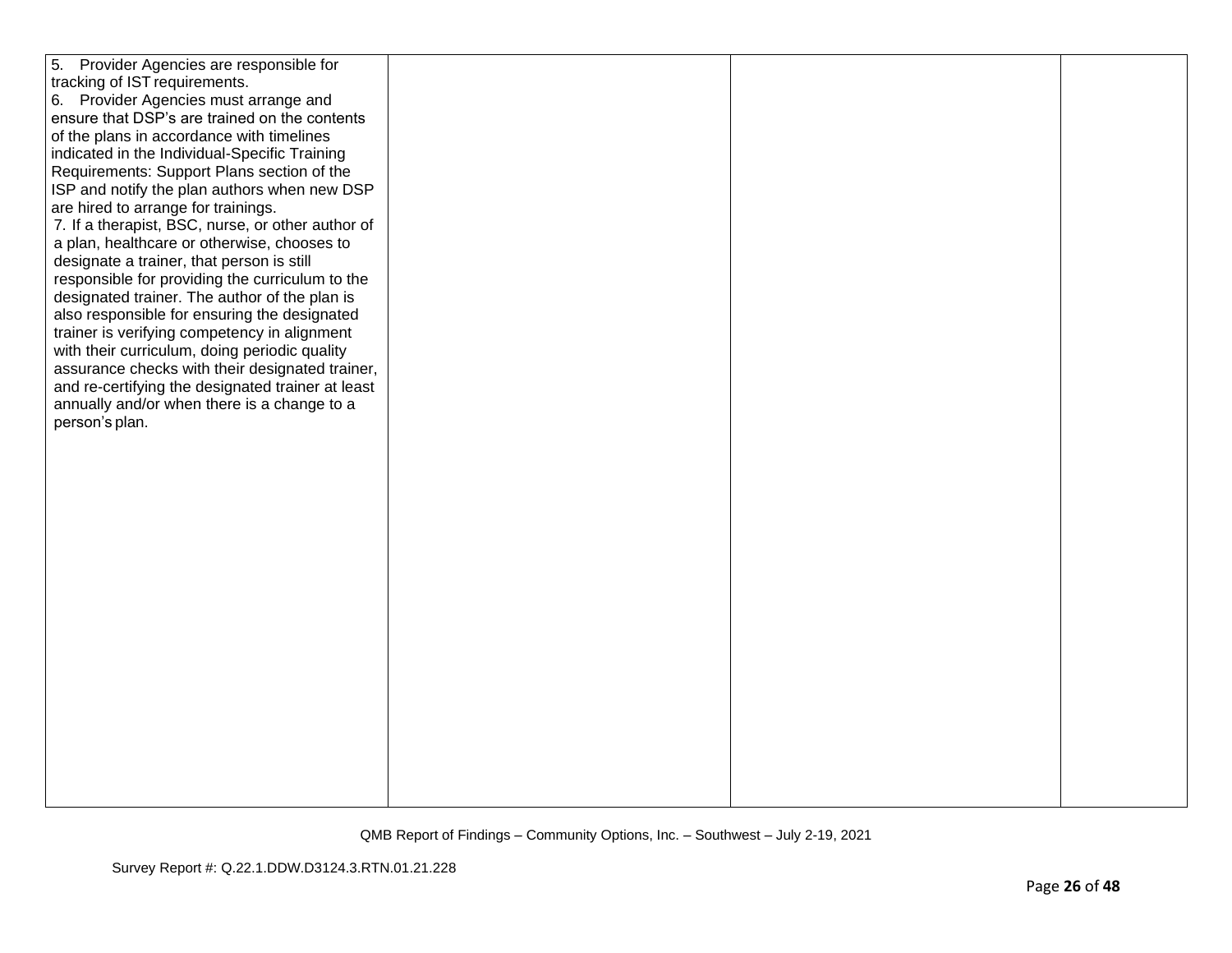| Tag #1A43.1 General Events Reporting:                                                                                                                                                                                                                                                | <b>Standard Level Deficiency</b>                                                                                                                                                        |                                                                                                                                                                                                                      |  |
|--------------------------------------------------------------------------------------------------------------------------------------------------------------------------------------------------------------------------------------------------------------------------------------|-----------------------------------------------------------------------------------------------------------------------------------------------------------------------------------------|----------------------------------------------------------------------------------------------------------------------------------------------------------------------------------------------------------------------|--|
| <b>Individual Reporting</b>                                                                                                                                                                                                                                                          |                                                                                                                                                                                         |                                                                                                                                                                                                                      |  |
| Developmental Disabilities (DD) Waiver<br>Service Standards 2/26/2018; Re-Issue:<br>12/28/2018; Eff 1/1/2019<br><b>Chapter 19: Provider Reporting</b><br><b>Requirements: 19.2 General Events</b>                                                                                    | Based on record review, the Agency did not<br>follow the General Events Reporting<br>requirements as indicated by the policy for 4 of<br>13 individuals.                                | Provider:<br><b>State your Plan of Correction for the</b><br>deficiencies cited in this tag here (How is<br>the deficiency going to be corrected? This can be<br>specific to each deficiency cited or if possible an |  |
| Reporting (GER): The purpose of General<br>Events Reporting (GER) is to report, track and<br>analyze events, which pose a risk to adults in<br>the DD Waiver program, but do not meet<br>criteria for ANE or other reportable incidents as<br>defined by the IMB. Analysis of GER is | The following General Events Reporting<br>records contained evidence that indicated<br>the General Events Report was not entered<br>and / or approved within the required<br>timeframe: | overall correction?): $\rightarrow$                                                                                                                                                                                  |  |
| intended to identify emerging patterns so that<br>preventative action can be taken at the<br>individual, Provider Agency, regional and<br>statewide level. On a quarterly and annual<br>basis, DDSD analyzes GER data at the<br>provider, regional and statewide levels to           | Individual #1<br>• General Events Report (GER) indicates on<br>1/16/2021 the Individual received<br>vaccination. (COVID-19 vaccine). GER was<br>approved 2/6/2021.                      | <b>Provider:</b><br><b>Enter your ongoing Quality</b><br><b>Assurance/Quality Improvement</b><br>processes as it related to this tag                                                                                 |  |
| identify any patterns that warrant intervention.<br>Provider Agency use of GER in Therap is<br>required as follows:<br>1. DD Waiver Provider Agencies<br>approved to provide Customized In-                                                                                          | • General Events Report (GER) indicates on<br>2/13/2021 the Individual received<br>vaccination. (COVID-19 vaccine). GER was<br>approved 2/18/2021.                                      | number here (What is going to be done? How<br>many individuals is this going to affect? How<br>often will this be completed? Who is responsible?<br>What steps will be taken if issues are found?): $\rightarrow$    |  |
| Home Supports, Family Living, IMLS,<br>Supported Living, Customized<br><b>Community Supports, Community</b><br>Integrated Employment, Adult Nursing                                                                                                                                  | • General Events Report (GER) indicates on<br>3/10/2021 the Individual had bruises.<br>(Injury). GER was approved 3/15/2021.                                                            |                                                                                                                                                                                                                      |  |
| and Case Management must use GER in<br>the Therap system.<br>DD Waiver Provider Agencies<br>2.<br>referenced above are responsible for entering<br>specified information into the GER section of<br>the secure website operated under contract by                                    | Individual #5<br>• General Events Report (GER) indicates on<br>1/16/2021 the Individual received<br>vaccination. (COVID-19 vaccine). GER was<br>approved 2/18/2021.                     |                                                                                                                                                                                                                      |  |
| Therap according to the GER Reporting<br>Requirements in Appendix B GER<br>Requirements.<br>3.<br>At the Provider Agency's discretion<br>additional events, which are not required by                                                                                                | • General Events Report (GER) indicates on<br>2/6/2021 the Individual received vaccination.<br>(COVID-19 vaccine). GER was approved<br>2/13/2021.                                       |                                                                                                                                                                                                                      |  |
| DDSD, may also be tracked within the GER<br>section of Therap.<br>GER does not replace a Provider<br>4.<br>Agency's obligations to report ANE or other                                                                                                                               | Individual #11<br>• General Events Report (GER) indicates on<br>1/16/2021 the Individual received                                                                                       |                                                                                                                                                                                                                      |  |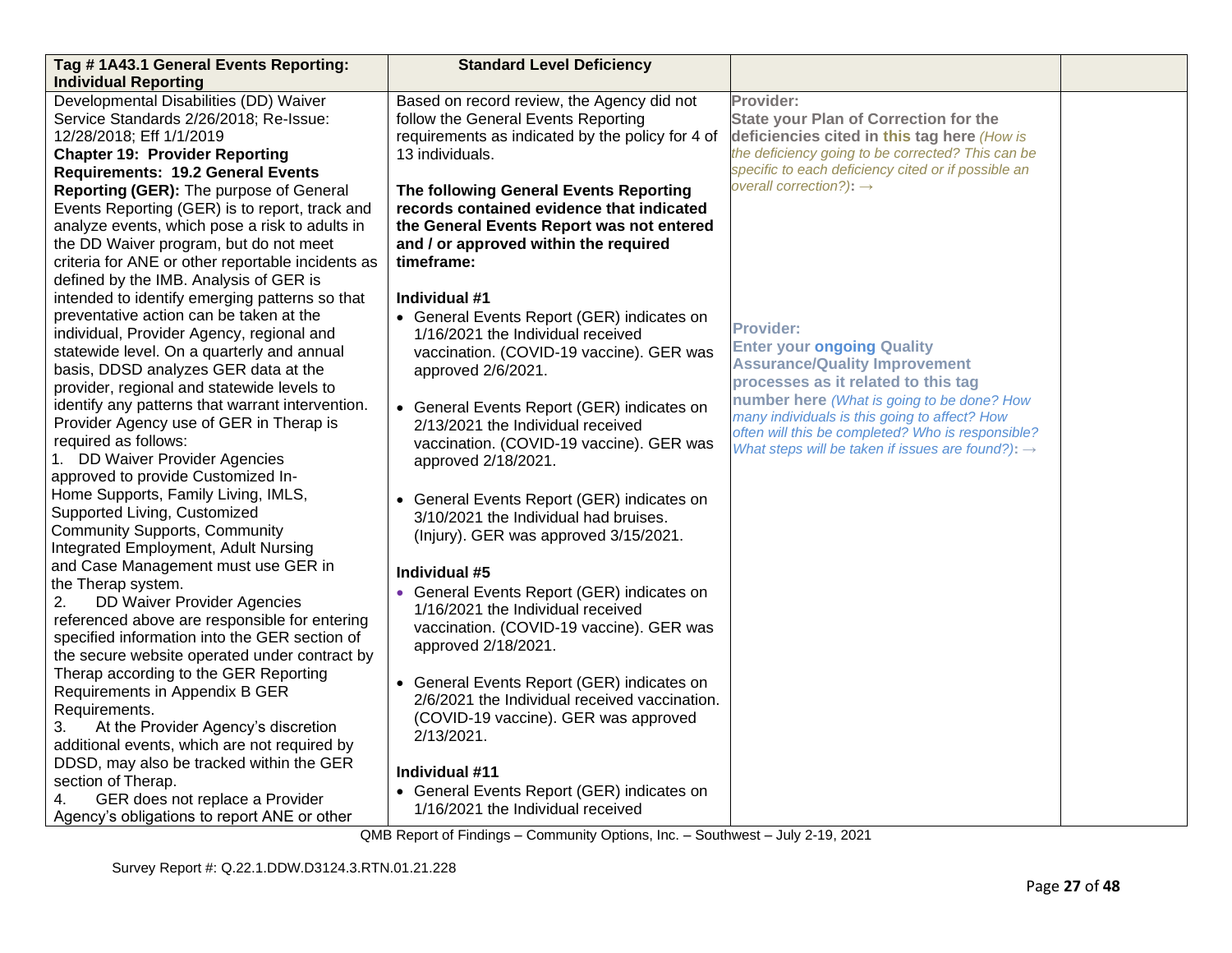| reportable incidents as described in Chapter<br>18: Incident Management System.               | vaccination. (COVID-19 vaccine). GER was<br>approved 2/6/2021.                |  |
|-----------------------------------------------------------------------------------------------|-------------------------------------------------------------------------------|--|
| GER does not replace a Provider<br>5.                                                         |                                                                               |  |
| Agency's obligations related to healthcare                                                    | • General Events Report (GER) indicates on                                    |  |
| coordination, modifications to the ISP, or any<br>other risk management and QI activities.    | 2/13/2021 the Individual received<br>vaccination. (COVID-19 vaccine). GER was |  |
|                                                                                               | approved 5/3/2021.                                                            |  |
| <b>Appendix B GER Requirements: DDSD is</b>                                                   |                                                                               |  |
| pleased to introduce the revised General                                                      | Individual #13                                                                |  |
| Events Reporting (GER), requirements. There                                                   | • General Events Report (GER) indicates on                                    |  |
| are two important changes related to<br>medication error reporting:                           | 1/16/2021 the Individual received                                             |  |
| 1. Effective immediately, DDSD requires ALL                                                   | vaccination. (COVID-19 vaccine). GER was                                      |  |
| medication errors be entered into Therap                                                      | approved 2/6/2021.                                                            |  |
| GER with the exception of those required to                                                   | • General Events Report (GER) indicates on                                    |  |
| be reported to Division of Health                                                             | 2/13/2021 the Individual received                                             |  |
| Improvement-Incident Management Bureau.                                                       | vaccination. (COVID-19 vaccine). GER was                                      |  |
| 2. No alternative methods for reporting are<br>permitted.                                     | approved 2/18/2021.                                                           |  |
| The following events need to be reported in                                                   |                                                                               |  |
| the Therap GER:                                                                               |                                                                               |  |
| • Emergency Room/Urgent Care/Emergency<br><b>Medical Services</b>                             |                                                                               |  |
| • Falls Without Injury                                                                        |                                                                               |  |
| • Injury (including Falls, Choking, Skin<br>Breakdown and Infection)                          |                                                                               |  |
| • Law Enforcement Use                                                                         |                                                                               |  |
| • Medication Errors                                                                           |                                                                               |  |
| • Medication Documentation Errors                                                             |                                                                               |  |
| • Missing Person/Elopement                                                                    |                                                                               |  |
| • Out of Home Placement- Medical:                                                             |                                                                               |  |
| Hospitalization, Long Term Care, Skilled                                                      |                                                                               |  |
| Nursing or Rehabilitation Facility Admission                                                  |                                                                               |  |
| • PRN Psychotropic Medication                                                                 |                                                                               |  |
| • Restraint Related to Behavior                                                               |                                                                               |  |
| • Suicide Attempt or Threat                                                                   |                                                                               |  |
| <b>Entry Guidance: Provider Agencies must</b>                                                 |                                                                               |  |
| complete the following sections of the GER<br>with detailed information: profile information, |                                                                               |  |
| event information, other event information,                                                   |                                                                               |  |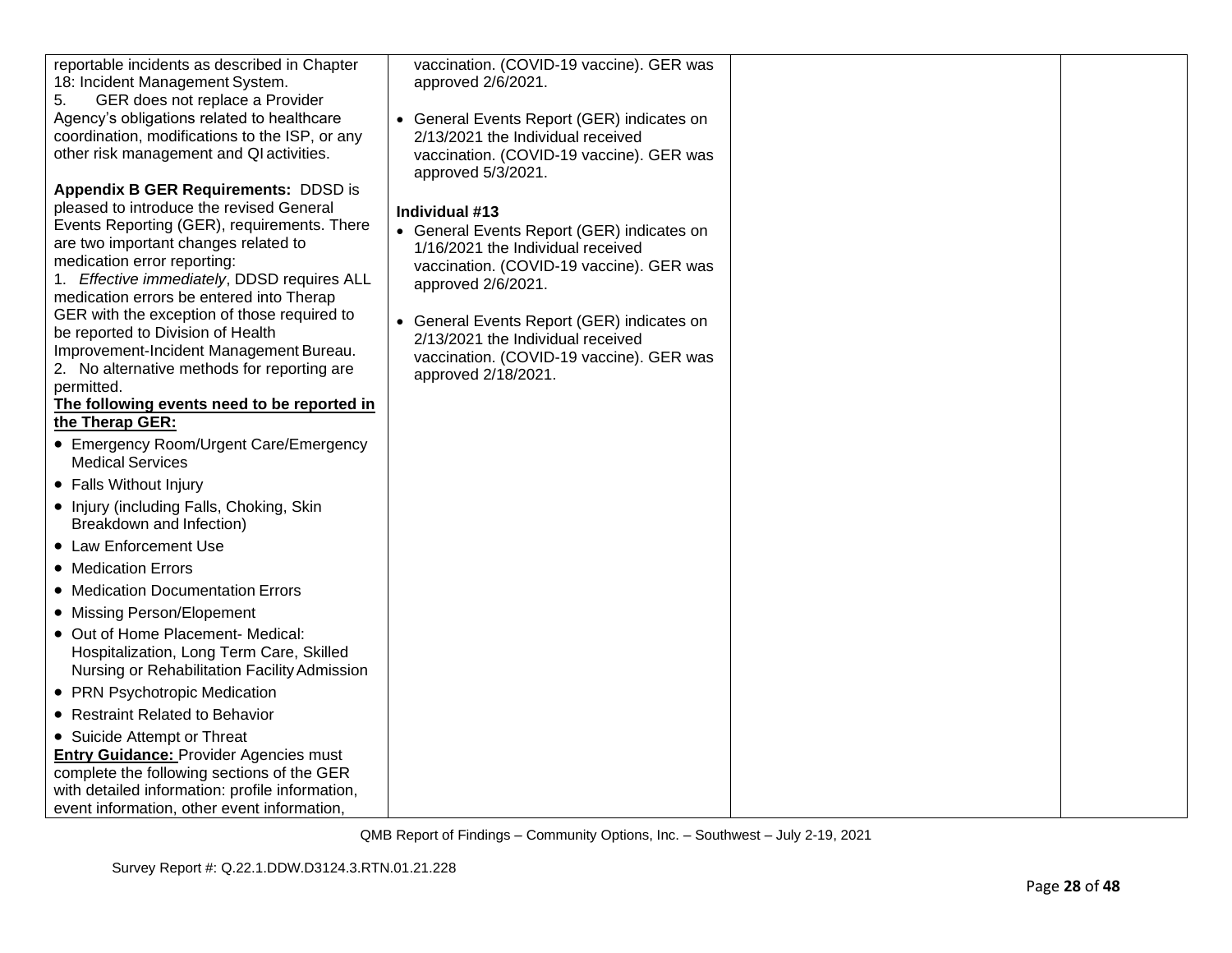| general information, notification, actions  |  |  |
|---------------------------------------------|--|--|
| taken or planned, and the review follow up  |  |  |
| comments section. Please attach any         |  |  |
| pertinent external documents such as        |  |  |
| discharge summary, medical consultation     |  |  |
| form, etc. Provider Agencies must enter and |  |  |
| approve GERs within 2 business days with    |  |  |
| the exception of Medication Errors which    |  |  |
| must be entered into GER on at least a      |  |  |
| monthly basis.                              |  |  |
|                                             |  |  |
|                                             |  |  |
|                                             |  |  |
|                                             |  |  |
|                                             |  |  |
|                                             |  |  |
|                                             |  |  |
|                                             |  |  |
|                                             |  |  |
|                                             |  |  |
|                                             |  |  |
|                                             |  |  |
|                                             |  |  |
|                                             |  |  |
|                                             |  |  |
|                                             |  |  |
|                                             |  |  |
|                                             |  |  |
|                                             |  |  |
|                                             |  |  |
|                                             |  |  |
|                                             |  |  |
|                                             |  |  |
|                                             |  |  |
|                                             |  |  |
|                                             |  |  |
|                                             |  |  |
|                                             |  |  |
|                                             |  |  |
|                                             |  |  |
|                                             |  |  |
|                                             |  |  |
|                                             |  |  |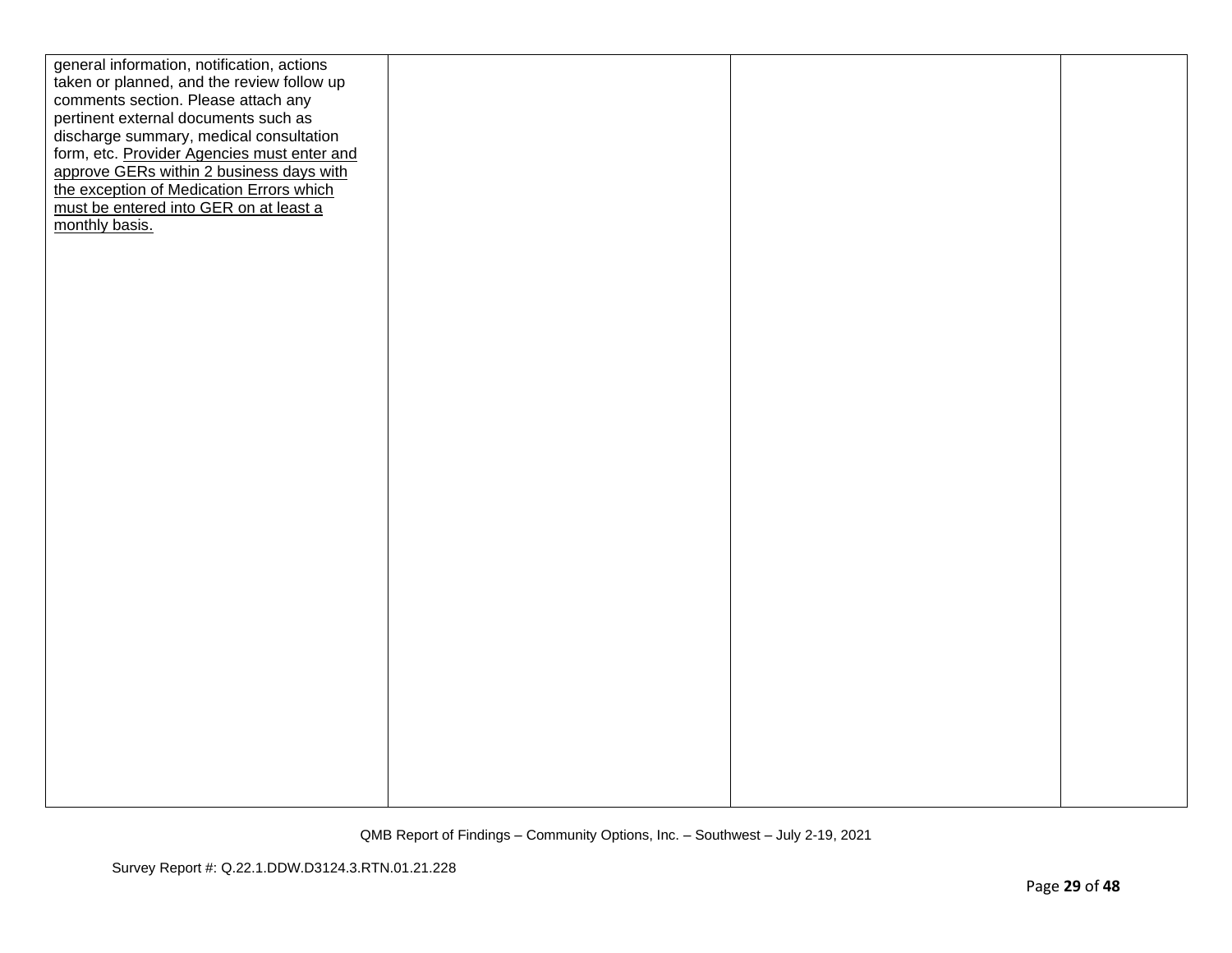| <b>Standard of Care</b>                                                                                                                                                                                                                                                                                                                                                                                                                                                                                                                                                                                                                                                                                                                                                                                                                                                                                                                                                                                                                                                                    | <b>Deficiencies</b>                                                                                                                                                                                                                                                                                                                                                                                                                                                                                                                                                                                                                                       | <b>Agency Plan of Correction, On-going</b><br><b>QA/QI and Responsible Party</b>                                                                                                                                                                                                                                                                                                                                                                                                                                                                                                                                         | <b>Completion</b><br><b>Date</b> |  |
|--------------------------------------------------------------------------------------------------------------------------------------------------------------------------------------------------------------------------------------------------------------------------------------------------------------------------------------------------------------------------------------------------------------------------------------------------------------------------------------------------------------------------------------------------------------------------------------------------------------------------------------------------------------------------------------------------------------------------------------------------------------------------------------------------------------------------------------------------------------------------------------------------------------------------------------------------------------------------------------------------------------------------------------------------------------------------------------------|-----------------------------------------------------------------------------------------------------------------------------------------------------------------------------------------------------------------------------------------------------------------------------------------------------------------------------------------------------------------------------------------------------------------------------------------------------------------------------------------------------------------------------------------------------------------------------------------------------------------------------------------------------------|--------------------------------------------------------------------------------------------------------------------------------------------------------------------------------------------------------------------------------------------------------------------------------------------------------------------------------------------------------------------------------------------------------------------------------------------------------------------------------------------------------------------------------------------------------------------------------------------------------------------------|----------------------------------|--|
|                                                                                                                                                                                                                                                                                                                                                                                                                                                                                                                                                                                                                                                                                                                                                                                                                                                                                                                                                                                                                                                                                            | Service Domain: Health and Welfare - The state, on an ongoing basis, identifies, addresses and seeks to prevent occurrences of abuse, neglect and<br>exploitation. Individuals shall be afforded their basic human rights. The provider supports individuals to access needed healthcare services in a timely manner.                                                                                                                                                                                                                                                                                                                                     |                                                                                                                                                                                                                                                                                                                                                                                                                                                                                                                                                                                                                          |                                  |  |
| Tag #1A03 Continuous Quality                                                                                                                                                                                                                                                                                                                                                                                                                                                                                                                                                                                                                                                                                                                                                                                                                                                                                                                                                                                                                                                               | <b>Standard Level Deficiency</b>                                                                                                                                                                                                                                                                                                                                                                                                                                                                                                                                                                                                                          |                                                                                                                                                                                                                                                                                                                                                                                                                                                                                                                                                                                                                          |                                  |  |
| <b>Improvement System &amp; Key Performance</b>                                                                                                                                                                                                                                                                                                                                                                                                                                                                                                                                                                                                                                                                                                                                                                                                                                                                                                                                                                                                                                            |                                                                                                                                                                                                                                                                                                                                                                                                                                                                                                                                                                                                                                                           |                                                                                                                                                                                                                                                                                                                                                                                                                                                                                                                                                                                                                          |                                  |  |
| <b>Indicators (KPIs)</b>                                                                                                                                                                                                                                                                                                                                                                                                                                                                                                                                                                                                                                                                                                                                                                                                                                                                                                                                                                                                                                                                   |                                                                                                                                                                                                                                                                                                                                                                                                                                                                                                                                                                                                                                                           |                                                                                                                                                                                                                                                                                                                                                                                                                                                                                                                                                                                                                          |                                  |  |
| Developmental Disabilities (DD) Waiver<br>Service Standards 2/26/2018; Re-Issue:<br>12/28/2018; Eff 1/1/2019<br><b>Chapter 22: Quality Improvement Strategy</b><br>(QIS): A QIS at the provider level is directly<br>linked to the organization's service delivery<br>approach or underlying provision of services.<br>To achieve a higher level of performance and<br>improve quality, an organization is required to<br>have an efficient and effective QIS. The QIS is<br>required to follow four key principles:<br>1. quality improvement work in systems and<br>processes;<br>2. focus on participants;<br>3. focus on being part of the team; and<br>4. focus on use of the data.<br>As part of a QIS, Provider Agencies are<br>required to evaluate their performance<br>based on the four key principles outlined<br>above. Provider Agencies are required to<br>identify areas of improvement, issues that<br>impact quality of services, and areas of non-<br>compliance with the DD Waiver Service<br>Standards or any other program<br>requirements. The findings should help | Based on record review, the Agency did not<br>maintain or implement a Quality Improvement<br>System (QIS), as required by standards.<br>Review of the Agency's Quality Improvement<br>Plan provided during the on-site survey did not<br>address the following as required by<br>Standards:<br>The Agency's QI Plan did not address on<br>or more of the following KPI applies to<br>the following provider types:<br>1. % of appointments attended as<br>recommended by medical professionals<br>(physician, nurse practitioner or<br>specialist).<br>2. % of people accessing Customized<br>Community Supports in a non-disability<br>specific setting. | Provider:<br><b>State your Plan of Correction for the</b><br>deficiencies cited in this tag here (How is<br>the deficiency going to be corrected? This can be<br>specific to each deficiency cited or if possible an<br>overall correction?): $\rightarrow$<br><b>Provider:</b><br><b>Enter your ongoing Quality</b><br><b>Assurance/Quality Improvement</b><br>processes as it related to this tag<br>number here (What is going to be done? How<br>many individuals is this going to affect? How<br>often will this be completed? Who is responsible?<br>What steps will be taken if issues are found?): $\rightarrow$ |                                  |  |
| inform the agency's QI plan.                                                                                                                                                                                                                                                                                                                                                                                                                                                                                                                                                                                                                                                                                                                                                                                                                                                                                                                                                                                                                                                               |                                                                                                                                                                                                                                                                                                                                                                                                                                                                                                                                                                                                                                                           |                                                                                                                                                                                                                                                                                                                                                                                                                                                                                                                                                                                                                          |                                  |  |
| 22.2 QI Plan and Key Performance<br><b>Indicators (KPI):</b> Findings from a discovery<br>process should result in a QI plan. The QI plan<br>is used by an agency to continually determine<br>whether the agency is performing within<br>program requirements, achieving goals, and<br>identifying opportunities for improvement. The<br>QI plan describes the processes that the                                                                                                                                                                                                                                                                                                                                                                                                                                                                                                                                                                                                                                                                                                          |                                                                                                                                                                                                                                                                                                                                                                                                                                                                                                                                                                                                                                                           |                                                                                                                                                                                                                                                                                                                                                                                                                                                                                                                                                                                                                          |                                  |  |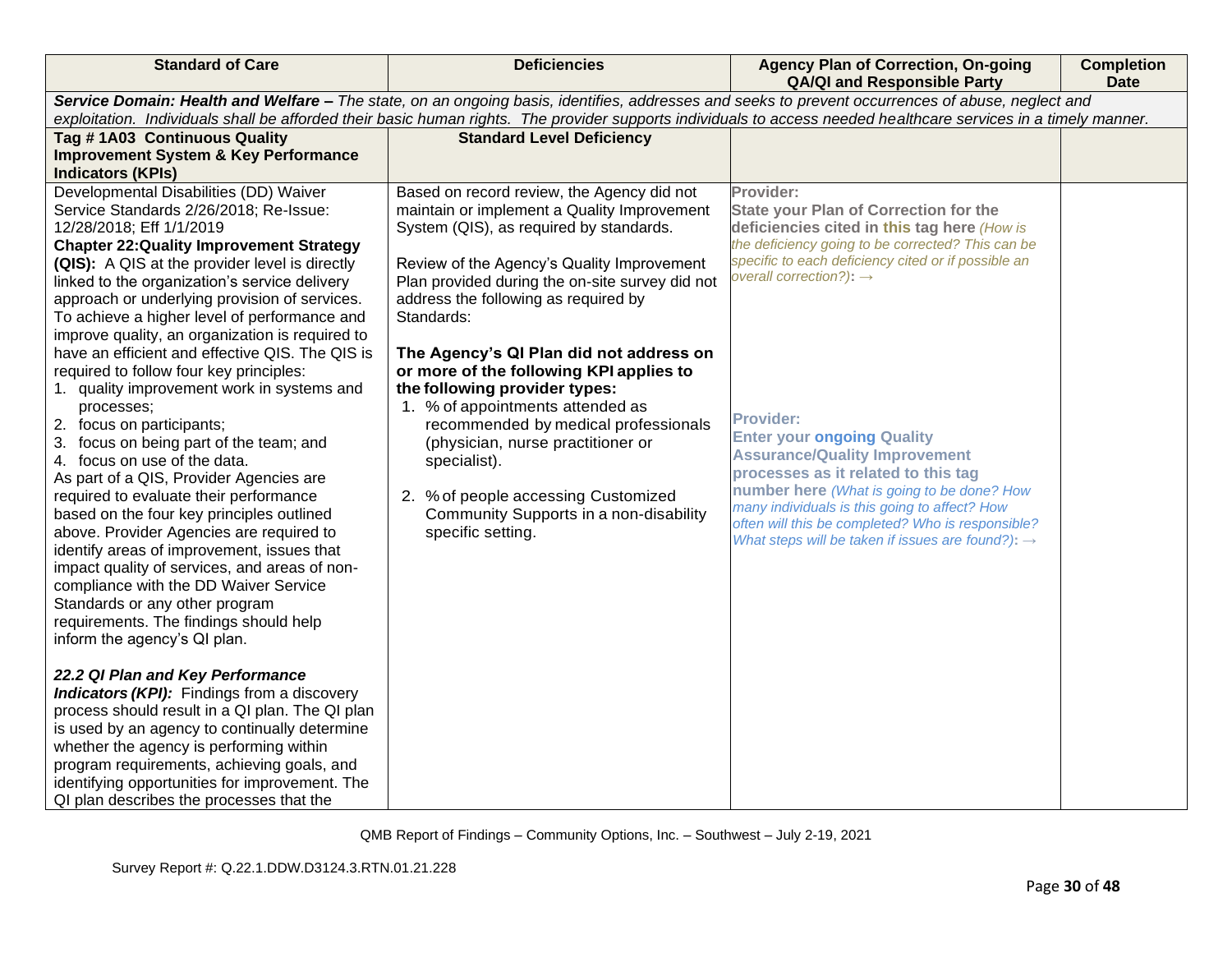| Provider Agency uses in each phase of the        |  |  |
|--------------------------------------------------|--|--|
| QIS: discovery, remediation, and sustained       |  |  |
| improvement. It describes the frequency of       |  |  |
| data collection, the source and types of data    |  |  |
| gathered, as well as the methods used to         |  |  |
| analyze data and measure performance. The        |  |  |
| QI plan must describe how the data collected     |  |  |
| will be used to improve the delivery of services |  |  |
| and must describe the methods used to            |  |  |
| evaluate whether implementation of               |  |  |
| improvements is working. The QI plan shall       |  |  |
| address, at minimum, three key performance       |  |  |
| indicators (KPI). The KPI are determined by      |  |  |
| DOH-DDSQI) on an annual basis or as              |  |  |
| determined necessary.                            |  |  |
| 22.3 Implementing a QI Committee:                |  |  |
| A QI committee must convene on at least a        |  |  |
| quarterly basis and more frequently if           |  |  |
| needed. The QI Committee convenes to             |  |  |
| review data; to identify any deficiencies,       |  |  |
| trends, patterns, or concerns; to remedy         |  |  |
| deficiencies; and to identify opportunities for  |  |  |
| QI. QI Committee meetings must be                |  |  |
| documented and include a review of at least      |  |  |
| the following:                                   |  |  |
| 1. Activities or processes related to discovery, |  |  |
| i.e., monitoring and recording the findings;     |  |  |
| 2. The entities or individuals responsible for   |  |  |
| conducting the discovery/monitoring              |  |  |
| process:                                         |  |  |
| 3. The types of information used to measure      |  |  |
| performance;                                     |  |  |
| 4. The frequency with which performance is       |  |  |
| measured; and                                    |  |  |
| 5. The activities implemented to improve         |  |  |
| performance.                                     |  |  |
|                                                  |  |  |
| 22.4 Preparation of an Annual Report:            |  |  |
| The Provider Agency must complete an             |  |  |
| annual report based on the quality               |  |  |
| assurance (QA) activities and the QI Plan        |  |  |
| that the agency has implemented during the       |  |  |
| year. The annual report shall:                   |  |  |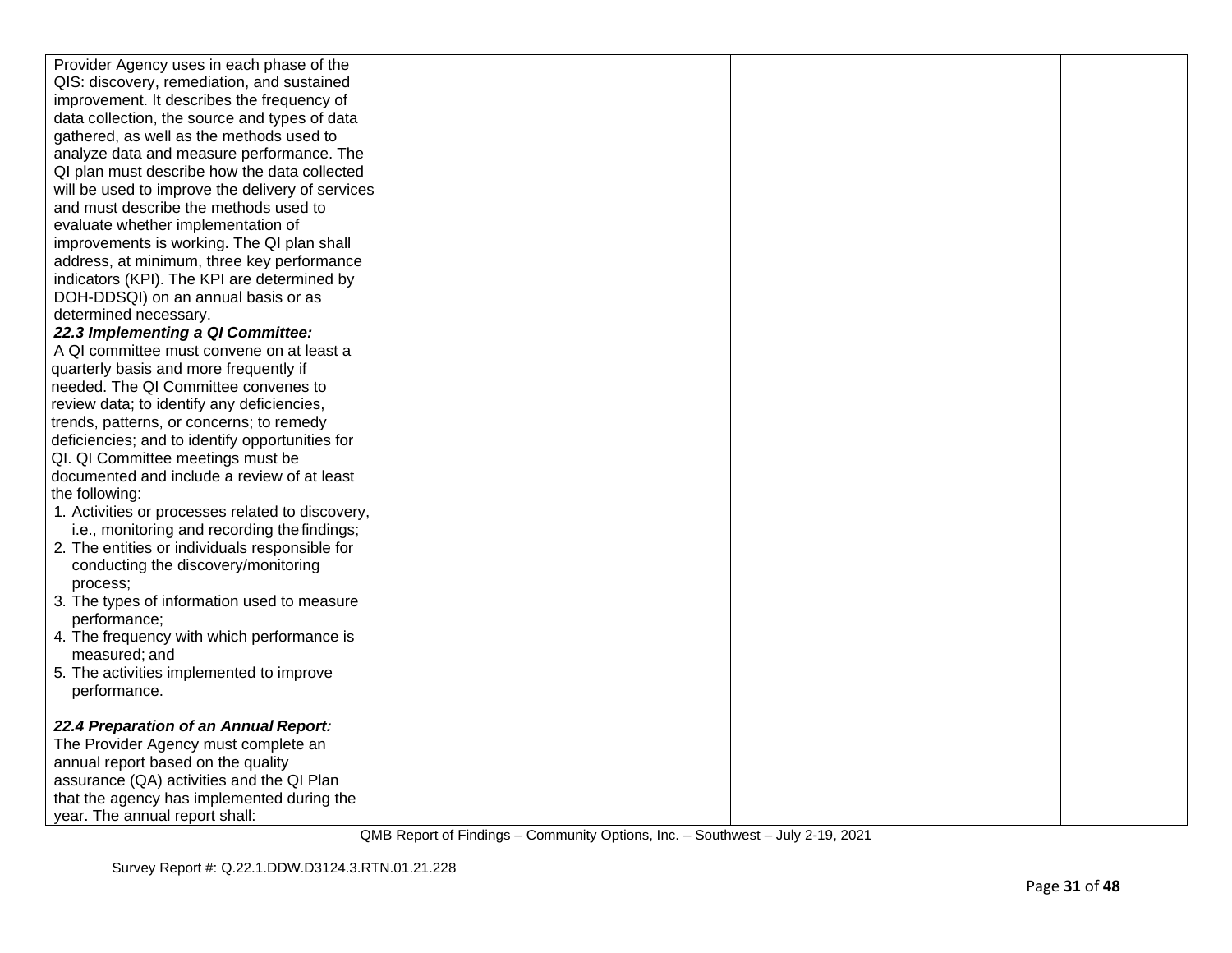| 1. Be submitted to the DDSD PEU by                                                                                                                                                                                                                     |  |  |
|--------------------------------------------------------------------------------------------------------------------------------------------------------------------------------------------------------------------------------------------------------|--|--|
| February 15th of each calendar year.                                                                                                                                                                                                                   |  |  |
| 2. Be kept on file at the agency, and made                                                                                                                                                                                                             |  |  |
| available to DOH, including DHI upon                                                                                                                                                                                                                   |  |  |
| request.                                                                                                                                                                                                                                               |  |  |
| 3. Address the Provider Agency's QA or                                                                                                                                                                                                                 |  |  |
| compliance with at least the following:                                                                                                                                                                                                                |  |  |
| a. compliance with DDSD Training<br>Requirements;                                                                                                                                                                                                      |  |  |
| b. compliance with reporting requirements,<br>including reporting of ANE;                                                                                                                                                                              |  |  |
| c. timely submission of documentation for<br>budget development and approval;                                                                                                                                                                          |  |  |
| d. presence and completeness of required<br>documentation;                                                                                                                                                                                             |  |  |
| e. compliance with CCHS, EAR, and<br>Licensing requirements as applicable;<br>and                                                                                                                                                                      |  |  |
| f. a summary of all corrective plans<br>implemented over the last 24<br>months, demonstrating closure<br>with any deficiencies or findings as<br>well as ongoing compliance and<br>sustainability. Corrective plans<br>include but are not limited to: |  |  |
| IQR findings;<br>Ι.                                                                                                                                                                                                                                    |  |  |
| ii. CPA Plans related to ANE reporting;                                                                                                                                                                                                                |  |  |
| iii. POCs related to QMB compliance<br>surveys; and                                                                                                                                                                                                    |  |  |
| iv. PIPs related to Regional Office<br>Contract Management.                                                                                                                                                                                            |  |  |
| 4. Address the Provider Agency QI with at<br>least the following:                                                                                                                                                                                      |  |  |
| a. data analysis related to the DDSD<br>required KPI; and                                                                                                                                                                                              |  |  |
| b. the five elements required to be<br>discussed by the QI committee each<br>quarter.                                                                                                                                                                  |  |  |
|                                                                                                                                                                                                                                                        |  |  |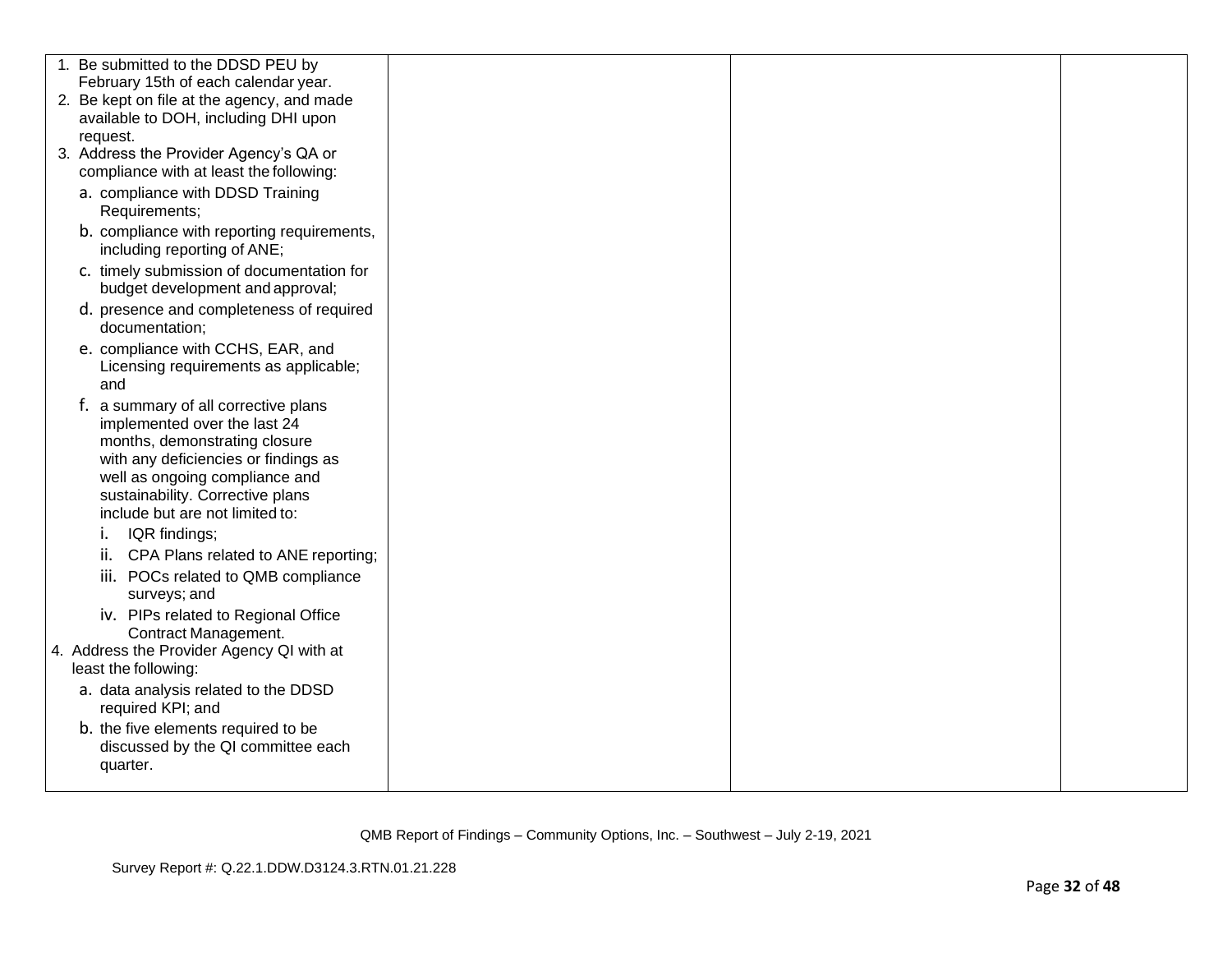| NMAC 7.1.14.8 INCIDENT MANAGEMENT                                                          |  |  |
|--------------------------------------------------------------------------------------------|--|--|
| <b>SYSTEM REPORTING REQUIREMENTS FOR</b>                                                   |  |  |
| <b>COMMUNITY-BASED SERVICE PROVIDERS:</b>                                                  |  |  |
| F. Quality assurance/quality improvement                                                   |  |  |
| program for community-based service                                                        |  |  |
| providers: The community-based service                                                     |  |  |
| provider shall establish and implement a quality                                           |  |  |
| improvement program for reviewing alleged                                                  |  |  |
| complaints and incidents of abuse, neglect, or                                             |  |  |
| exploitation against them as a provider after the                                          |  |  |
| division's investigation is complete. The incident                                         |  |  |
| management program shall include written                                                   |  |  |
| documentation of corrective actions taken. The                                             |  |  |
| community-based service provider shall take all                                            |  |  |
| reasonable steps to prevent further incidents.                                             |  |  |
| The community-based service provider shall                                                 |  |  |
| provide the following internal monitoring and                                              |  |  |
| facilitating quality improvement program:                                                  |  |  |
| community-based service providers shall<br>(1)                                             |  |  |
| have current abuse, neglect, and exploitation                                              |  |  |
| management policy and procedures in place that                                             |  |  |
| comply with the department's requirements;                                                 |  |  |
| (2) community-based service providers                                                      |  |  |
| providing intellectual and developmental                                                   |  |  |
| disabilities services must have a designated                                               |  |  |
| incident management coordinator in place; and                                              |  |  |
| community-based service providers<br>(3)                                                   |  |  |
| providing intellectual and developmental                                                   |  |  |
| disabilities services must have an incident                                                |  |  |
| management committee to identify any                                                       |  |  |
| deficiencies, trends, patterns, or concerns as                                             |  |  |
| well as opportunities for quality improvement,                                             |  |  |
| address internal and external incident reports for                                         |  |  |
| the purpose of examining internal root causes,<br>and to take action on identified issues. |  |  |
|                                                                                            |  |  |
|                                                                                            |  |  |
|                                                                                            |  |  |
|                                                                                            |  |  |
|                                                                                            |  |  |
|                                                                                            |  |  |
|                                                                                            |  |  |
|                                                                                            |  |  |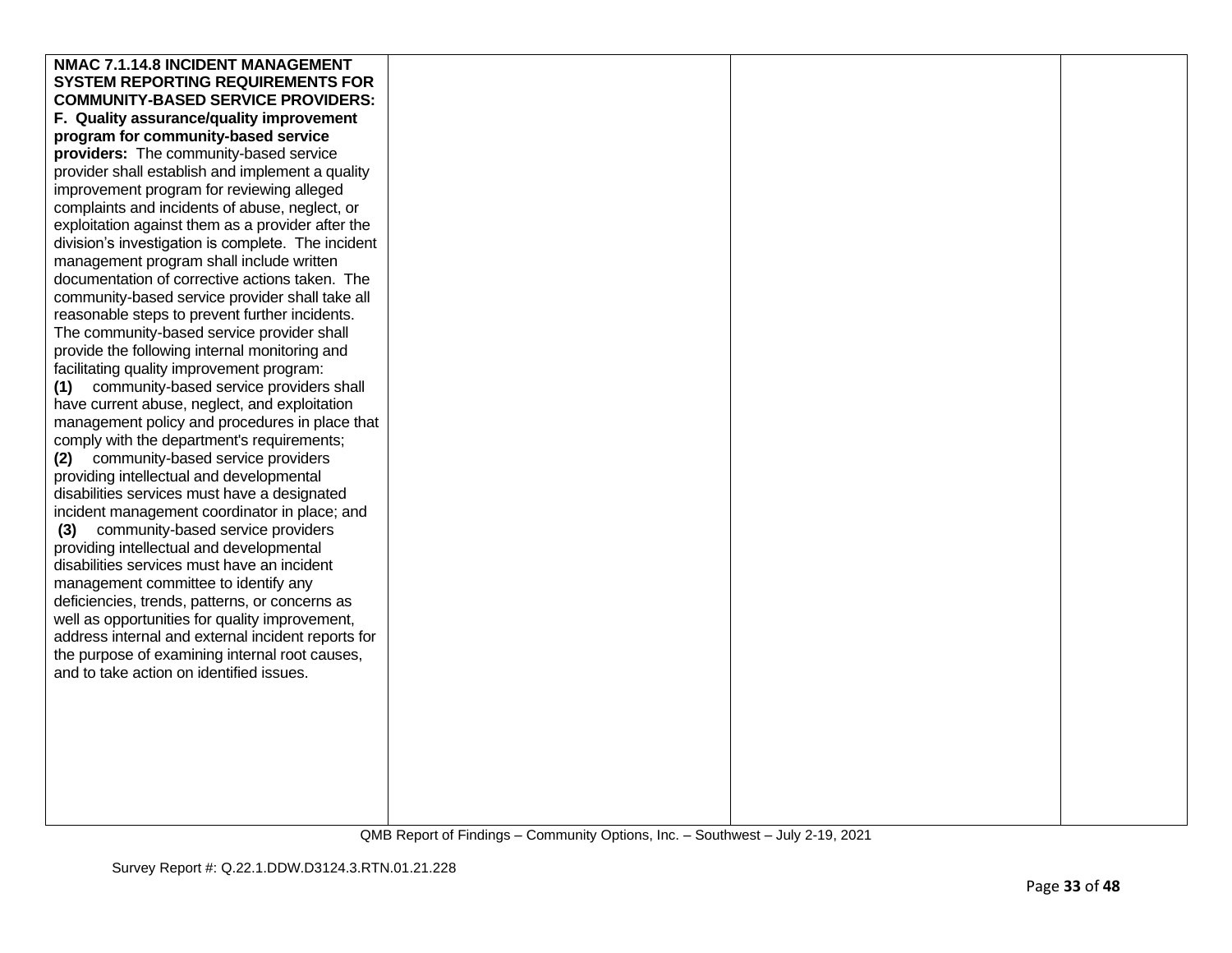| Tag #1A09 Medication Delivery Routine                                            | <b>Condition of Participation Level Deficiency</b> |                                                                                            |  |
|----------------------------------------------------------------------------------|----------------------------------------------------|--------------------------------------------------------------------------------------------|--|
| <b>Medication Administration</b>                                                 |                                                    |                                                                                            |  |
| Developmental Disabilities (DD) Waiver                                           | After an analysis of the evidence it has been      | Provider:                                                                                  |  |
| Service Standards 2/26/2018; Re-Issue:                                           | determined there is a significant potential for a  | <b>State your Plan of Correction for the</b>                                               |  |
| 12/28/2018; Eff 1/1/2019                                                         | negative outcome to occur.                         | deficiencies cited in this tag here (How is                                                |  |
| <b>Chapter 20: Provider Documentation and</b>                                    |                                                    | the deficiency going to be corrected? This can be                                          |  |
| <b>Client Records 20.6 Medication</b>                                            | Medication Administration Records (MAR)            | specific to each deficiency cited or if possible an<br>overall correction?): $\rightarrow$ |  |
| <b>Administration Record (MAR):</b> A current                                    | were reviewed for the months of June 2021          |                                                                                            |  |
| Medication Administration Record (MAR) must                                      | and July 2021.                                     |                                                                                            |  |
| be maintained in all settings where                                              |                                                    |                                                                                            |  |
| medications or treatments are delivered.                                         | Based on record review, 2 of 9 individuals had     |                                                                                            |  |
| Family Living Providers may opt not to use                                       | Medication Administration Records (MAR),           |                                                                                            |  |
| MARs if they are the sole provider who                                           | which contained missing medications entries        |                                                                                            |  |
| supports the person with medications or                                          | and/or other errors:                               |                                                                                            |  |
| treatments. However, if there are services<br>provided by unrelated DSP, ANS for | Individual #1                                      | <b>Provider:</b>                                                                           |  |
| Medication Oversight must be budgeted, and a                                     | <b>June 2021</b>                                   | <b>Enter your ongoing Quality</b>                                                          |  |
| MAR must be created and used by the DSP.                                         | As indicated by the Medication                     | <b>Assurance/Quality Improvement</b>                                                       |  |
| Primary and Secondary Provider Agencies are                                      | Administration Records the individual is to        | processes as it related to this tag                                                        |  |
| responsible for:                                                                 | take Famotidine 20 mg (1 time daily) at            | number here (What is going to be done? How                                                 |  |
| 1. Creating and maintaining either an                                            | bedtime. According to the Physician's              | many individuals is this going to affect? How                                              |  |
| electronic or paper MAR in their service                                         | Orders, Famotidine 20 mg is to be taken (1         | often will this be completed? Who is responsible?                                          |  |
| setting. Provider Agencies may use the                                           | time daily) every morning. Medication              | What steps will be taken if issues are found?): $\rightarrow$                              |  |
| MAR in Therap, but are not mandated                                              | Administration Record and Physician's              |                                                                                            |  |
| to do so.                                                                        | Orders do not match.                               |                                                                                            |  |
| 2. Continually communicating any                                                 |                                                    |                                                                                            |  |
| changes about medications and                                                    | Individual #4                                      |                                                                                            |  |
| treatments between Provider Agencies to                                          | <b>June 2021</b>                                   |                                                                                            |  |
| assure health and safety.                                                        | As indicated by the Medication                     |                                                                                            |  |
| 7. Including the following on the MAR:                                           | Administration Records, Levothyroxine 100          |                                                                                            |  |
| a. The name of the person, a                                                     | mcg is to be taken (1 time daily). Per the         |                                                                                            |  |
| transcription of the physician's or                                              | medication bottle label the individual is to       |                                                                                            |  |
| licensed health care provider's orders                                           | take Levothyroixine 75 mcg (1 time daily).         |                                                                                            |  |
| including the brand and generic                                                  | Medication Administration Record and               |                                                                                            |  |
| names for all ordered routine and PRN                                            | medication bottle label do not match.              |                                                                                            |  |
| medications or treatments, and the                                               |                                                    |                                                                                            |  |
| diagnoses for which the medications                                              |                                                    |                                                                                            |  |
| or treatments are prescribed;                                                    |                                                    |                                                                                            |  |
| b. The prescribed dosage, frequency                                              |                                                    |                                                                                            |  |
| and method or route of administration;                                           |                                                    |                                                                                            |  |
| times and dates of administration for                                            |                                                    |                                                                                            |  |
| all ordered routine or PRN                                                       |                                                    |                                                                                            |  |
| prescriptions or treatments; over the                                            |                                                    |                                                                                            |  |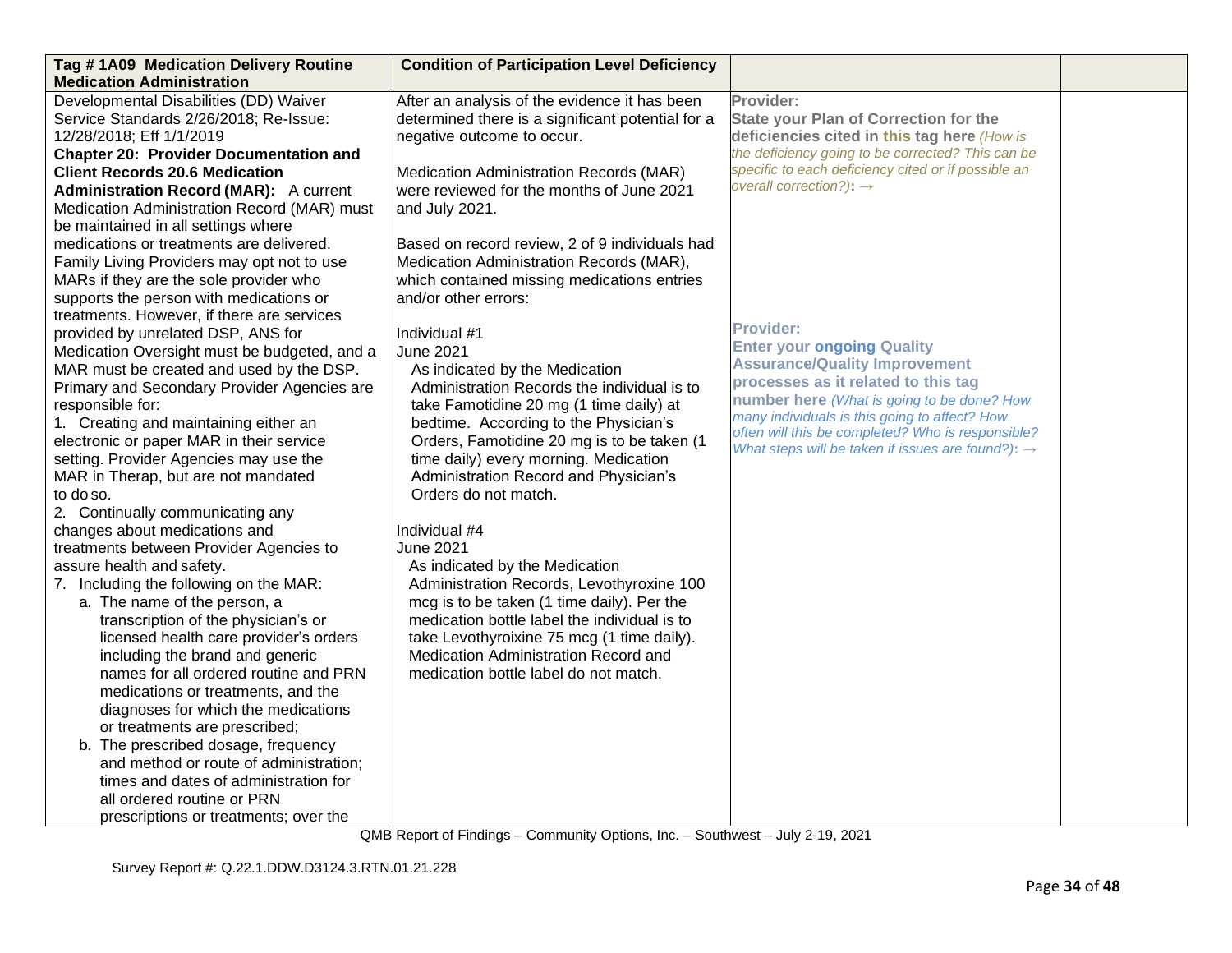|           | counter (OTC) or "comfort"                                          |  |  |
|-----------|---------------------------------------------------------------------|--|--|
|           | medications or treatments and all self-                             |  |  |
|           | selected herbal or vitamin therapy;                                 |  |  |
|           | c. Documentation of all time limited or                             |  |  |
|           | discontinued medications or treatments;                             |  |  |
|           | d. The initials of the individual                                   |  |  |
|           | administering or assisting with the                                 |  |  |
|           | medication delivery and a signature                                 |  |  |
|           | page or electronic record that                                      |  |  |
|           | designates the full name                                            |  |  |
|           | corresponding to the initials;                                      |  |  |
|           | e. Documentation of refused, missed, or                             |  |  |
|           | held medications or treatments;                                     |  |  |
|           | f. Documentation of any allergic                                    |  |  |
|           | reaction that occurred due to                                       |  |  |
|           | medication or treatments; and                                       |  |  |
|           | g. For PRN medications or treatments:                               |  |  |
|           | i. instructions for the use of the PRN                              |  |  |
|           | medication or treatment which must                                  |  |  |
|           | include observable signs/symptoms or                                |  |  |
|           | circumstances in which the<br>medication or treatment is to be used |  |  |
|           |                                                                     |  |  |
|           | and the number of doses that may be<br>used in a 24-hour period;    |  |  |
|           |                                                                     |  |  |
|           | ii. clear documentation that the                                    |  |  |
|           | DSP contacted the agency nurse<br>prior to assisting with the       |  |  |
|           | medication or treatment, unless                                     |  |  |
|           | the DSP is a Family Living                                          |  |  |
|           | Provider related by affinity of                                     |  |  |
|           | consanguinity; and                                                  |  |  |
|           | iii. documentation of the                                           |  |  |
|           | effectiveness of the PRN                                            |  |  |
|           | medication or treatment.                                            |  |  |
|           |                                                                     |  |  |
|           | <b>Chapter 10 Living Care Arrangements</b>                          |  |  |
|           | 10.3.4 Medication Assessment and                                    |  |  |
| Delivery: |                                                                     |  |  |
|           | Living Supports Provider Agencies must                              |  |  |
|           | support and comply with:                                            |  |  |
|           | 1. the processes identified in the DDSD                             |  |  |
|           | AWMD training;                                                      |  |  |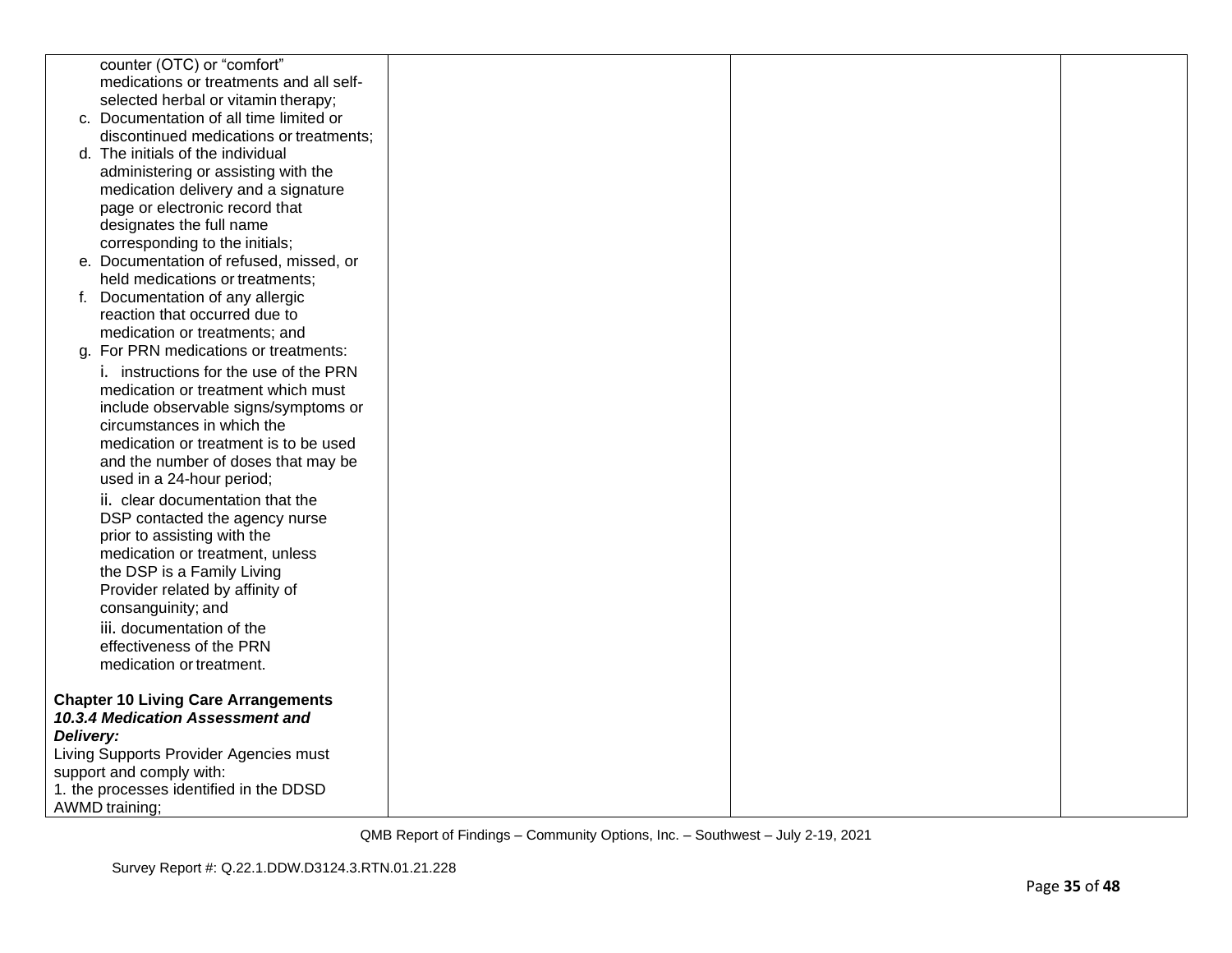| 2. the nursing and DSP functions<br>identified in the Chapter 13.3 Part 2- Adult<br>Nursing Services;<br>3. all Board of Pharmacy regulations as noted<br>in Chapter 16.5 Board of Pharmacy; and<br>4. documentation requirements in a<br><b>Medication Administration Record</b><br>(MAR) as described in Chapter 20.6<br>Medication Administration Record<br>$(MAR)$ .                                                                                                                                                                                                                                                                                                                                                                                      |  |  |
|---------------------------------------------------------------------------------------------------------------------------------------------------------------------------------------------------------------------------------------------------------------------------------------------------------------------------------------------------------------------------------------------------------------------------------------------------------------------------------------------------------------------------------------------------------------------------------------------------------------------------------------------------------------------------------------------------------------------------------------------------------------|--|--|
| NMAC 16.19.11.8 MINIMUM STANDARDS:<br>A. MINIMUM STANDARDS FOR THE<br>DISTRIBUTION, STORAGE, HANDLING<br>AND RECORD KEEPING OF DRUGS:<br>(d) The facility shall have a Medication<br>Administration Record (MAR) documenting<br>medication administered to residents,<br>including over-the-counter medications.<br>This documentation shall include:<br>Name of resident;<br>(i)<br>Date given;<br>(ii)<br>(iii) Drug product name;<br>(iv) Dosage and form;<br>(v) Strength of drug;<br>(vi) Route of administration;<br>(vii) How often medication is to be taken;<br>(viii) Time taken and staff initials;<br>Dates when the medication is<br>(ix)<br>discontinued or changed;<br>The name and initials of all staff<br>(x)<br>administering medications. |  |  |
| <b>Model Custodial Procedure Manual</b><br><b>D. Administration of Drugs</b><br>Unless otherwise stated by practitioner,<br>patients will not be allowed to administer their<br>own medications.<br>Document the practitioner's order authorizing<br>the self-administration of medications.<br>All PRN (As needed) medications shall have<br>complete detail instructions regarding the                                                                                                                                                                                                                                                                                                                                                                      |  |  |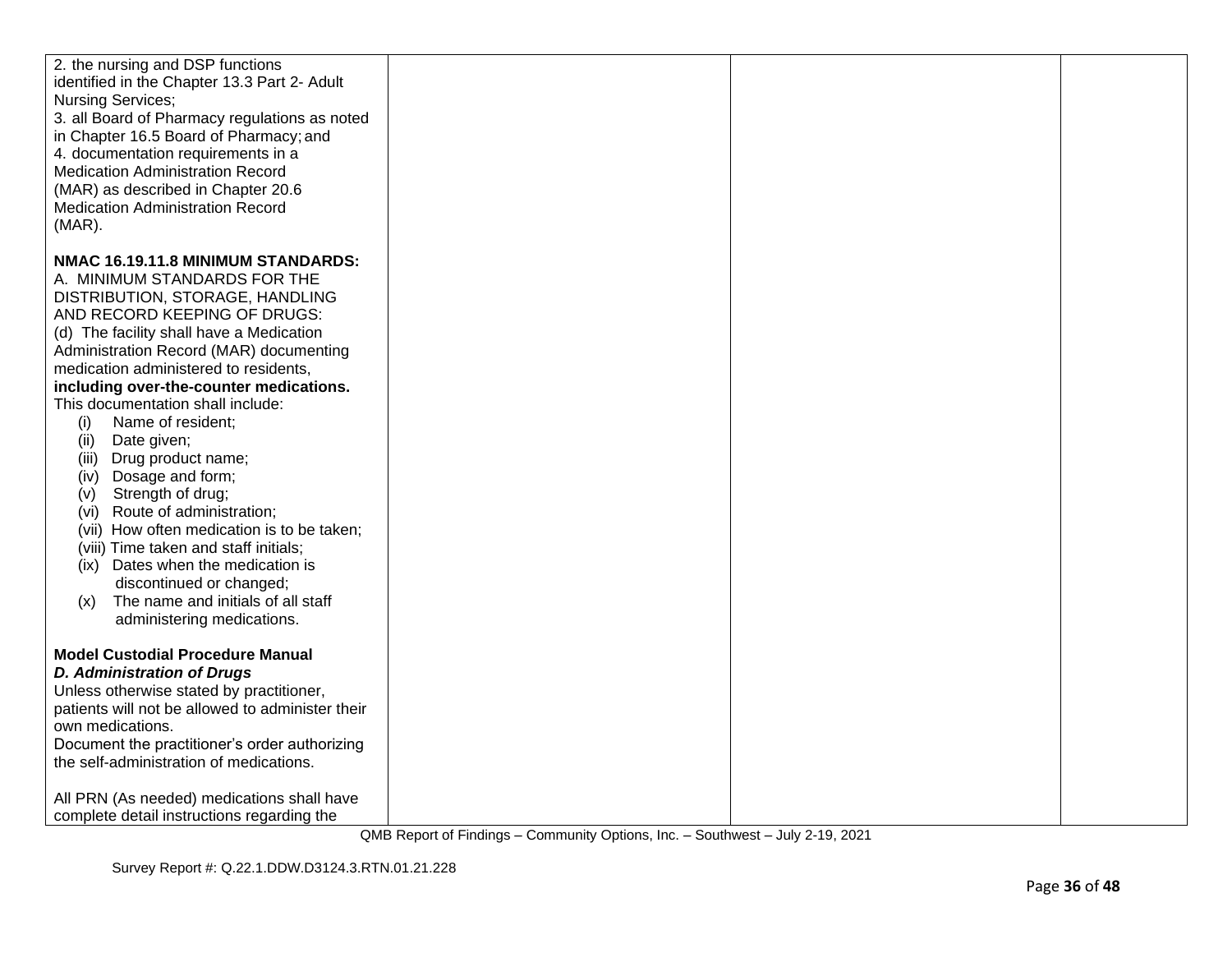| administering of the medication. This shall                                                            |  |  |
|--------------------------------------------------------------------------------------------------------|--|--|
| include:                                                                                               |  |  |
| $\triangleright$ symptoms that indicate the use of the                                                 |  |  |
| medication,                                                                                            |  |  |
| $\triangleright$ exact dosage to be used, and<br>$\triangleright$ the exact amount to be used in a 24- |  |  |
|                                                                                                        |  |  |
| hour period.                                                                                           |  |  |
|                                                                                                        |  |  |
|                                                                                                        |  |  |
|                                                                                                        |  |  |
|                                                                                                        |  |  |
|                                                                                                        |  |  |
|                                                                                                        |  |  |
|                                                                                                        |  |  |
|                                                                                                        |  |  |
|                                                                                                        |  |  |
|                                                                                                        |  |  |
|                                                                                                        |  |  |
|                                                                                                        |  |  |
|                                                                                                        |  |  |
|                                                                                                        |  |  |
|                                                                                                        |  |  |
|                                                                                                        |  |  |
|                                                                                                        |  |  |
|                                                                                                        |  |  |
|                                                                                                        |  |  |
|                                                                                                        |  |  |
|                                                                                                        |  |  |
|                                                                                                        |  |  |
|                                                                                                        |  |  |
|                                                                                                        |  |  |
|                                                                                                        |  |  |
|                                                                                                        |  |  |
|                                                                                                        |  |  |
|                                                                                                        |  |  |
|                                                                                                        |  |  |
|                                                                                                        |  |  |
|                                                                                                        |  |  |
|                                                                                                        |  |  |
|                                                                                                        |  |  |
|                                                                                                        |  |  |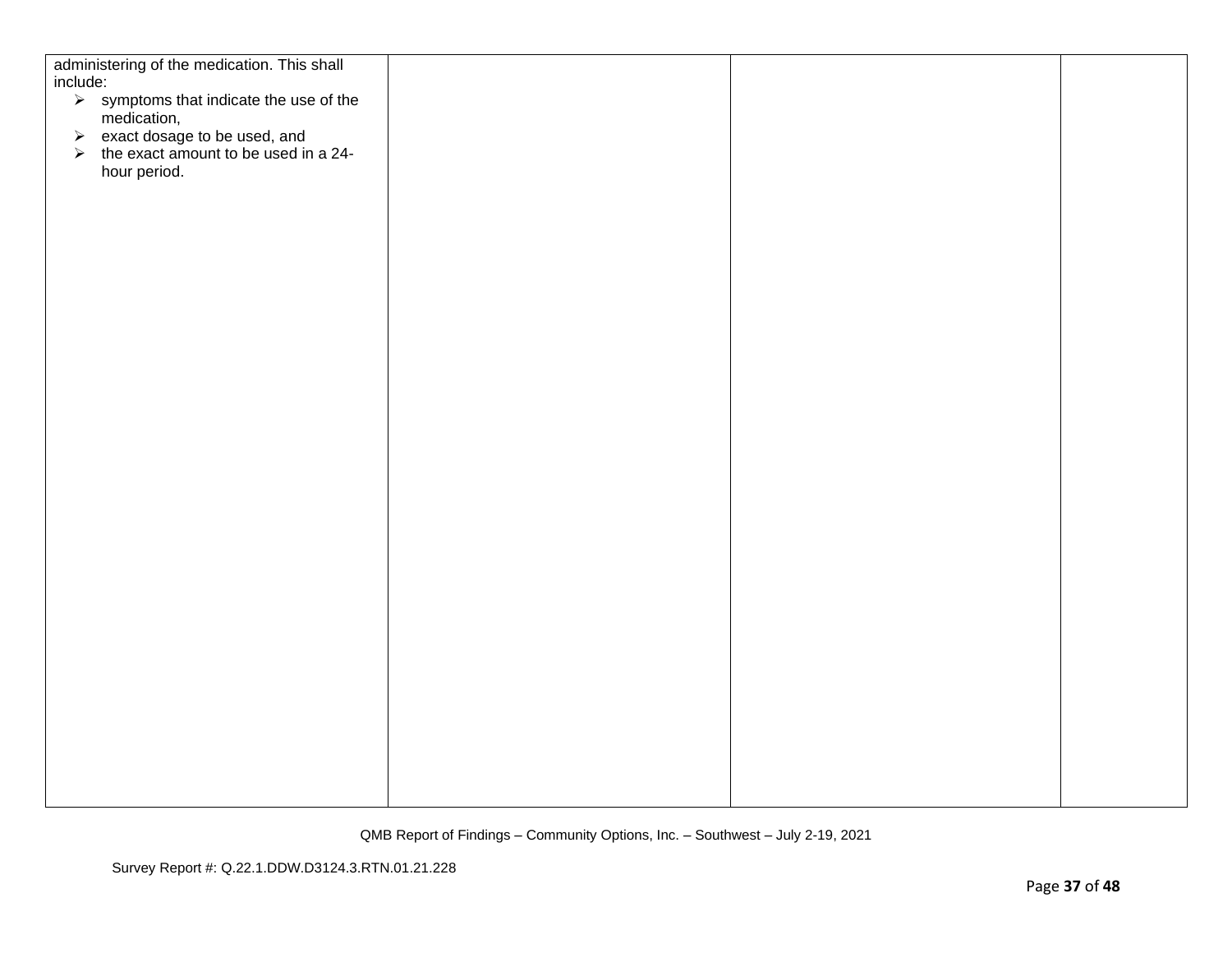| Tag #1A09.1 Medication Delivery PRN           | <b>Condition of Participation Level Deficiency</b> |                                                                                                    |  |
|-----------------------------------------------|----------------------------------------------------|----------------------------------------------------------------------------------------------------|--|
| <b>Medication Administration</b>              |                                                    |                                                                                                    |  |
| Developmental Disabilities (DD) Waiver        | After an analysis of the evidence it has been      | Provider:                                                                                          |  |
| Service Standards 2/26/2018; Re-Issue:        | determined there is a significant potential for a  | <b>State your Plan of Correction for the</b>                                                       |  |
| 12/28/2018; Eff 1/1/2019                      | negative outcome to occur.                         | deficiencies cited in this tag here (How is                                                        |  |
| <b>Chapter 20: Provider Documentation and</b> |                                                    | the deficiency going to be corrected? This can be                                                  |  |
| <b>Client Records 20.6 Medication</b>         | Medication Administration Records (MAR)            | specific to each deficiency cited or if possible an                                                |  |
| <b>Administration Record (MAR):</b> A current | were reviewed for the months of June and July      | overall correction?): $\rightarrow$                                                                |  |
| Medication Administration Record (MAR) must   | 2021.                                              |                                                                                                    |  |
| be maintained in all settings where           |                                                    |                                                                                                    |  |
| medications or treatments are delivered.      | Based on record review 3 of 9 individuals had      |                                                                                                    |  |
| Family Living Providers may opt not to use    | <b>PRN Medication Administration Records</b>       |                                                                                                    |  |
| MARs if they are the sole provider who        | (MAR), which contained missing elements as         |                                                                                                    |  |
| supports the person with medications or       | required by standard:                              |                                                                                                    |  |
| treatments. However, if there are services    |                                                    |                                                                                                    |  |
| provided by unrelated DSP, ANS for            | Individual #1                                      | <b>Provider:</b>                                                                                   |  |
| Medication Oversight must be budgeted, and a  | <b>June 2021</b>                                   | <b>Enter your ongoing Quality</b>                                                                  |  |
| MAR must be created and used by the DSP.      | As indicated by the Medication                     | <b>Assurance/Quality Improvement</b>                                                               |  |
| Primary and Secondary Provider Agencies are   | Administration Records the individual is to        | processes as it related to this tag                                                                |  |
| responsible for:                              | take Acetaminophen 325 mg (PRN). 2                 | number here (What is going to be done? How                                                         |  |
| 1. Creating and maintaining either an         | tablets by mouth (650 mg) every 6 hours as         | many individuals is this going to affect? How<br>often will this be completed? Who is responsible? |  |
| electronic or paper MAR in their service      | needed. Not to exceed 6 tablets in 24 hours.       | What steps will be taken if issues are found?): $\rightarrow$                                      |  |
| setting. Provider Agencies may use the        | According to the Physician's Orders,               |                                                                                                    |  |
| MAR in Therap, but are not mandated           | Acetaminophen 325 mg is to be taken as             |                                                                                                    |  |
| to do so.                                     | needed. 2 tablets (650 mg) by mouth every 4        |                                                                                                    |  |
| 2. Continually communicating any              | hours as needed. Not to exceed 8 tablets in        |                                                                                                    |  |
| changes about medications and                 | a 24 hour period. Medication Administration        |                                                                                                    |  |
| treatments between Provider Agencies to       | Record and Physician's Orders do not               |                                                                                                    |  |
| assure health and safety.                     | match.                                             |                                                                                                    |  |
| 7. Including the following on the MAR:        |                                                    |                                                                                                    |  |
| a. The name of the person, a                  | <b>July 2021</b>                                   |                                                                                                    |  |
| transcription of the physician's or           | No Effectiveness was noted on the                  |                                                                                                    |  |
| licensed health care provider's orders        | Medication Administration Record for the           |                                                                                                    |  |
| including the brand and generic               | following PRN medication:                          |                                                                                                    |  |
| names for all ordered routine and PRN         | • Milk of Magnesia - PRN -7/1 (given 1 time)       |                                                                                                    |  |
| medications or treatments, and the            |                                                    |                                                                                                    |  |
| diagnoses for which the medications           | Individual #5                                      |                                                                                                    |  |
| or treatments are prescribed;                 | <b>June 2021</b>                                   |                                                                                                    |  |
| b. The prescribed dosage, frequency           | As indicated by the Medication                     |                                                                                                    |  |
| and method or route of administration;        | Administration Records the individual is to        |                                                                                                    |  |
| times and dates of administration for         | take Diphenhydramine (Banofen/Benadryl)            |                                                                                                    |  |
| all ordered routine or PRN                    | 25 mg (PRN). 1 - 2 tablets by mouth daily as       |                                                                                                    |  |
| prescriptions or treatments; over the         |                                                    |                                                                                                    |  |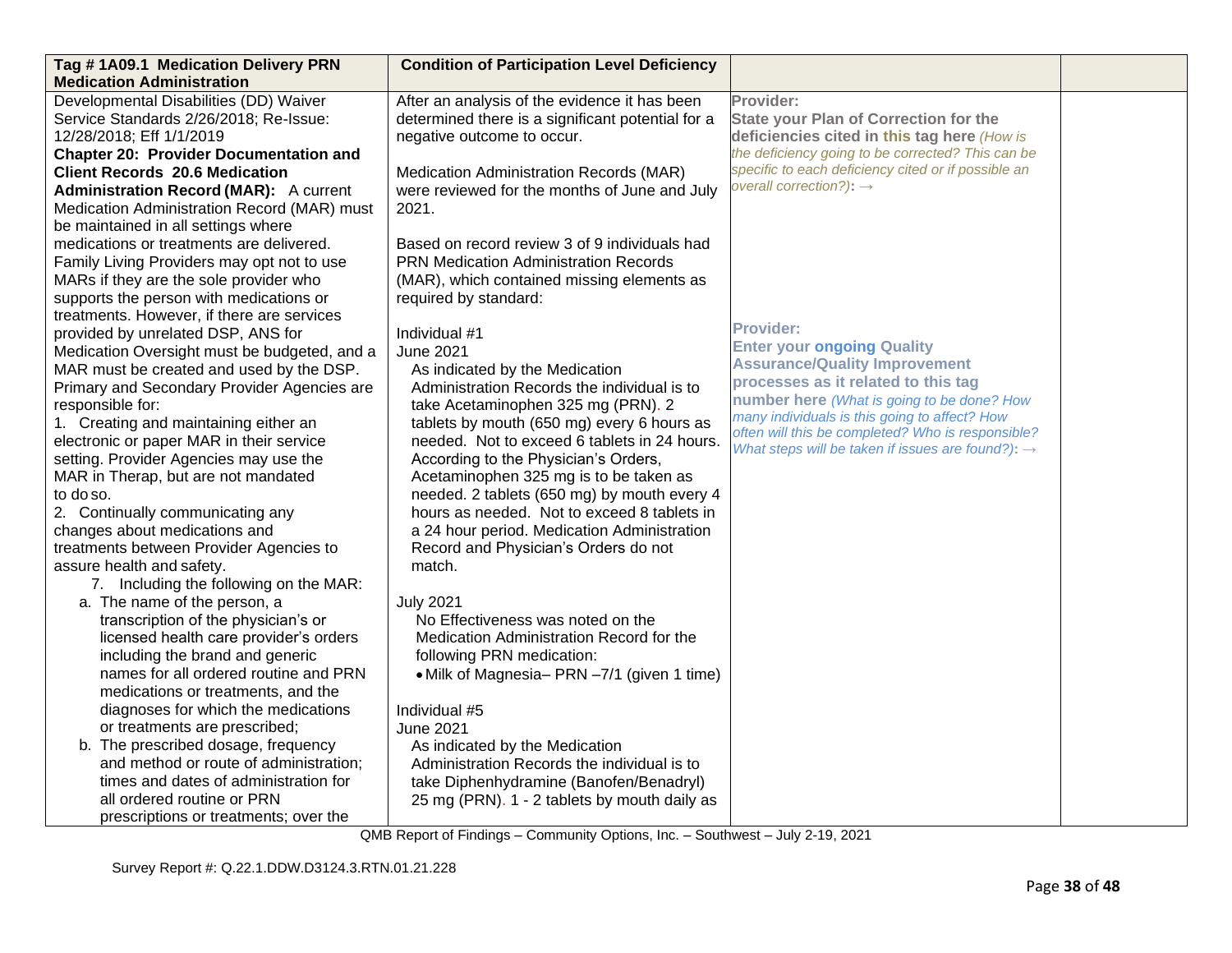|           | counter (OTC) or "comfort"                 | needed. Not to exceed 2 tablets in 24 hours. |  |
|-----------|--------------------------------------------|----------------------------------------------|--|
|           | medications or treatments and all self-    | According to the Physician's Orders,         |  |
|           | selected herbal or vitamin therapy;        | (Banofen/Benadryl) 25 mg (PRN) is to be      |  |
|           | c. Documentation of all time limited or    | taken as needed. 1 - 2 tablets. Not to       |  |
|           | discontinued medications or treatments;    |                                              |  |
|           |                                            | exceed 8 tablets in a 24 hour period.        |  |
|           | d. The initials of the individual          | Medication Administration Record and         |  |
|           | administering or assisting with the        | Physician's Orders do not match.             |  |
|           | medication delivery and a signature        |                                              |  |
|           | page or electronic record that             | Individual #13                               |  |
|           | designates the full name                   | <b>June 2021</b>                             |  |
|           | corresponding to the initials;             | As indicated by the Medication               |  |
|           | e. Documentation of refused, missed, or    | Administration Records the individual is to  |  |
|           | held medications or treatments;            | take Acetaminophen 325 mg (PRN) 2 tablets    |  |
| f.        | Documentation of any allergic              | by mouth (650 mg) every 6 hours as needed.   |  |
|           | reaction that occurred due to              | Not to exceed 6 tablets in 24 hours.         |  |
|           | medication or treatments; and              | According to the Physician's Orders,         |  |
|           | g. For PRN medications or treatments:      | Acetaminophen 325 mg is to be taken as       |  |
|           | i. instructions for the use of the PRN     | needed two tablets (650 mg) by mouth every   |  |
|           | medication or treatment which must         | 4 hours as needed. Not to exceed 8 tablets   |  |
|           | include observable signs/symptoms or       | in a 24 hour period. Medication              |  |
|           | circumstances in which the                 | Administration Record and Physician's        |  |
|           | medication or treatment is to be used      | Orders do not match.                         |  |
|           | and the number of doses that may be        |                                              |  |
|           | used in a 24-hour period;                  |                                              |  |
|           |                                            |                                              |  |
|           | ii. clear documentation that the           |                                              |  |
|           | DSP contacted the agency nurse             |                                              |  |
|           | prior to assisting with the                |                                              |  |
|           | medication or treatment, unless            |                                              |  |
|           | the DSP is a Family Living                 |                                              |  |
|           | Provider related by affinity of            |                                              |  |
|           | consanguinity; and                         |                                              |  |
|           | iii. documentation of the                  |                                              |  |
|           | effectiveness of the PRN                   |                                              |  |
|           | medication or treatment.                   |                                              |  |
|           |                                            |                                              |  |
|           | <b>Chapter 10 Living Care Arrangements</b> |                                              |  |
|           | 10.3.4 Medication Assessment and           |                                              |  |
| Delivery: |                                            |                                              |  |
|           | Living Supports Provider Agencies must     |                                              |  |
|           | support and comply with:                   |                                              |  |
|           | 1. the processes identified in the DDSD    |                                              |  |
|           | AWMD training;                             |                                              |  |
|           |                                            |                                              |  |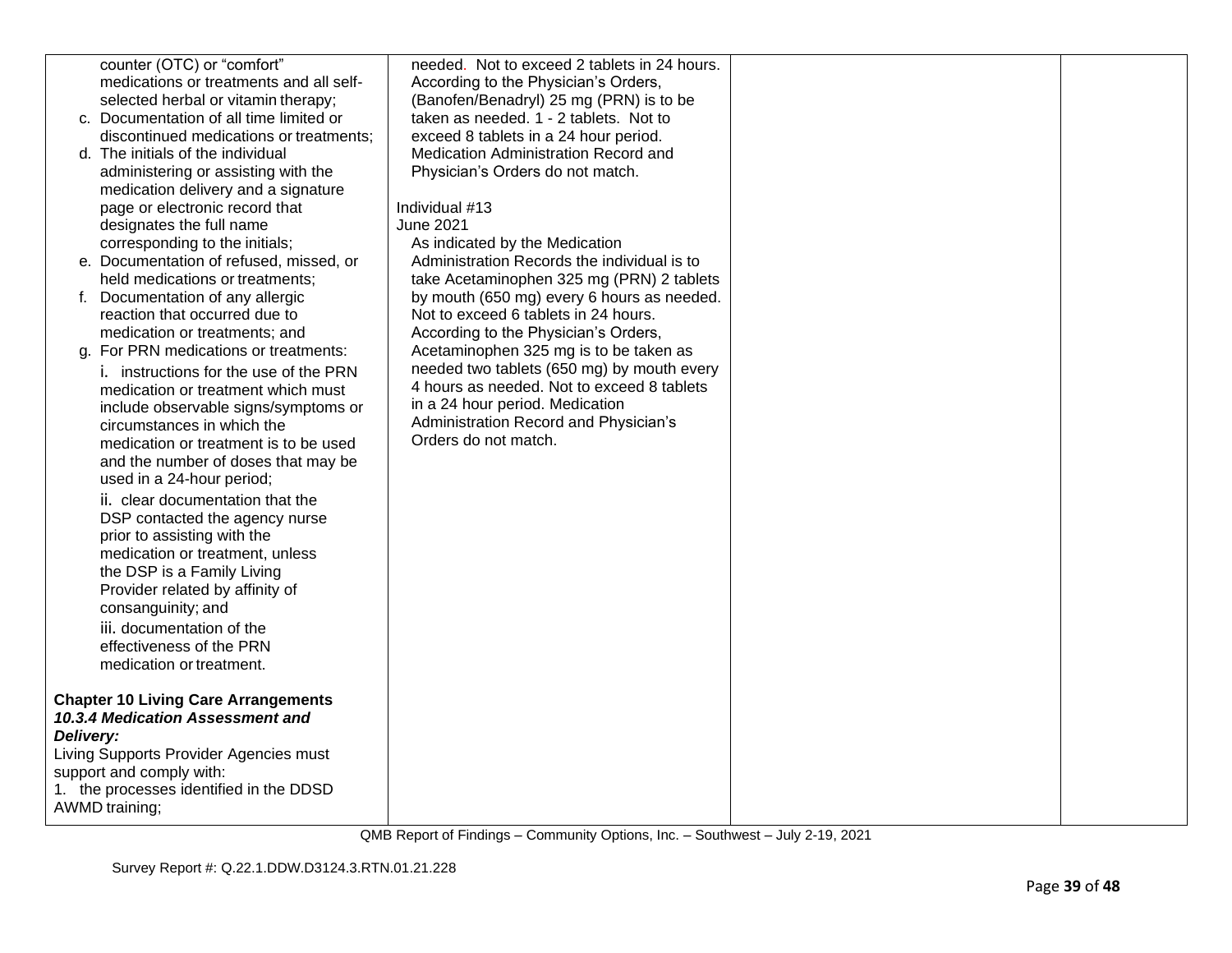| 2. the nursing and DSP functions              |  |  |
|-----------------------------------------------|--|--|
| identified in the Chapter 13.3 Part 2- Adult  |  |  |
| <b>Nursing Services;</b>                      |  |  |
|                                               |  |  |
| 3. all Board of Pharmacy regulations as noted |  |  |
| in Chapter 16.5 Board of Pharmacy; and        |  |  |
| 4. documentation requirements in a            |  |  |
| <b>Medication Administration Record</b>       |  |  |
| (MAR) as described in Chapter 20.6            |  |  |
| Medication Administration Record              |  |  |
| $(MAR)$ .                                     |  |  |
|                                               |  |  |
|                                               |  |  |
|                                               |  |  |
|                                               |  |  |
|                                               |  |  |
|                                               |  |  |
|                                               |  |  |
|                                               |  |  |
|                                               |  |  |
|                                               |  |  |
|                                               |  |  |
|                                               |  |  |
|                                               |  |  |
|                                               |  |  |
|                                               |  |  |
|                                               |  |  |
|                                               |  |  |
|                                               |  |  |
|                                               |  |  |
|                                               |  |  |
|                                               |  |  |
|                                               |  |  |
|                                               |  |  |
|                                               |  |  |
|                                               |  |  |
|                                               |  |  |
|                                               |  |  |
|                                               |  |  |
|                                               |  |  |
|                                               |  |  |
|                                               |  |  |
|                                               |  |  |
|                                               |  |  |
|                                               |  |  |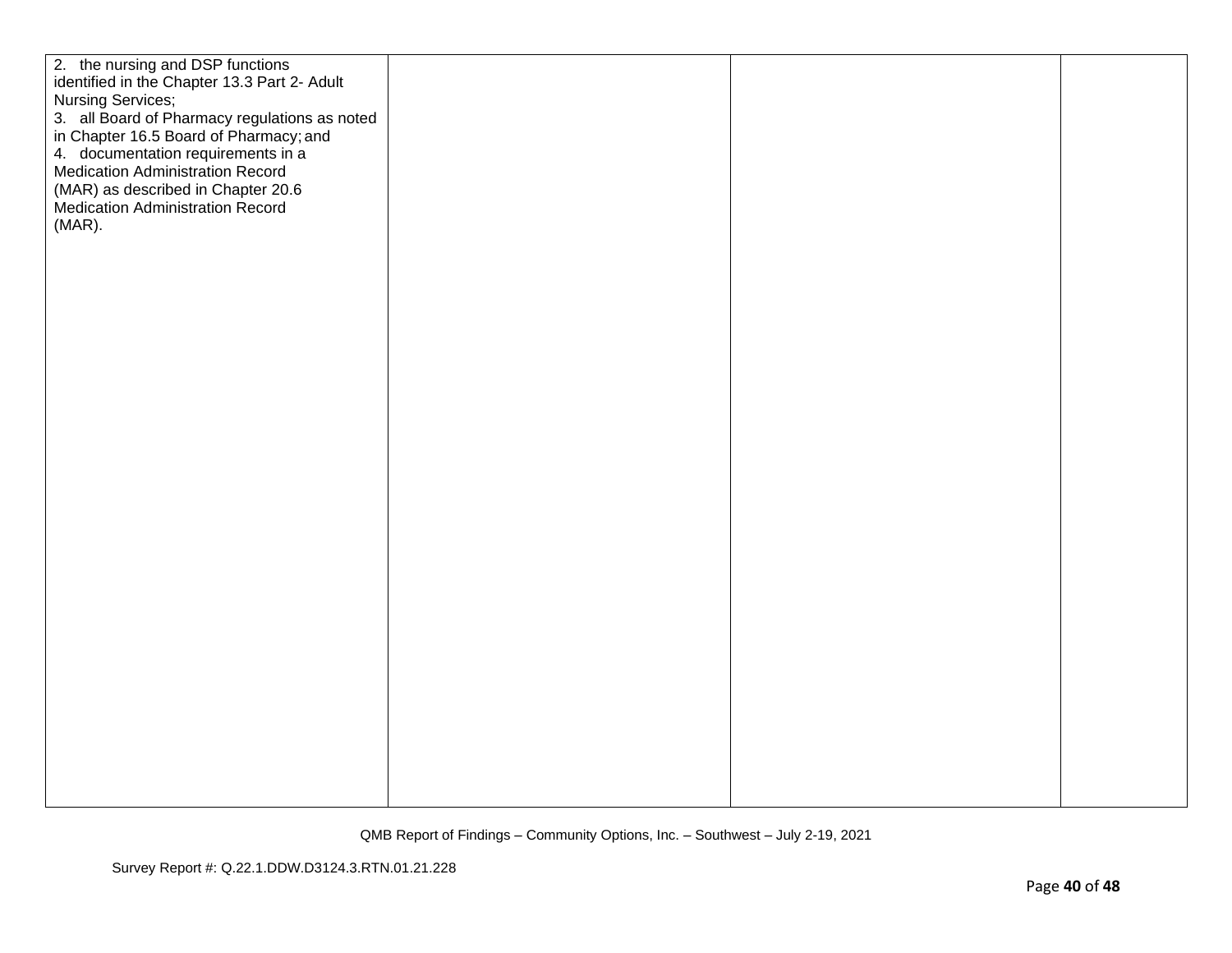| Tag #1A27.2 Duty to Report IRs Filed                                                                                                                                                                                                                                                                                                                                                                                                                                                                                                                                                                                                                                                                                                                        | <b>Standard Level Deficiency</b>                                                                                                                                                                                                                                                                                                                                                                                                                                                                                                       |                                                                                                                                                                                                                                                                                                                                                           |  |
|-------------------------------------------------------------------------------------------------------------------------------------------------------------------------------------------------------------------------------------------------------------------------------------------------------------------------------------------------------------------------------------------------------------------------------------------------------------------------------------------------------------------------------------------------------------------------------------------------------------------------------------------------------------------------------------------------------------------------------------------------------------|----------------------------------------------------------------------------------------------------------------------------------------------------------------------------------------------------------------------------------------------------------------------------------------------------------------------------------------------------------------------------------------------------------------------------------------------------------------------------------------------------------------------------------------|-----------------------------------------------------------------------------------------------------------------------------------------------------------------------------------------------------------------------------------------------------------------------------------------------------------------------------------------------------------|--|
| During On-Site and/or IRs Not Reported by                                                                                                                                                                                                                                                                                                                                                                                                                                                                                                                                                                                                                                                                                                                   |                                                                                                                                                                                                                                                                                                                                                                                                                                                                                                                                        |                                                                                                                                                                                                                                                                                                                                                           |  |
| <b>Provider</b>                                                                                                                                                                                                                                                                                                                                                                                                                                                                                                                                                                                                                                                                                                                                             |                                                                                                                                                                                                                                                                                                                                                                                                                                                                                                                                        |                                                                                                                                                                                                                                                                                                                                                           |  |
| NMAC 7.1.14.8 INCIDENT MANAGEMENT<br><b>SYSTEM REPORTING REQUIREMENTS FOR</b><br><b>COMMUNITY-BASED SERVICE PROVIDERS:</b><br>A. Duty to report:<br>All community-based providers shall<br>(1)<br>immediately report alleged crimes to law                                                                                                                                                                                                                                                                                                                                                                                                                                                                                                                  | Based on interview, the Agency did not report<br>suspected abuse, neglect, or exploitation,<br>unexpected and natural/expected deaths; or<br>other reportable incidents as required to the<br>Division of Health Improvement.                                                                                                                                                                                                                                                                                                          | Provider:<br><b>State your Plan of Correction for the</b><br>deficiencies cited in this tag here (How is<br>the deficiency going to be corrected? This can be<br>specific to each deficiency cited or if possible an<br>overall correction?): $\rightarrow$                                                                                               |  |
| enforcement or call for emergency medical<br>services as appropriate to ensure the safety of<br>consumers.<br>All community-based service providers,<br>(2)                                                                                                                                                                                                                                                                                                                                                                                                                                                                                                                                                                                                 | As a result of what was stated during the<br>interview the following incident(s) was<br>reported:                                                                                                                                                                                                                                                                                                                                                                                                                                      |                                                                                                                                                                                                                                                                                                                                                           |  |
| their employees and volunteers shall<br>immediately call the department of health<br>improvement (DHI) hotline at 1-800-445-6242 to<br>report abuse, neglect, exploitation, suspicious<br>injuries or any death and also to report an<br>environmentally hazardous condition which<br>creates an immediate threat to health or safety.<br>B. Reporter requirement. All community-<br>based service providers shall ensure that the<br>employee or volunteer with knowledge of the<br>alleged abuse, neglect, exploitation, suspicious<br>injury, or death calls the division's hotline to<br>report the incident.                                                                                                                                           | Individual #10<br>• A State ANE Report was filed as a result of<br>the following:<br>On July 13, 2021 at 2:25 pm the Individual<br>was interviewed and asked, Are you<br>comfortable with staff? Individual #10<br>reported that graveyard staff are not<br>checking on the individuals as required and<br>believes staff are sleeping during this time.<br>The individual additionally reported they<br>attempted to report the incident to the<br>"House Manager" who reported to the<br>individual, they are not supposed to sleep. | <b>Provider:</b><br><b>Enter your ongoing Quality</b><br><b>Assurance/Quality Improvement</b><br>processes as it related to this tag<br>number here (What is going to be done? How<br>many individuals is this going to affect? How<br>often will this be completed? Who is responsible?<br>What steps will be taken if issues are found?): $\rightarrow$ |  |
| C. Initial reports, form of report, immediate<br>action and safety planning, evidence<br>preservation, required initial notifications:<br>(1) Abuse, neglect, and exploitation,<br>suspicious injury or death reporting: Any<br>person may report an allegation of abuse,<br>neglect, or exploitation, suspicious injury or a<br>death by calling the division's toll-free hotline<br>number 1-800-445-6242. Any consumer, family<br>member, or legal guardian may call the division's<br>hotline to report an allegation of abuse, neglect,<br>or exploitation, suspicious injury or death<br>directly, or may report through the community-<br>based service provider who, in addition to calling<br>the hotline, must also utilize the division's abuse, |                                                                                                                                                                                                                                                                                                                                                                                                                                                                                                                                        |                                                                                                                                                                                                                                                                                                                                                           |  |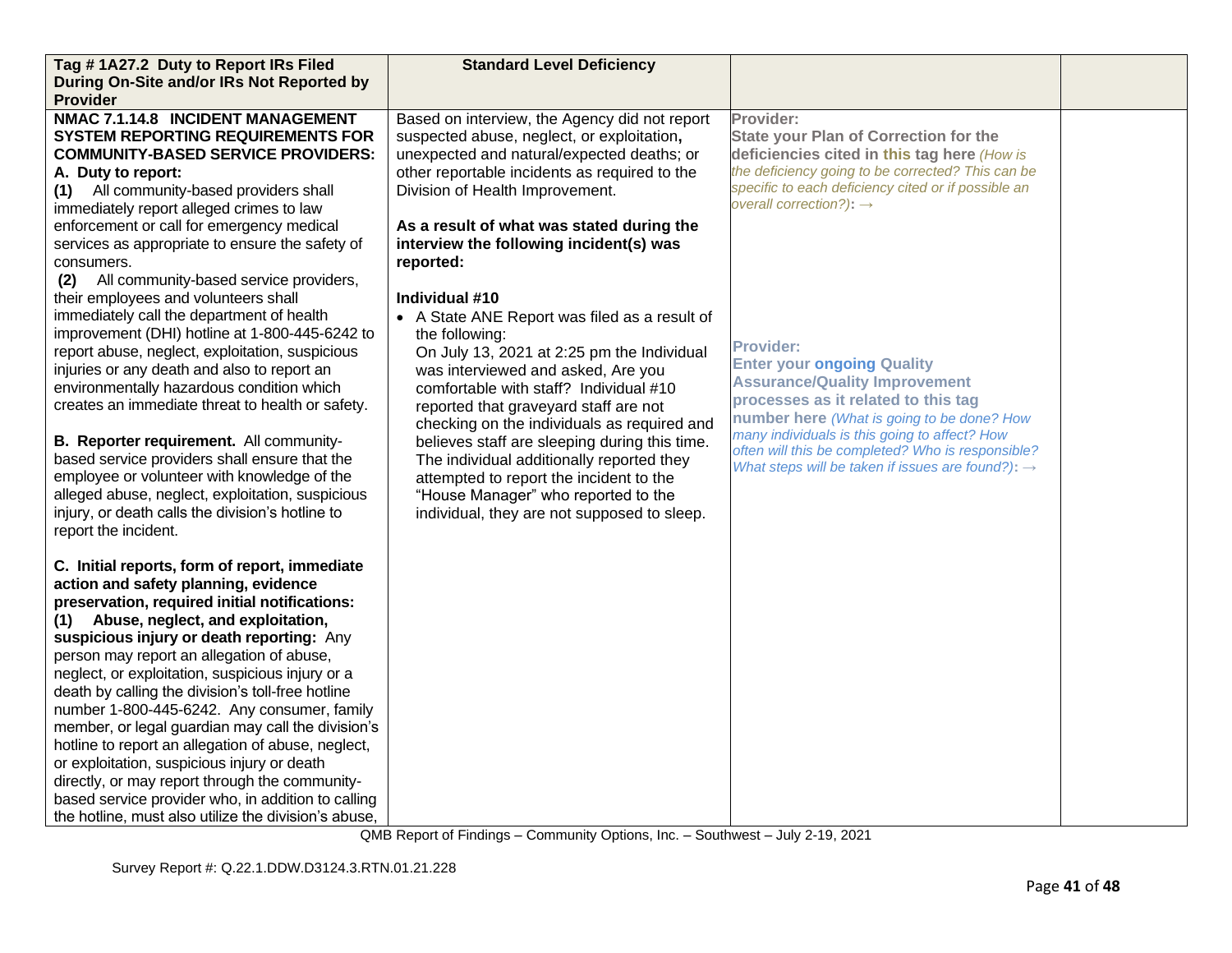| neglect, and exploitation or report of death form.  |  |  |
|-----------------------------------------------------|--|--|
| The abuse, neglect, and exploitation or report of   |  |  |
| death form and instructions for its completion      |  |  |
| and filing are available at the division's website, |  |  |
| http://dhi.health.state.nm.us, or may be obtained   |  |  |
| from the department by calling the division's toll  |  |  |
| free hotline number, 1-800-445-6242.                |  |  |
| Use of abuse, neglect, and exploitation<br>(2)      |  |  |
| or report of death form and notification by         |  |  |
| community-based service providers: In               |  |  |
| addition to calling the division's hotline as       |  |  |
| required in Paragraph (2) of Subsection A of        |  |  |
| 7.1.14.8 NMAC, the community-based service          |  |  |
| provider shall also report the incident of abuse,   |  |  |
| neglect, exploitation, suspicious injury, or death  |  |  |
| utilizing the division's abuse, neglect, and        |  |  |
| exploitation or report of death form consistent     |  |  |
| with the requirements of the division's abuse,      |  |  |
| neglect, and exploitation reporting guide. The      |  |  |
| community-based service provider shall ensure       |  |  |
| all abuse, neglect, exploitation or death reports   |  |  |
| describing the alleged incident are completed on    |  |  |
| the division's abuse, neglect, and exploitation or  |  |  |
| report of death form and received by the division   |  |  |
| within 24 hours of the verbal report. If the        |  |  |
| provider has internet access, the report form       |  |  |
| shall be submitted via the division's website at    |  |  |
| http://dhi.health.state.nm.us; otherwise it may be  |  |  |
| submitted via fax to 1-800-584-6057. The            |  |  |
| community-based service provider shall ensure       |  |  |
| that the reporter with the most direct knowledge    |  |  |
| of the incident participates in the preparation of  |  |  |
| the report form.                                    |  |  |
| Limited provider investigation: No<br>(3)           |  |  |
| investigation beyond that necessary in order to     |  |  |
| be able to report the abuse, neglect, or            |  |  |
| exploitation and ensure the safety of consumers     |  |  |
| is permitted until the division has completed its   |  |  |
| investigation.                                      |  |  |
| Immediate action and safety planning:<br>(4)        |  |  |
| Upon discovery of any alleged incident of abuse,    |  |  |
| neglect, or exploitation, the community-based       |  |  |
| service provider shall:                             |  |  |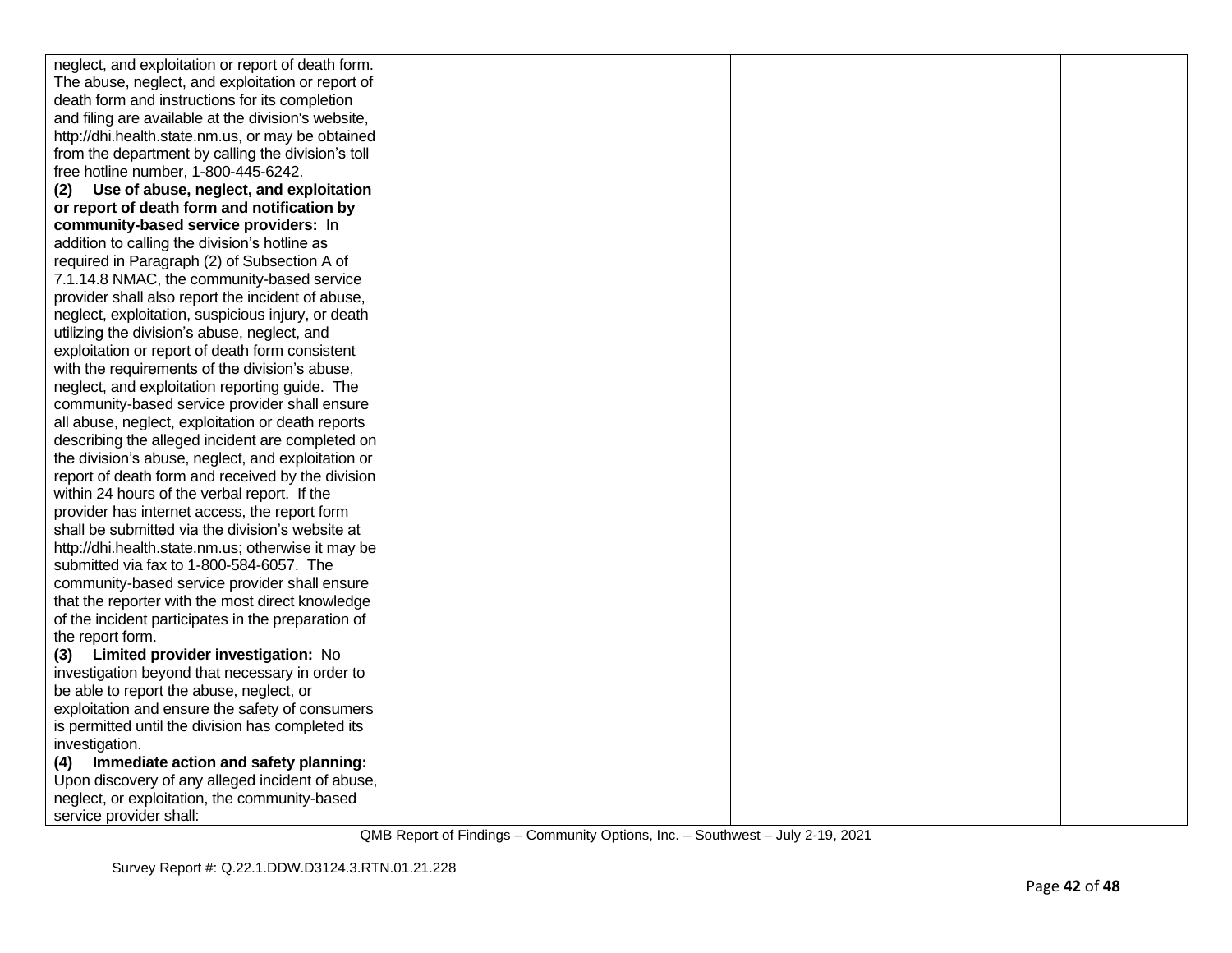| develop and implement an<br>(a)                    |  |  |
|----------------------------------------------------|--|--|
| immediate action and safety plan for any           |  |  |
| potentially endangered consumers, if               |  |  |
| applicable;                                        |  |  |
| (b)<br>be immediately prepared to report           |  |  |
| that immediate action and safety plan              |  |  |
| verbally, and revise the plan according to         |  |  |
| the division's direction, if necessary; and        |  |  |
| provide the accepted immediate<br>(c)              |  |  |
| action and safety plan in writing on the           |  |  |
| immediate action and safety plan form              |  |  |
| within 24 hours of the verbal report. If the       |  |  |
| provider has internet access, the report           |  |  |
| form shall be submitted via the division's         |  |  |
| website at http://dhi.health.state.nm.us;          |  |  |
| otherwise it may be submitted by faxing it         |  |  |
| to the division at 1-800-584-6057.                 |  |  |
| Evidence preservation: The community-<br>(5)       |  |  |
| based service provider shall preserve evidence     |  |  |
| related to an alleged incident of abuse, neglect,  |  |  |
| or exploitation, including records, and do nothing |  |  |
| to disturb the evidence. If physical evidence      |  |  |
| must be removed or affected, the provider shall    |  |  |
| take photographs or do whatever is reasonable      |  |  |
| to document the location and type of evidence      |  |  |
| found which appears related to the incident.       |  |  |
| Legal guardian or parental notification:<br>(6)    |  |  |
| The responsible community-based service            |  |  |
| provider shall ensure that the consumer's legal    |  |  |
| guardian or parent is notified of the alleged      |  |  |
| incident of abuse, neglect and exploitation within |  |  |
| 24 hours of notice of the alleged incident unless  |  |  |
| the parent or legal guardian is suspected of       |  |  |
| committing the alleged abuse, neglect, or          |  |  |
| exploitation, in which case the community-based    |  |  |
| service provider shall leave notification to the   |  |  |
| division's investigative representative.           |  |  |
| (7) Case manager or consultant                     |  |  |
| notification by community-based service            |  |  |
| providers: The responsible community-based         |  |  |
| service provider shall notify the consumer's case  |  |  |
| manager or consultant within 24 hours that an      |  |  |
| alleged incident involving abuse, neglect, or      |  |  |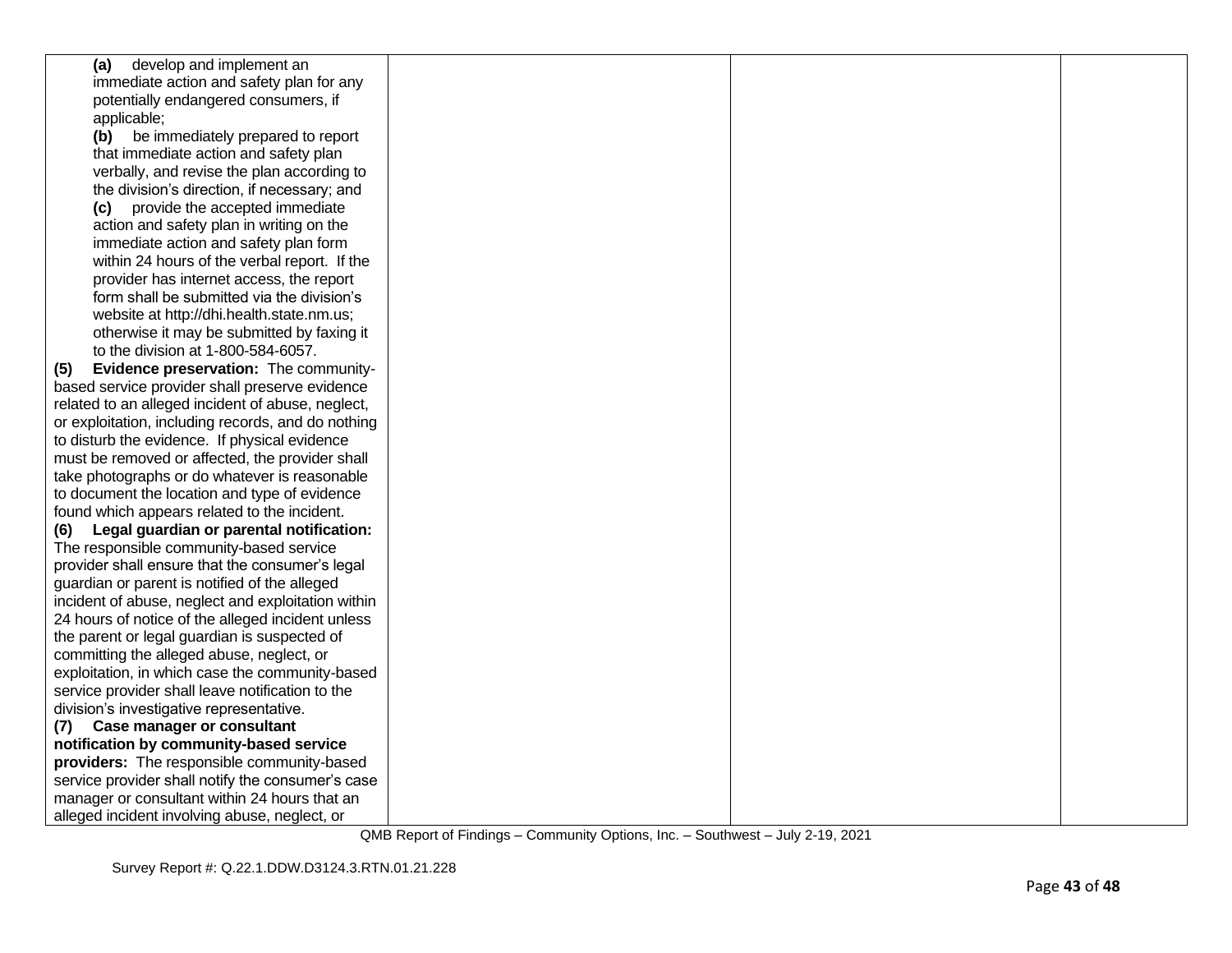| exploitation has been reported to the division.  |  |  |
|--------------------------------------------------|--|--|
| Names of other consumers and employees may       |  |  |
| be redacted before any documentation is          |  |  |
| forwarded to a case manager or consultant.       |  |  |
| Non-responsible reporter: Providers              |  |  |
| (8)                                              |  |  |
| who are reporting an incident in which they are  |  |  |
| not the responsible community-based service      |  |  |
| provider shall notify the responsible community- |  |  |
| based service provider within 24 hours of an     |  |  |
| incident or allegation of an incident of abuse,  |  |  |
| neglect, and exploitation.                       |  |  |
|                                                  |  |  |
|                                                  |  |  |
|                                                  |  |  |
|                                                  |  |  |
|                                                  |  |  |
|                                                  |  |  |
|                                                  |  |  |
|                                                  |  |  |
|                                                  |  |  |
|                                                  |  |  |
|                                                  |  |  |
|                                                  |  |  |
|                                                  |  |  |
|                                                  |  |  |
|                                                  |  |  |
|                                                  |  |  |
|                                                  |  |  |
|                                                  |  |  |
|                                                  |  |  |
|                                                  |  |  |
|                                                  |  |  |
|                                                  |  |  |
|                                                  |  |  |
|                                                  |  |  |
|                                                  |  |  |
|                                                  |  |  |
|                                                  |  |  |
|                                                  |  |  |
|                                                  |  |  |
|                                                  |  |  |
|                                                  |  |  |
|                                                  |  |  |
|                                                  |  |  |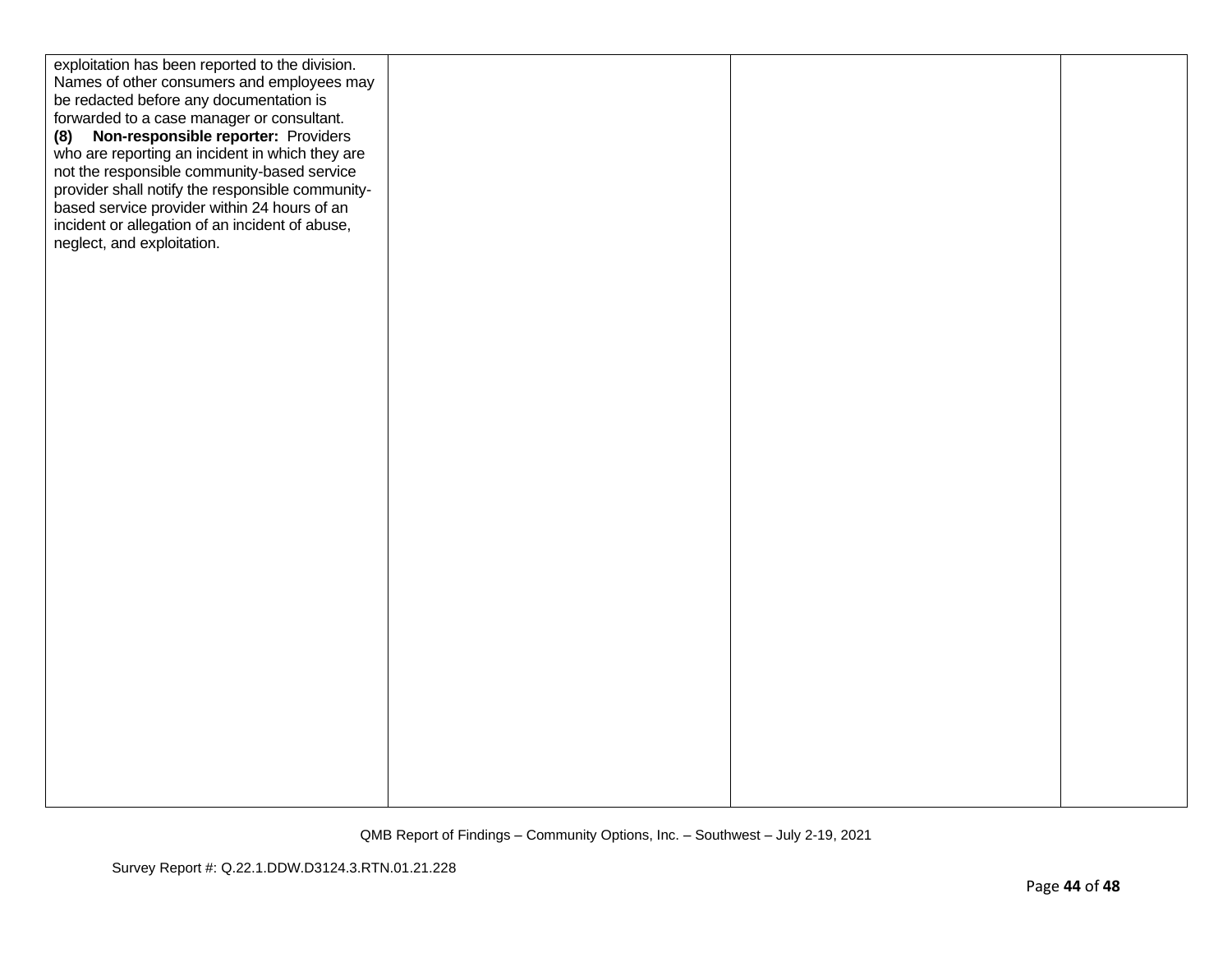| <b>Standard of Care</b>                                                                                                                                                                                                                                                                                                                                                                                                                                                                                                                                                                                                                                                                                                                                                                                                                                                                                                                                                                                                                                                                                                                                                                                                                                                                                                                                                                                                                                                                                                                  | <b>Deficiencies</b>                                                                                                                                                                                                                                                                                                                                                                                                                                                                                                           | Agency Plan of Correction, On-going QA/QI<br>and Responsible Party                                                                                    | <b>Completion</b><br><b>Date</b> |
|------------------------------------------------------------------------------------------------------------------------------------------------------------------------------------------------------------------------------------------------------------------------------------------------------------------------------------------------------------------------------------------------------------------------------------------------------------------------------------------------------------------------------------------------------------------------------------------------------------------------------------------------------------------------------------------------------------------------------------------------------------------------------------------------------------------------------------------------------------------------------------------------------------------------------------------------------------------------------------------------------------------------------------------------------------------------------------------------------------------------------------------------------------------------------------------------------------------------------------------------------------------------------------------------------------------------------------------------------------------------------------------------------------------------------------------------------------------------------------------------------------------------------------------|-------------------------------------------------------------------------------------------------------------------------------------------------------------------------------------------------------------------------------------------------------------------------------------------------------------------------------------------------------------------------------------------------------------------------------------------------------------------------------------------------------------------------------|-------------------------------------------------------------------------------------------------------------------------------------------------------|----------------------------------|
|                                                                                                                                                                                                                                                                                                                                                                                                                                                                                                                                                                                                                                                                                                                                                                                                                                                                                                                                                                                                                                                                                                                                                                                                                                                                                                                                                                                                                                                                                                                                          |                                                                                                                                                                                                                                                                                                                                                                                                                                                                                                                               | Service Domain: Medicaid Billing/Reimbursement - State financial oversight exists to assure that claims are coded and paid for in accordance with the |                                  |
| reimbursement methodology specified in the approved waiver.                                                                                                                                                                                                                                                                                                                                                                                                                                                                                                                                                                                                                                                                                                                                                                                                                                                                                                                                                                                                                                                                                                                                                                                                                                                                                                                                                                                                                                                                              |                                                                                                                                                                                                                                                                                                                                                                                                                                                                                                                               |                                                                                                                                                       |                                  |
| Tag #1A12 All Services Reimbursement                                                                                                                                                                                                                                                                                                                                                                                                                                                                                                                                                                                                                                                                                                                                                                                                                                                                                                                                                                                                                                                                                                                                                                                                                                                                                                                                                                                                                                                                                                     | <b>No Deficient Practices Found</b>                                                                                                                                                                                                                                                                                                                                                                                                                                                                                           |                                                                                                                                                       |                                  |
| Developmental Disabilities (DD) Waiver<br>Service Standards 2/26/2018; Re-Issue:<br>12/28/2018; Eff 1/1/2019<br><b>Chapter 21: Billing Requirements: 21.4</b><br><b>Recording Keeping and Documentation</b><br><b>Requirements: DD Waiver Provider Agencies</b><br>must maintain all records necessary to<br>demonstrate proper provision of services for<br>Medicaid billing. At a minimum, Provider<br>Agencies must adhere to the following:<br>1. The level and type of service provided<br>must be supported in the ISP and have an<br>approved budget prior to service delivery and<br>billing.<br>2.<br>Comprehensive documentation of direct<br>service delivery must include, at a minimum:<br>a. the agency name;<br>the name of the recipient of the service;<br>b.<br>the location of theservice;<br>c.<br>the date of the service;<br>d.<br>the type of service;<br>е.<br>the start and end times of theservice;<br>f.<br>the signature and title of each staff<br>g.<br>member who documents their time; and<br>the nature of services.<br>h.<br>3. A Provider Agency that receives payment for<br>treatment, services, or goods must retain all<br>medical and business records for a period of at<br>least six years from the last payment date, until<br>ongoing audits are settled, or until involvement<br>of the state Attorney General is completed<br>regarding settlement of any claim, whichever is<br>longer.<br>4. A Provider Agency that receives payment for<br>treatment, services or goods must retain all | Based on record review, the Agency<br>maintained all the records necessary to fully<br>disclose the nature, quality, amount and<br>medical necessity of services furnished to an<br>eligible recipient who is currently receiving for<br>13 of 13 individuals.<br>Progress notes and billing records supported<br>billing activities for the months of April, May<br>and June 2021 for the following services:<br>• Supported Living<br>• Family Living<br>• Customized Community Supports<br>• Community Integrated Services |                                                                                                                                                       |                                  |
| medical and business records relating to any of<br>the following for a period of at least six years                                                                                                                                                                                                                                                                                                                                                                                                                                                                                                                                                                                                                                                                                                                                                                                                                                                                                                                                                                                                                                                                                                                                                                                                                                                                                                                                                                                                                                      |                                                                                                                                                                                                                                                                                                                                                                                                                                                                                                                               |                                                                                                                                                       |                                  |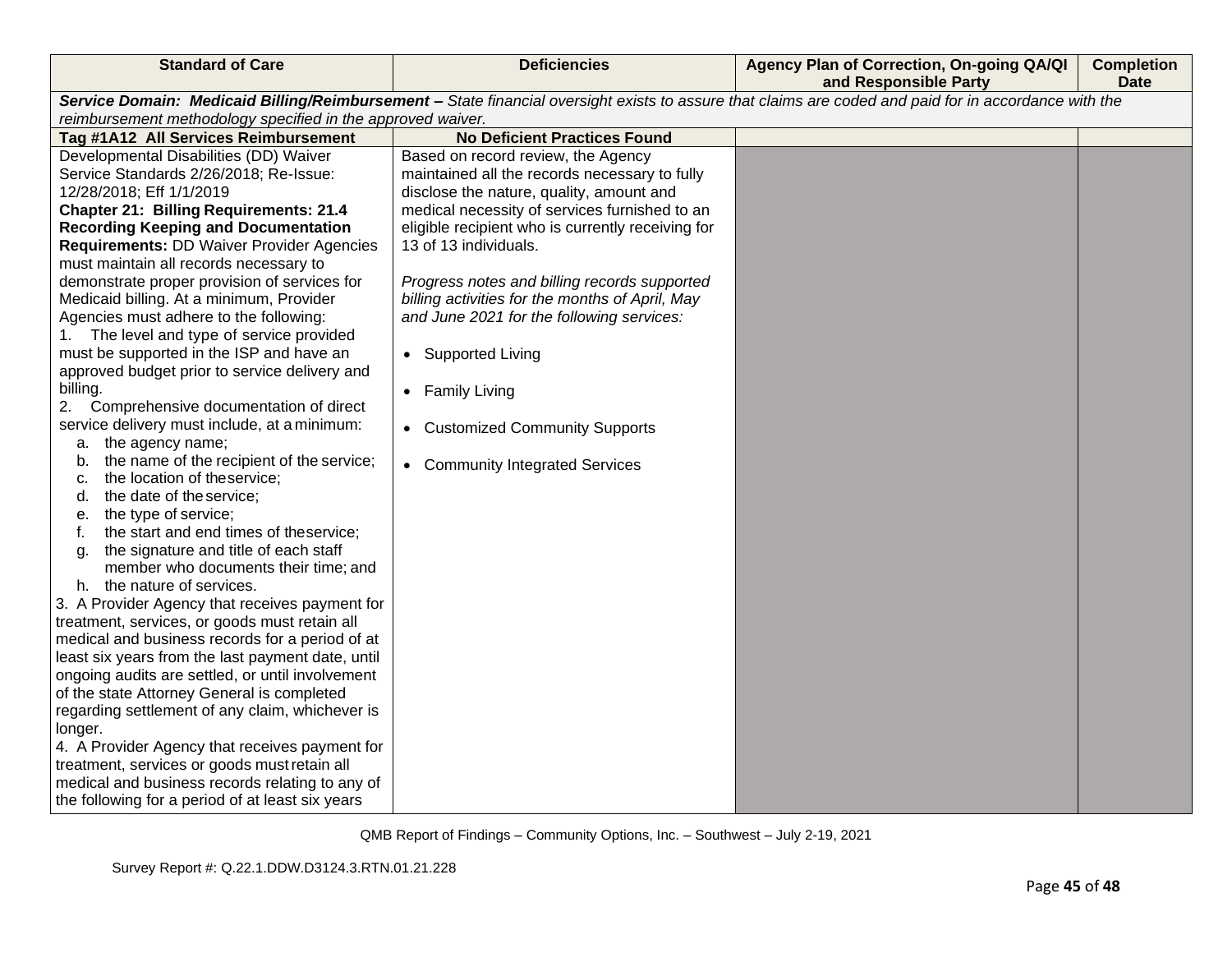| from the payment date:                              |  |  |
|-----------------------------------------------------|--|--|
| a. treatment or care of any eligible recipient;     |  |  |
| b. services or goods provided to any                |  |  |
| eligible recipient;                                 |  |  |
| c. amounts paid by MAD on behalf of any             |  |  |
| eligible recipient; and                             |  |  |
| d. any records required by MAD for the              |  |  |
|                                                     |  |  |
| administration of Medicaid.                         |  |  |
|                                                     |  |  |
| 21.9 Billable Units: The unit of billing depends    |  |  |
| on the service type. The unit may be a 15-          |  |  |
| minute interval, a daily unit, a monthly unit or a  |  |  |
| dollar amount. The unit of billing is identified in |  |  |
| the current DD Waiver Rate Table. Provider          |  |  |
| Agencies must correctly report service units.       |  |  |
|                                                     |  |  |
| 21.9.1 Requirements for Daily Units: For            |  |  |
| services billed in daily units, Provider Agencies   |  |  |
| must adhere to the following:                       |  |  |
| 1. A day is considered 24 hours from midnight       |  |  |
| to midnight.                                        |  |  |
| 2. If 12 or fewer hours of service are provided,    |  |  |
| then one-half unit shall be billed. A whole unit    |  |  |
| can be billed if more than 12 hours of service is   |  |  |
| provided during a 24-hour period.                   |  |  |
| 3. The maximum allowable billable units             |  |  |
| cannot exceed 340 calendar days per ISP year        |  |  |
| or 170 calendar days per six months.                |  |  |
| 4. When a person transitions from one Provider      |  |  |
|                                                     |  |  |
| Agency to another during the ISP year, a            |  |  |
| standard formula to calculate the units billed by   |  |  |
| each Provider Agency must be applied as             |  |  |
| follows:                                            |  |  |
| a. The discharging Provider Agency bills the        |  |  |
| number of calendar days that services were          |  |  |
| provided multiplied by .93 (93%).                   |  |  |
| b. The receiving Provider Agency bills the          |  |  |
| remaining days up to 340 for the ISP year.          |  |  |
|                                                     |  |  |
| 21.9.2 Requirements for Monthly Units: For          |  |  |
| services billed in monthly units, a Provider        |  |  |
| Agency must adhere to the following:                |  |  |
| 1. A month is considered a period of 30             |  |  |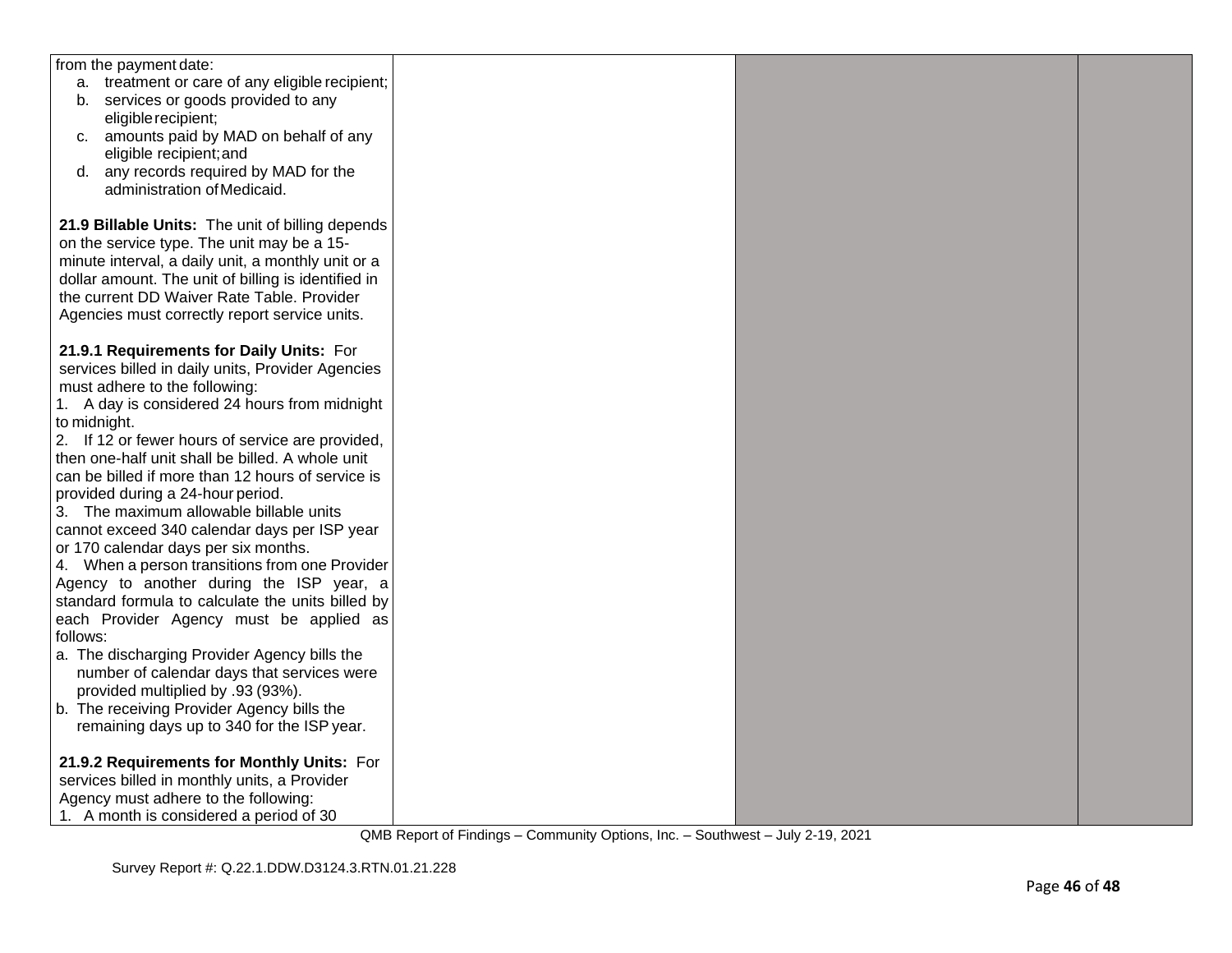| calendar days.<br>2. At least one hour of face-to-face billable<br>services shall be provided during a calendar<br>month where any portion of a monthly unit is<br>billed.<br>3. Monthly units can be prorated by a half unit.<br>4. Agency transfers not occurring at the<br>beginning of the 30-day interval are required to<br>be coordinated in the middle of the 30-day<br>interval so that the discharging and receiving<br>agency receive a half unit.<br>21.9.3 Requirements for 15-minute and<br>hourly units: For services billed in 15-minute or<br>hourly intervals, Provider Agencies must adhere<br>to the following:<br>1. When time spent providing the service is<br>not exactly 15 minutes or one hour, Provider<br>Agencies are responsible for reporting time<br>correctly following NMAC 8.302.2.<br>2. Services that last in their entirety less than<br>eight minutes cannot be billed.<br>NMAC 8.302.1.17 Effective Date 9-15-08<br><b>Record Keeping and Documentation</b> |
|-----------------------------------------------------------------------------------------------------------------------------------------------------------------------------------------------------------------------------------------------------------------------------------------------------------------------------------------------------------------------------------------------------------------------------------------------------------------------------------------------------------------------------------------------------------------------------------------------------------------------------------------------------------------------------------------------------------------------------------------------------------------------------------------------------------------------------------------------------------------------------------------------------------------------------------------------------------------------------------------------------|
|                                                                                                                                                                                                                                                                                                                                                                                                                                                                                                                                                                                                                                                                                                                                                                                                                                                                                                                                                                                                     |
|                                                                                                                                                                                                                                                                                                                                                                                                                                                                                                                                                                                                                                                                                                                                                                                                                                                                                                                                                                                                     |
|                                                                                                                                                                                                                                                                                                                                                                                                                                                                                                                                                                                                                                                                                                                                                                                                                                                                                                                                                                                                     |
|                                                                                                                                                                                                                                                                                                                                                                                                                                                                                                                                                                                                                                                                                                                                                                                                                                                                                                                                                                                                     |
|                                                                                                                                                                                                                                                                                                                                                                                                                                                                                                                                                                                                                                                                                                                                                                                                                                                                                                                                                                                                     |
|                                                                                                                                                                                                                                                                                                                                                                                                                                                                                                                                                                                                                                                                                                                                                                                                                                                                                                                                                                                                     |
|                                                                                                                                                                                                                                                                                                                                                                                                                                                                                                                                                                                                                                                                                                                                                                                                                                                                                                                                                                                                     |
|                                                                                                                                                                                                                                                                                                                                                                                                                                                                                                                                                                                                                                                                                                                                                                                                                                                                                                                                                                                                     |
|                                                                                                                                                                                                                                                                                                                                                                                                                                                                                                                                                                                                                                                                                                                                                                                                                                                                                                                                                                                                     |
|                                                                                                                                                                                                                                                                                                                                                                                                                                                                                                                                                                                                                                                                                                                                                                                                                                                                                                                                                                                                     |
|                                                                                                                                                                                                                                                                                                                                                                                                                                                                                                                                                                                                                                                                                                                                                                                                                                                                                                                                                                                                     |
|                                                                                                                                                                                                                                                                                                                                                                                                                                                                                                                                                                                                                                                                                                                                                                                                                                                                                                                                                                                                     |
|                                                                                                                                                                                                                                                                                                                                                                                                                                                                                                                                                                                                                                                                                                                                                                                                                                                                                                                                                                                                     |
|                                                                                                                                                                                                                                                                                                                                                                                                                                                                                                                                                                                                                                                                                                                                                                                                                                                                                                                                                                                                     |
|                                                                                                                                                                                                                                                                                                                                                                                                                                                                                                                                                                                                                                                                                                                                                                                                                                                                                                                                                                                                     |
|                                                                                                                                                                                                                                                                                                                                                                                                                                                                                                                                                                                                                                                                                                                                                                                                                                                                                                                                                                                                     |
|                                                                                                                                                                                                                                                                                                                                                                                                                                                                                                                                                                                                                                                                                                                                                                                                                                                                                                                                                                                                     |
|                                                                                                                                                                                                                                                                                                                                                                                                                                                                                                                                                                                                                                                                                                                                                                                                                                                                                                                                                                                                     |
|                                                                                                                                                                                                                                                                                                                                                                                                                                                                                                                                                                                                                                                                                                                                                                                                                                                                                                                                                                                                     |
|                                                                                                                                                                                                                                                                                                                                                                                                                                                                                                                                                                                                                                                                                                                                                                                                                                                                                                                                                                                                     |
|                                                                                                                                                                                                                                                                                                                                                                                                                                                                                                                                                                                                                                                                                                                                                                                                                                                                                                                                                                                                     |
|                                                                                                                                                                                                                                                                                                                                                                                                                                                                                                                                                                                                                                                                                                                                                                                                                                                                                                                                                                                                     |
|                                                                                                                                                                                                                                                                                                                                                                                                                                                                                                                                                                                                                                                                                                                                                                                                                                                                                                                                                                                                     |
|                                                                                                                                                                                                                                                                                                                                                                                                                                                                                                                                                                                                                                                                                                                                                                                                                                                                                                                                                                                                     |
| Requirements - A provider must maintain all                                                                                                                                                                                                                                                                                                                                                                                                                                                                                                                                                                                                                                                                                                                                                                                                                                                                                                                                                         |
| the records necessary to fully disclose the                                                                                                                                                                                                                                                                                                                                                                                                                                                                                                                                                                                                                                                                                                                                                                                                                                                                                                                                                         |
| nature, quality, amount and medical necessity                                                                                                                                                                                                                                                                                                                                                                                                                                                                                                                                                                                                                                                                                                                                                                                                                                                                                                                                                       |
| of services furnished to an eligible recipient                                                                                                                                                                                                                                                                                                                                                                                                                                                                                                                                                                                                                                                                                                                                                                                                                                                                                                                                                      |
| who is currently receiving or who has received                                                                                                                                                                                                                                                                                                                                                                                                                                                                                                                                                                                                                                                                                                                                                                                                                                                                                                                                                      |
| services in the past.                                                                                                                                                                                                                                                                                                                                                                                                                                                                                                                                                                                                                                                                                                                                                                                                                                                                                                                                                                               |
| <b>Detail Required in Records - Provider</b>                                                                                                                                                                                                                                                                                                                                                                                                                                                                                                                                                                                                                                                                                                                                                                                                                                                                                                                                                        |
| Records must be sufficiently detailed to                                                                                                                                                                                                                                                                                                                                                                                                                                                                                                                                                                                                                                                                                                                                                                                                                                                                                                                                                            |
| substantiate the date, time, eligible recipient                                                                                                                                                                                                                                                                                                                                                                                                                                                                                                                                                                                                                                                                                                                                                                                                                                                                                                                                                     |
| name, rendering, attending, ordering or                                                                                                                                                                                                                                                                                                                                                                                                                                                                                                                                                                                                                                                                                                                                                                                                                                                                                                                                                             |
| prescribing provider; level and quantity of                                                                                                                                                                                                                                                                                                                                                                                                                                                                                                                                                                                                                                                                                                                                                                                                                                                                                                                                                         |
| services, length of a session of service billed,                                                                                                                                                                                                                                                                                                                                                                                                                                                                                                                                                                                                                                                                                                                                                                                                                                                                                                                                                    |
| diagnosis and medical necessity of any service                                                                                                                                                                                                                                                                                                                                                                                                                                                                                                                                                                                                                                                                                                                                                                                                                                                                                                                                                      |
| Treatment plans or other plans of care must                                                                                                                                                                                                                                                                                                                                                                                                                                                                                                                                                                                                                                                                                                                                                                                                                                                                                                                                                         |
| be sufficiently detailed to substantiate the level                                                                                                                                                                                                                                                                                                                                                                                                                                                                                                                                                                                                                                                                                                                                                                                                                                                                                                                                                  |
| of need, supervision, and direction and                                                                                                                                                                                                                                                                                                                                                                                                                                                                                                                                                                                                                                                                                                                                                                                                                                                                                                                                                             |
| service(s) needed by the eligible recipient.                                                                                                                                                                                                                                                                                                                                                                                                                                                                                                                                                                                                                                                                                                                                                                                                                                                                                                                                                        |
| <b>Services Billed by Units of Time -</b>                                                                                                                                                                                                                                                                                                                                                                                                                                                                                                                                                                                                                                                                                                                                                                                                                                                                                                                                                           |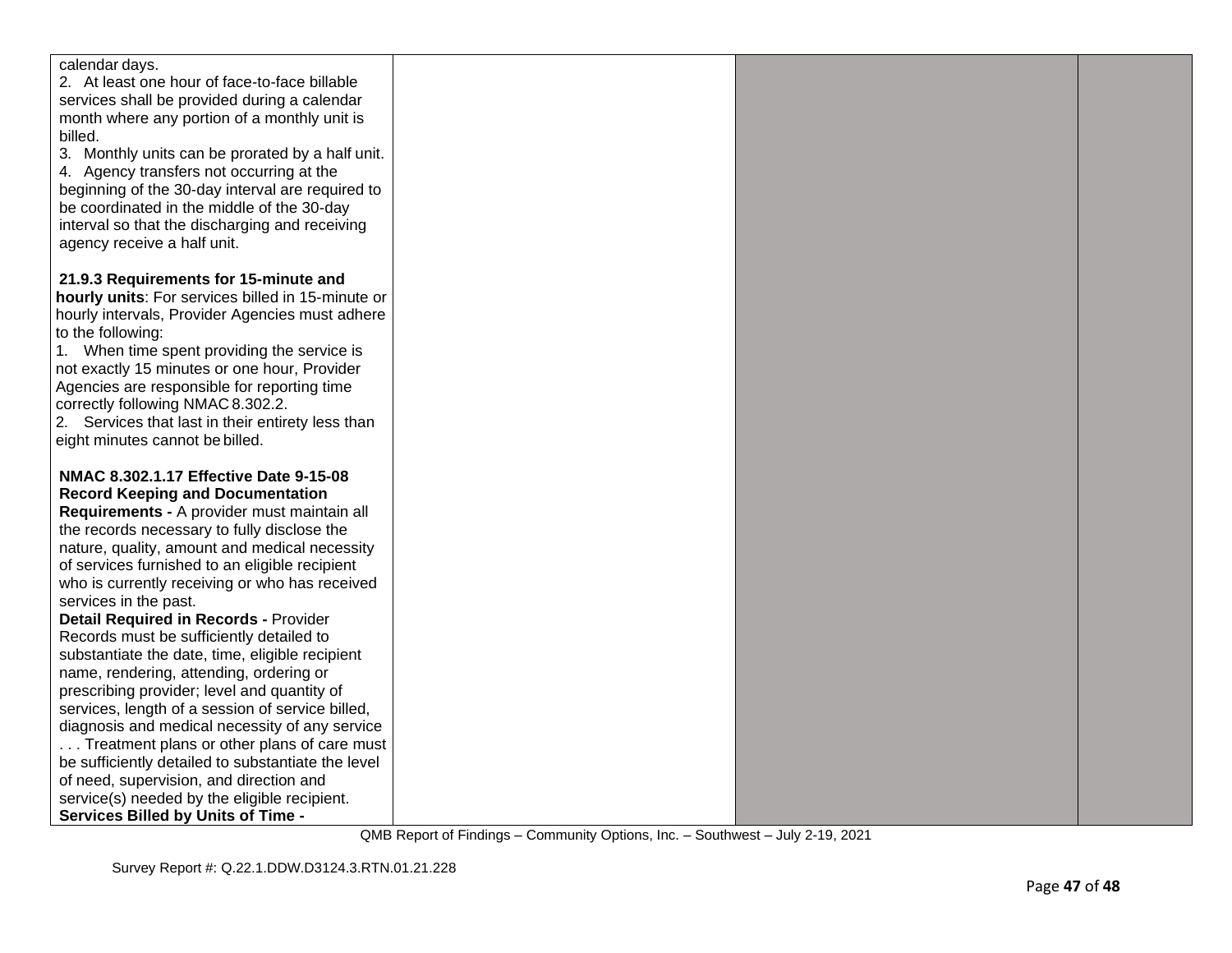| Services billed on the basis of time units spent     |  |  |
|------------------------------------------------------|--|--|
| with an eligible recipient must be sufficiently      |  |  |
| detailed to document the actual time spent with      |  |  |
| the eligible recipient and the services provided     |  |  |
| during that time unit.                               |  |  |
| Records Retention - A provider who receives          |  |  |
| payment for treatment, services or goods must        |  |  |
| retain all medical and business records relating     |  |  |
| to any of the following for a period of at least six |  |  |
| years from the payment date:                         |  |  |
| (1) treatment or care of any eligible recipient      |  |  |
| (2) services or goods provided to any eligible       |  |  |
| recipient                                            |  |  |
|                                                      |  |  |
| (3) amounts paid by MAD on behalf of any             |  |  |
| eligible recipient; and                              |  |  |
| (4) any records required by MAD for the              |  |  |
| administration of Medicaid.                          |  |  |
|                                                      |  |  |
|                                                      |  |  |
|                                                      |  |  |
|                                                      |  |  |
|                                                      |  |  |
|                                                      |  |  |
|                                                      |  |  |
|                                                      |  |  |
|                                                      |  |  |
|                                                      |  |  |
|                                                      |  |  |
|                                                      |  |  |
|                                                      |  |  |
|                                                      |  |  |
|                                                      |  |  |
|                                                      |  |  |
|                                                      |  |  |
|                                                      |  |  |
|                                                      |  |  |
|                                                      |  |  |